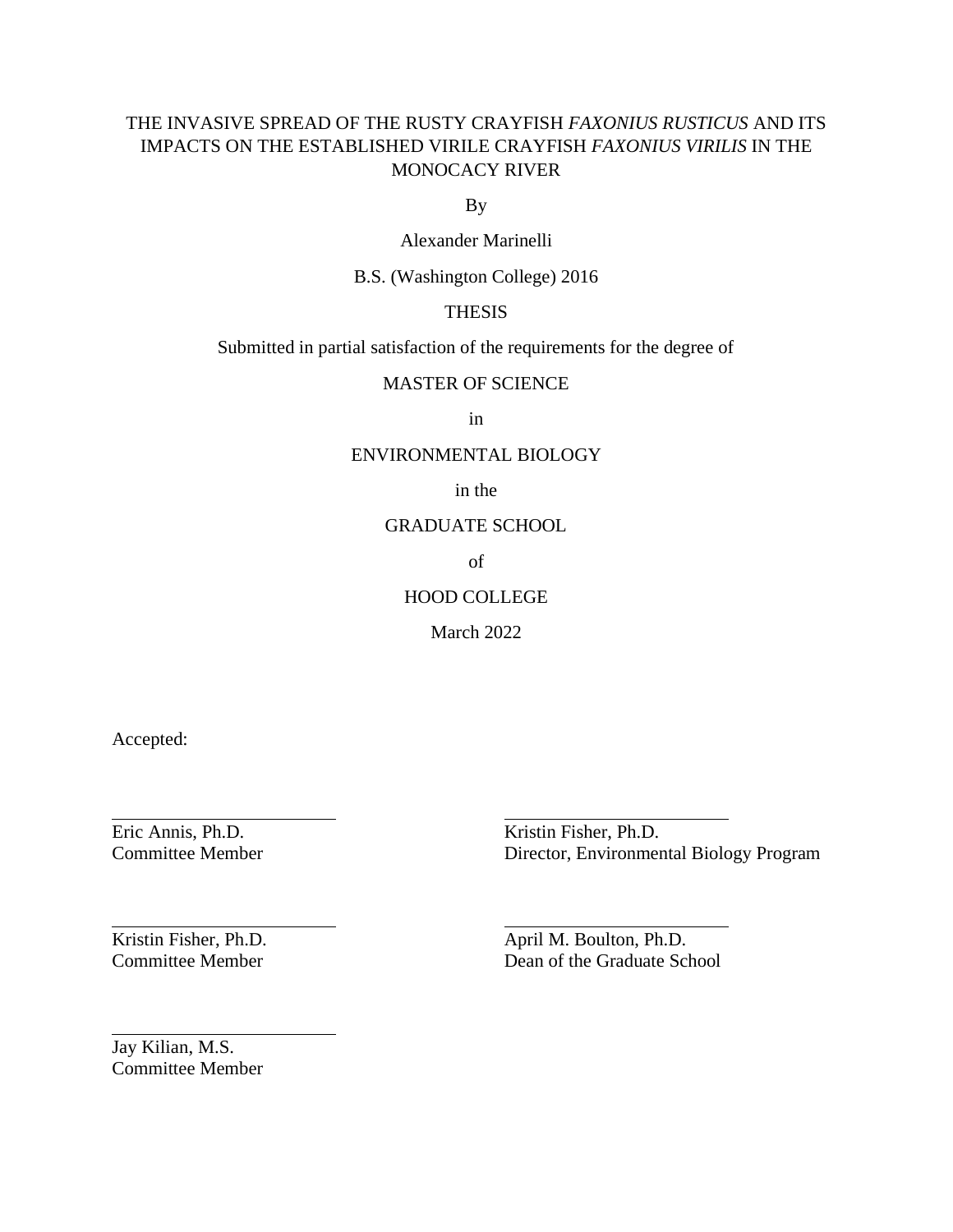## <span id="page-1-0"></span>**STATEMENT OF USE AND COPYRIGHT WAIVER**

I authorize Hood College to lend this project report, or reproductions of it, in total or in part, at the request of other institutions or individuals for the purpose of scholarly research.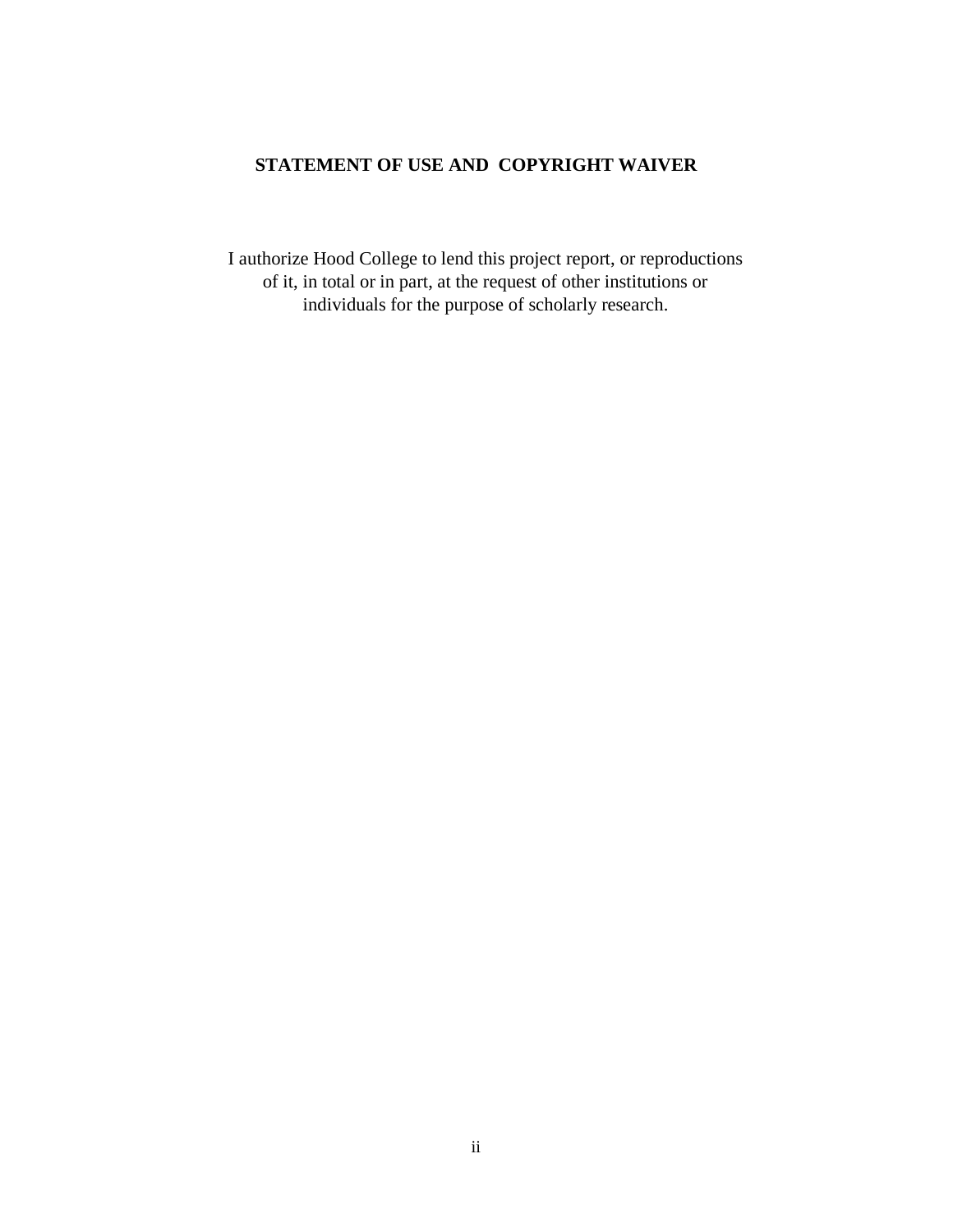#### **ABSTRACT**

<span id="page-2-0"></span>The rusty crayfish (*Faxonius rusticus*) has invaded lakes and rivers across North America, displacing resident crayfish species in the process. *Faxonius rusticus* has been moving down the Monocacy River since at least 2007 displacing the established population of the virile crayfish (*Faxonius virilis*). We quantified changes in the species composition of the crayfish community, size distribution and habitat preferences of crayfish over the length of the Monocacy River in Maryland. Invaded sites experienced an initial increase in *F. rusticus* (> 90% of crayfish) followed by a decrease approximately 5 years post-invasion (40-60 %). *F. virilis* numbers were greatly reduced during the initial invasion period but the population likely persisted due to a size refuge, with a small proportion of *F. virilis* exceeding the maximum size of *F. rusticus*. *Faxonius rusticus*' generalist habitat preferences may allow it to invade more easily to outcompete *F. virilis* by establishing itself in vacant habitats.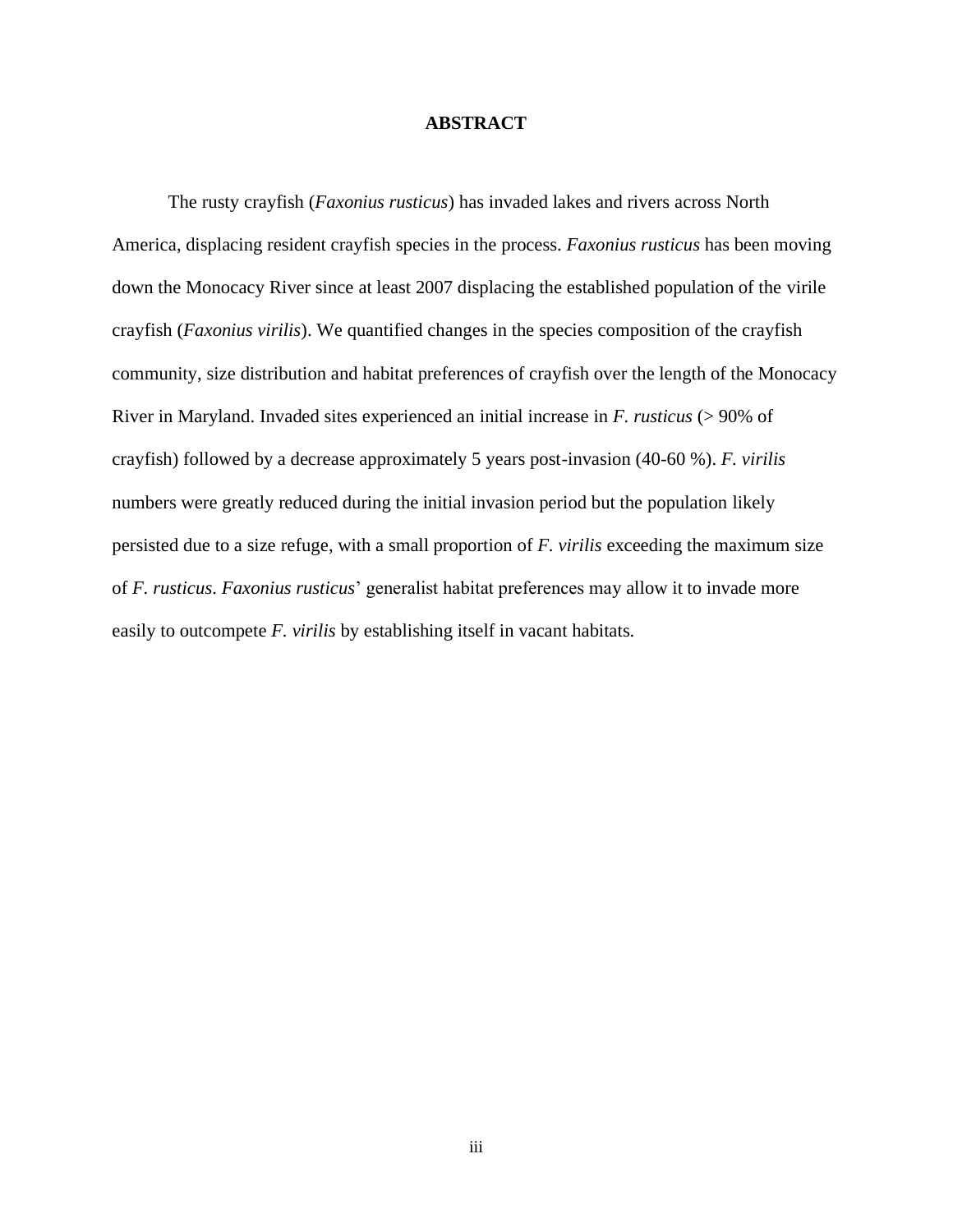## **DEDICATION**

<span id="page-3-0"></span>I dedicate this paper to my Family: My parents Paul and Debra for raising me and trying their hardest to answer the many weird questions I had about animals when I was little, and my brothers Adam and Jason.

I also dedicate this paper to Lisa, who supported me and listened to me every step of the way and shared my intense enthusiasm for nature and biology.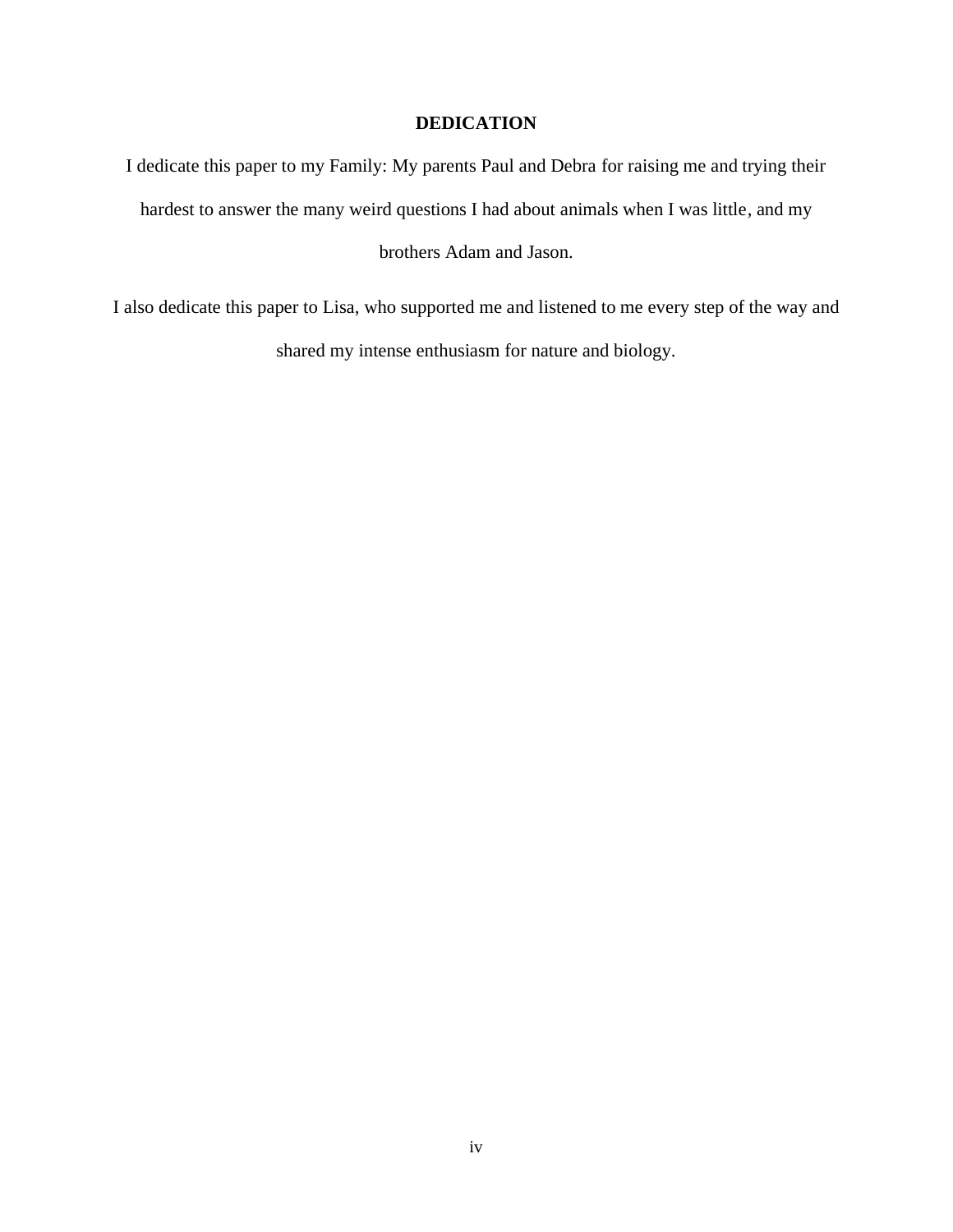#### **ACKNOWLEDGEMENTS AND SPONSORSHIP**

<span id="page-4-0"></span>I would like to thank my thesis advisor, Dr. E. R. Annis, as well as the rest of my committee, Dr. Kristin Fisher, and Jay Kilian, for their immense contributions and guidance throughout this project. I would also like to thank the faculty of the Hood College Biology department, and particularly my Graduate Advisor Dr. Drew Ferrier, for instilling in me an interest in studying and protecting nature.

I would also like to thank the Department of Natural Resources for their data regarding the coordinates of the invasion front, and the various researchers whose work I've used to help write this paper.

A special thank you to all the students who collected crayfish data or this project, Matt Curtis, Moncie Wright, Mike Selckmann, Katelyn Horn, Katie Geiger, Meghan Coulbourne, Mariah Stone, Charlie Dean, Corey Mullen, Alyssa Denikos, and Justine Maren. And to Kierstyn Higgins and Caroline Benfer, for their immense contribution to the 2021 sampling as well as creation of the map in this paper.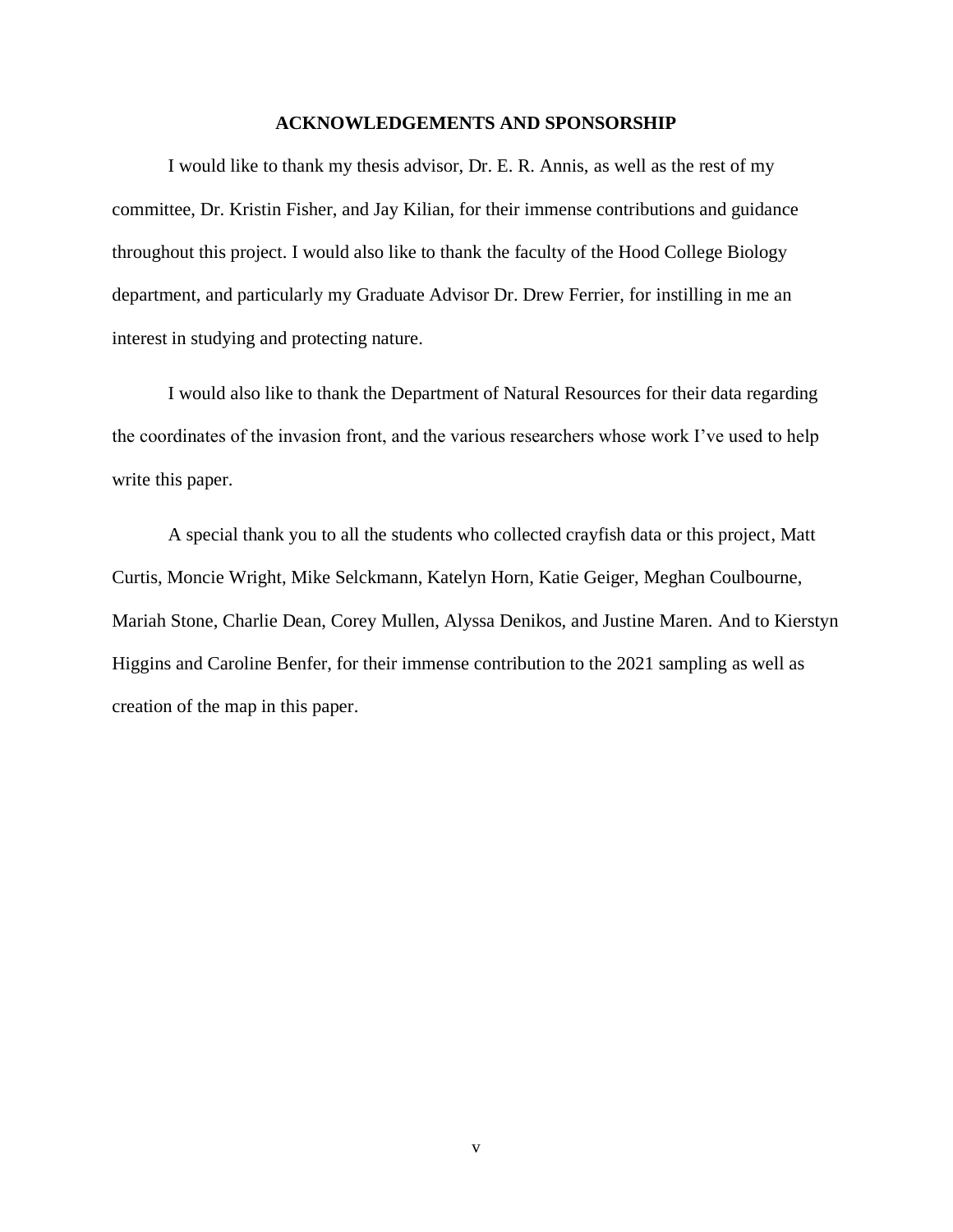# **TABLE OF CONTENTS**

<span id="page-5-0"></span>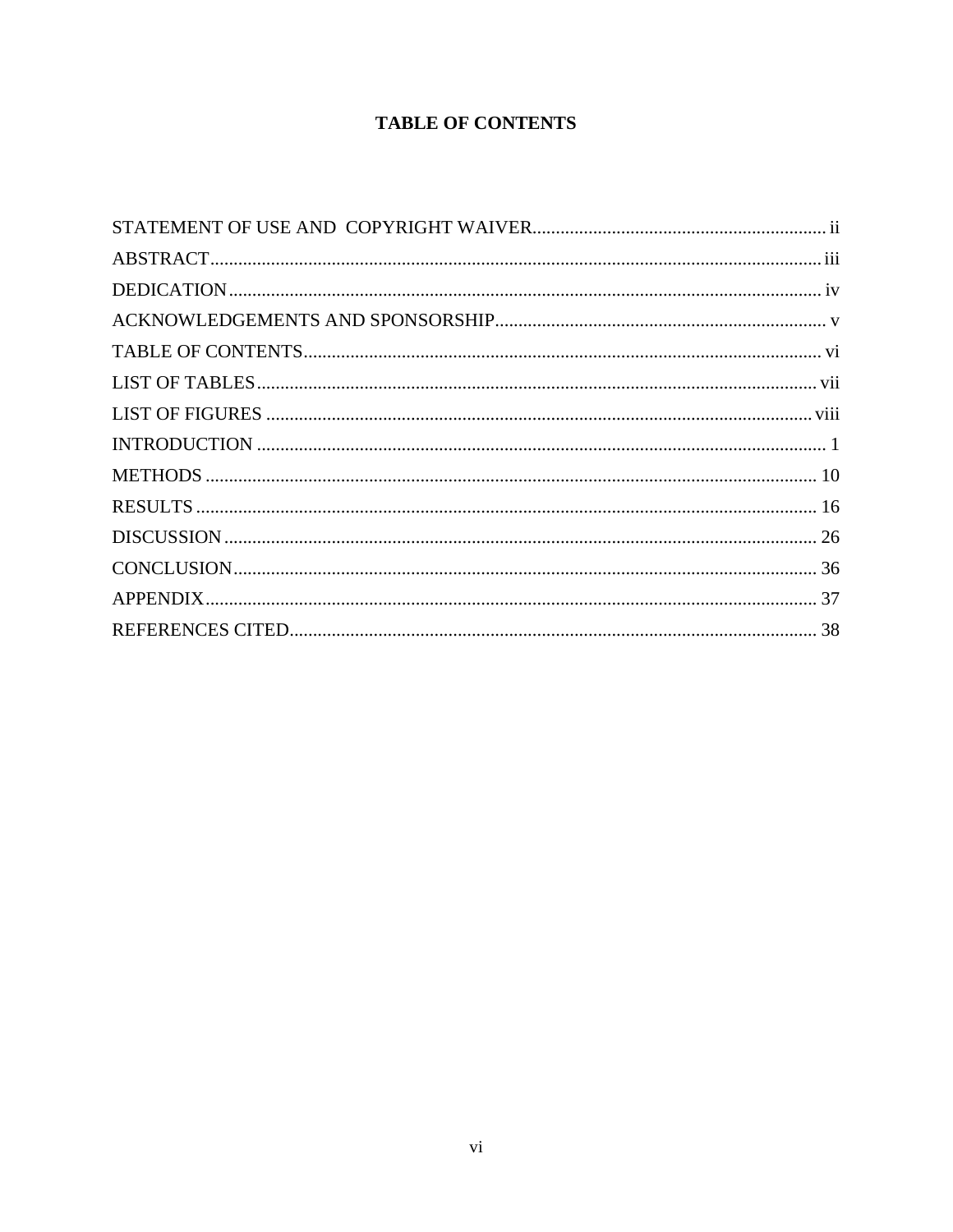# **LIST OF TABLES**

<span id="page-6-0"></span>

| Table 2: Average Densities of Crayfish Species Across all Sites from 2009 to 2021 Error!   |  |
|--------------------------------------------------------------------------------------------|--|
| <b>Bookmark not defined.</b>                                                               |  |
| Table 3: Results from Kruskal-Wallis Statistical Tests <b>Error! Bookmark not defined.</b> |  |
|                                                                                            |  |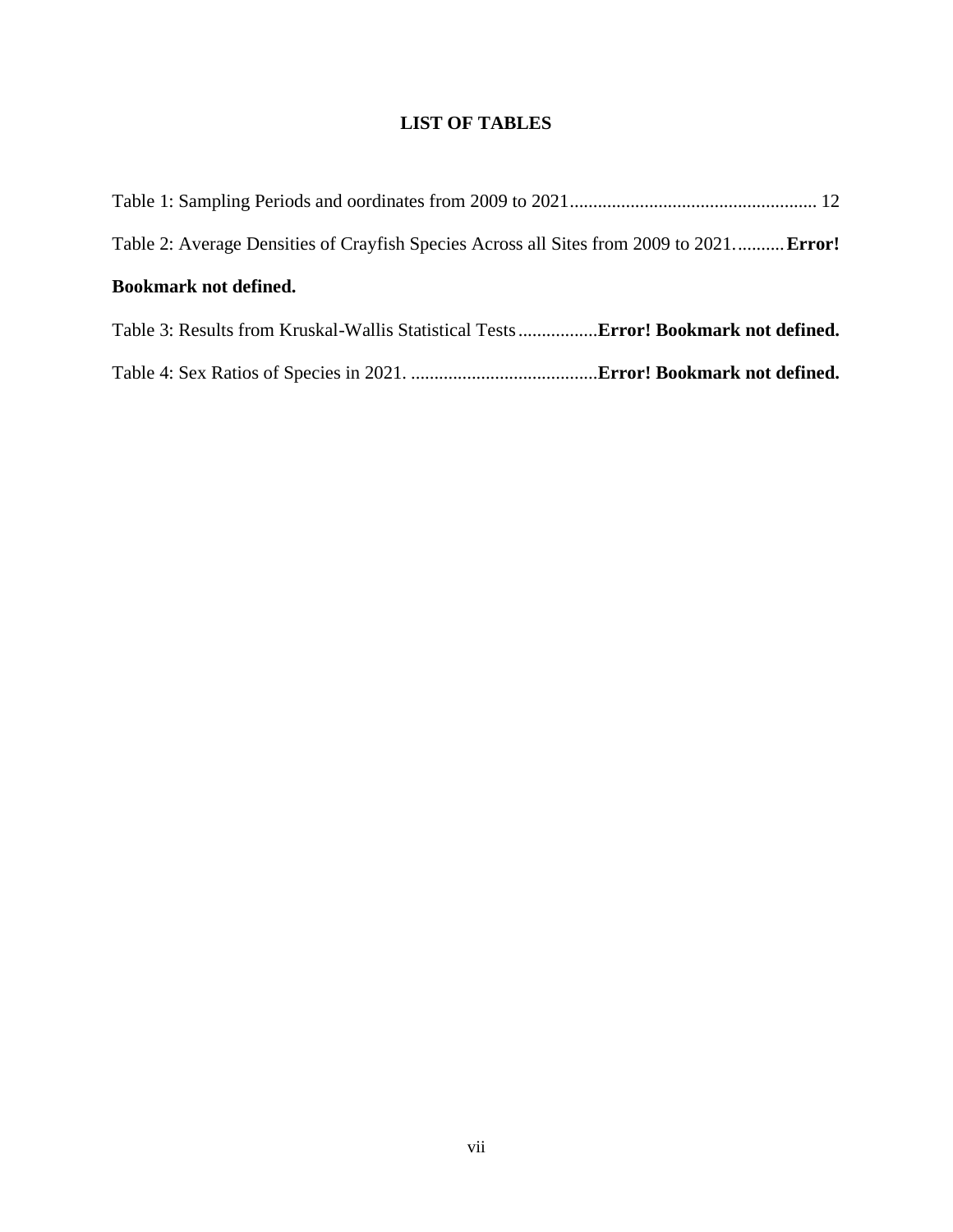# **LIST OF FIGURES**

<span id="page-7-0"></span>

| Figure 2: Manual removal of Crayfish from the Quadrat Sampler Error! Bookmark not          |
|--------------------------------------------------------------------------------------------|
| defined.                                                                                   |
| Figure 3: The Average Density of Crayfish Species in the Monocacy River Error! Bookmark    |
| not defined.                                                                               |
| Figure 4: Percent Composition of Crayfish from 2009 to 2021.  Error! Bookmark not defined. |
|                                                                                            |
|                                                                                            |
|                                                                                            |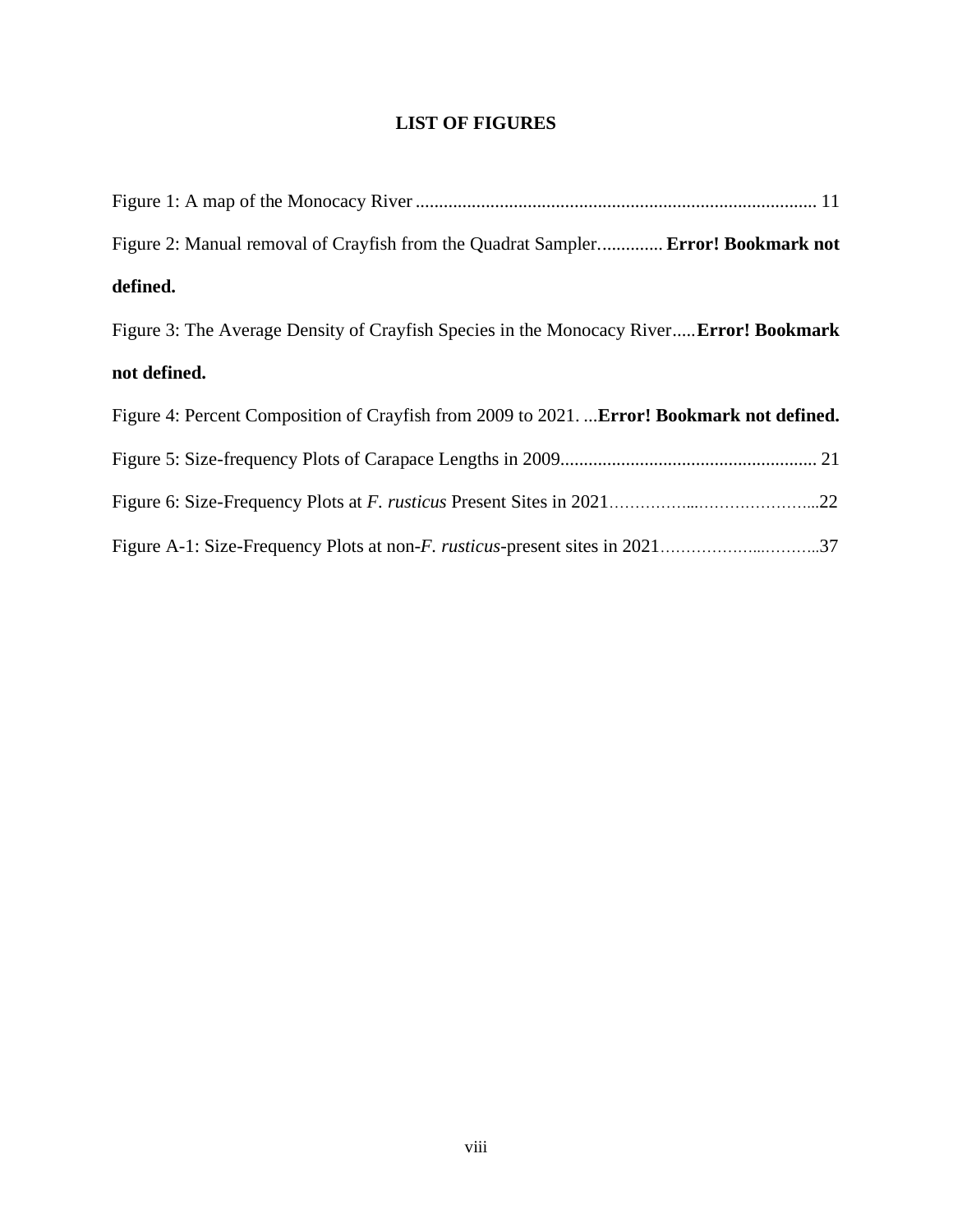#### **INTRODUCTION**

<span id="page-8-0"></span>Invasive species are one of the most critical threats to any ecosystem or species today, as invasive organisms can utilize biological advantages they have in specific novel environments and can disturb or eliminate native species and disrupt ecological processes on a large scale (Pejchar & Mooney, 2009). This occurs through a variety of mechanisms such as direct competition, predation, or disruption of a common food source. The impacts on a single native species can potentially lead to subsequent negative effects on other species and the collapse of the original ecosystem. In fact, hundreds of native animal species have been driven to extinction by relatively few invasive species (Doherty et al., 2016). These reductions in ecosystem services greatly impact humans as well through declines in water quality, destruction of crops, and toxic bacterial blooms (Walsh et al., 2016).

Many invasive species impact native species through both predation and competition. Predation by invasive crustacean species may result in extirpation and extinction of a wide range of native animals due to most invasive crustacean species having a generalist diet consuming macroinvertebrates and fish eggs (Hänfling et al., 2011; Morse et al., 2013). The other primary mode of extirpation of native species by invasive species is interspecific competition. Interspecific competition from invasive decapods resulted in declines of native species numbers through direct predation and reduction of important food sources and has been documented multiple times in species such as invasive Asian shore crabs (*Hemigrapsus sanguineus*), green crabs (*Carcinus maenas*), and signal crayfish (*Pacifastacus leniusculus*) (Baillie & Grabowski, 2018; Dunn et al., 2009; Williams et al., 2009).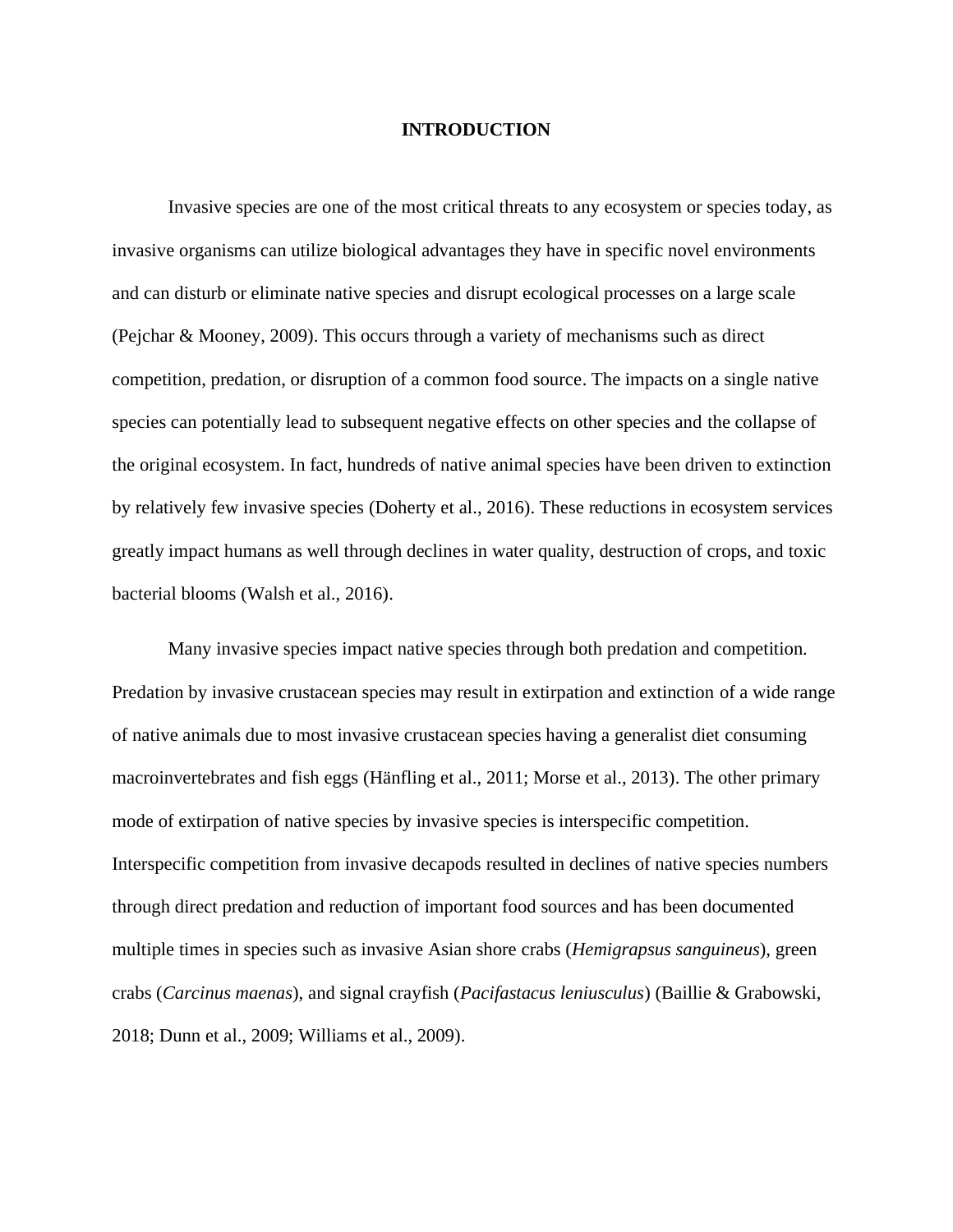The rusty crayfish (*Faxonius rusticus*) is a species of freshwater Cambarid crayfish native to streams, lakes, and ponds in North America (U. S. Geological Survey, 2021). *Faxonius rusticus* has a highly generalist diet, consisting of plants, invertebrates, fish eggs, and small amphibians, although nearly 50% of their diet consists of detritus (Lorman & Magnuson, 1978; Lorman Jg, 1982; Momot, 1992; Tran & Manning, 2019). The spread and invasion of *F. rusticus* into surrounding waterways has been well documented by researchers over the past 40 years, with some observations ranging back over 130 years (Olden et al., 2006). *Faxonius rusticus* is believed to be native to freshwater habitats in the Ohio River basin primarily within the states of Ohio, Indiana, and Kentucky, although the exact native range is not well understood (Guiaşu & Labib, 2021). The range has expanded considerably over time, with populations becoming established throughout most of Wisconsin and Minnesota and in many other waterways west of the Mississippi River (Olden et al., 2006; U. S. Geological Survey, 2021). In addition to this, *F. rusticus* has become established in many states in the Mid-Atlantic region, including Maryland, Virginia, Pennsylvania, New York, and New Jersey, likely as a result of introduction via bait buckets by anglers (Hobbs et al., 1989; Kilian et al., 2010; U. S. Geological Survey, 2021).

*Faxonius rusticus* can alter abiotic factors of the environment through substrate modification, such as a reduction in sedimentation rates and changes in the substrate composition by overturning rocks during foraging and the construction of shelters (Albertson & Daniels, 2016). *Faxonius rusticus* invasions have also been linked to decreases in macrophyte biomass and abundance as this species consumes and destroys significantly more foliage than native crayfish and high *F. rusticus* densities can result in the complete eradication of macrophytes (Lodge & Lorman, 2011; Olsen et al., 1991; Peters et al., 2008). The destruction of macrophytes and increased substrate disturbance can lead to a reduction of refugia for both native crayfish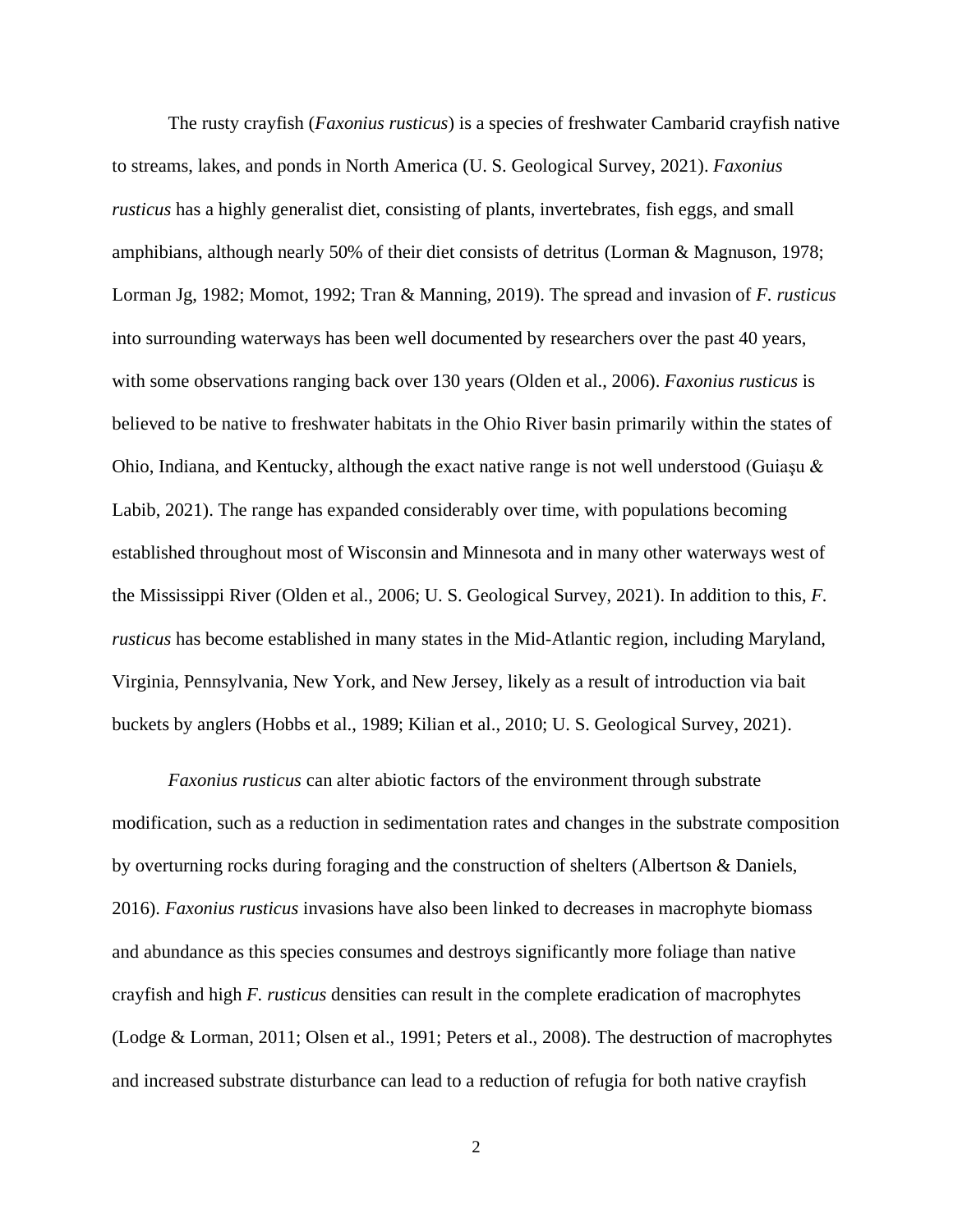species and other macroinvertebrates, as well as a reduction in food sources for native species that feed on plants and periphyton (Lodge & Lorman, 2011; Peters et al., 2008).

The introduction of *F. rusticus* has been linked to consistent reductions in macroinvertebrate populations in multiple lake and river systems and it has been shown consuming and damaging gastropods at a far higher rate than its congeners, leading to increases in primary production due to grazer removal (Hanson et al., 1990; Mccarthy et al., 2006; Nilsson et al., 2012; Olsen et al., 1991). These changes in macroinvertebrate abundance have led to both top down effects due to grazer removal, and bottom-up trophic effects reducing the abundance of fish species that feed on macroinvertebrates (Charlebois & Lamberti, 1996; Kreps et al., 2016). In addition, invasive *F. rusticus* consume fish eggs at a much higher rate than native congeners and is correlated to decreased fish abundance (Morse et al., 2013; Wilson et al., 2004). These effects on macroinvertebrate and fish populations provide examples of how *F. rusticus* impacts biotic communities when it is introduced to lake and stream ecosystems.

*Faxonius rusticus* has been observed outcompeting and extirpating *Faxonius virilis* populations regardless of whether the *F. virilis* populations were native to the area or established before the rusty crayfish invasion. In Wisconsin lakes where *F. virilis* is native the elapsed time until extirpation of *F. virilis* has varied from lake to lake ranging from five years to over 17 years (Lodge et al., 1986; Olsen et al., 1991). One study found that the invasion of *F. rusticus* led to the near disappearance of both *F. virilis* and *F. propinquus*, another native crayfish species (Wilson et al., 2004). Most of these observations and studies were performed in lakes, and the displacement of native species by *F. rusticus* may be even more severe in stream environments, with models predicting *F. virilis* having a 10% greater probability of being displaced by *F. rusticus* in Wisconsin streams when compared to Wisconsin lakes (Olden et al., 2011).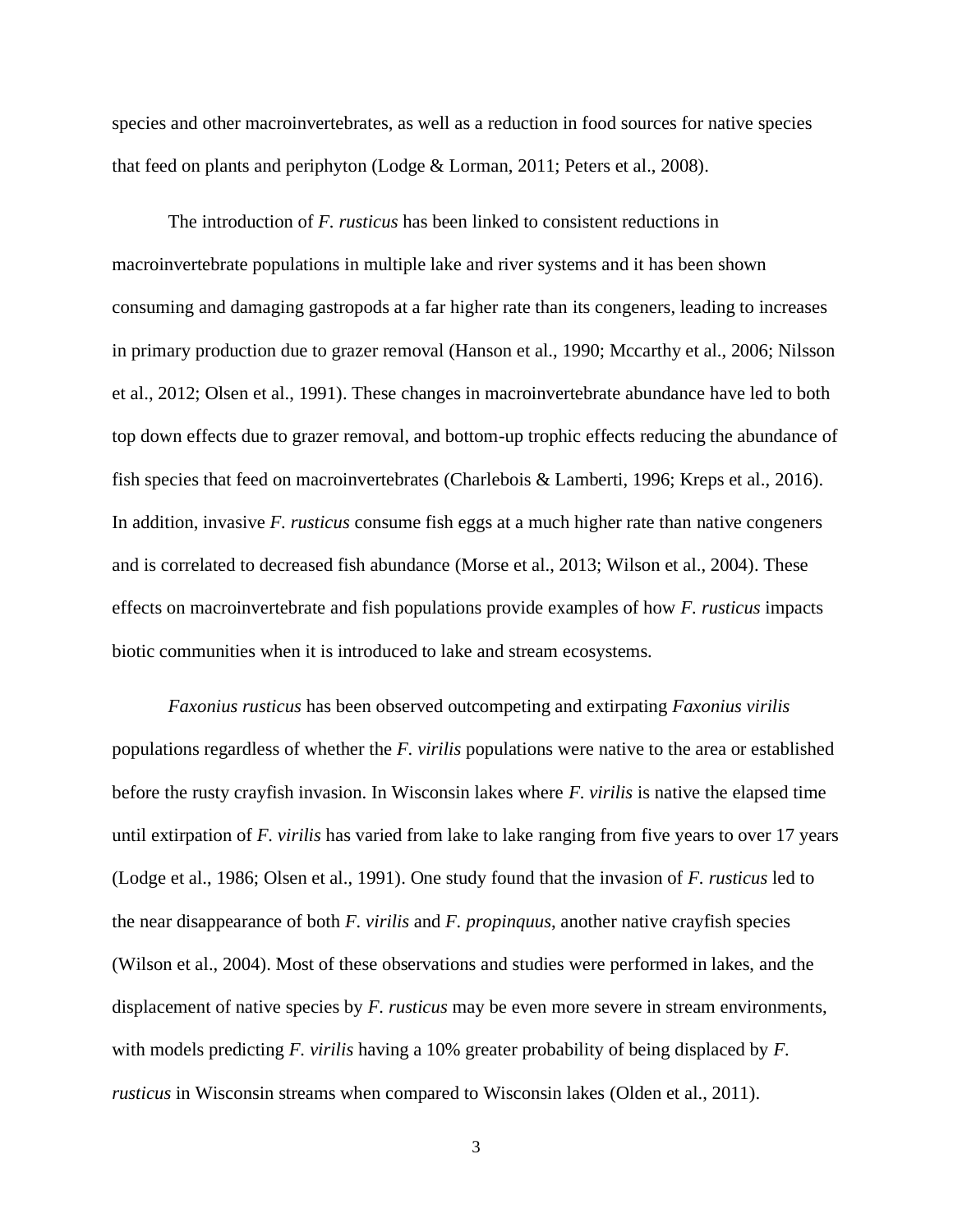*Faxonius rusticus* tends to be far more aggressive than its congener *F. virilis* despite *F. rusticus*' smaller body size (Capelli & Munjal, 1982). *Faxonius rusticus* won all direct aggression interactions against *F. virilis*, causing *F. virilis* to flee in all direct altercations, and was shown to outcompete *F. virilis* for shelter occupancy (Capelli & Munjal, 1982). *Faxonius rusticus* also dominated *F. virilis* in fights roughly 85% of the time regardless of whether or not each species was from native or invasive populations (Glon et al., 2018). Despite these results, observations indicate that *F. rusticus* is not directly dominant to *F. virilis* in the Monocacy river ecosystem when both species are matched by size and observed for directly aggressive behavior (Wright, 2011). Although direct fighting interactions may not be in favor of *F. rusticus* in the Monocacy river, *F. rusticus* may alternatively be dominant due to its ability to outcompete *F. virilis* for both shelter and food, as such events have been observed more directly by several studies (Capelli & Munjal, 1982; Garvey et al., 1994; Hill & Lodge, 1999; Pintor & Sih, 2009). In this way *F. rusticus* may be able to outcompete *F. virilis* in the Monocacy River ecosystem in a more indirect way as opposed to direct methods such as individuals directly combating each other.

When *F. rusticus* and *F. virilis* cohabitate in a mesocosm with a limited food source, *F. rusticus* always outcompetes *F. virilis* for food, and in more direct observations *F. rusticus* pirated food that was already captured by *F. virilis* (Hill & Lodge, 1999). The act of stealing food directly from other crayfish by invasive individuals of *F. rusticus* has been observed before in competitions with *F. propinquus* (Pintor & Sih, 2009). *Faxonius rusticus* also consistently outcompetes *F. virilis* for shelter when both species are given a single sheltering structure, and *F. rusticus* will even evict *F. virilis* from the shelter if *F. virilis* has been given a 30-minute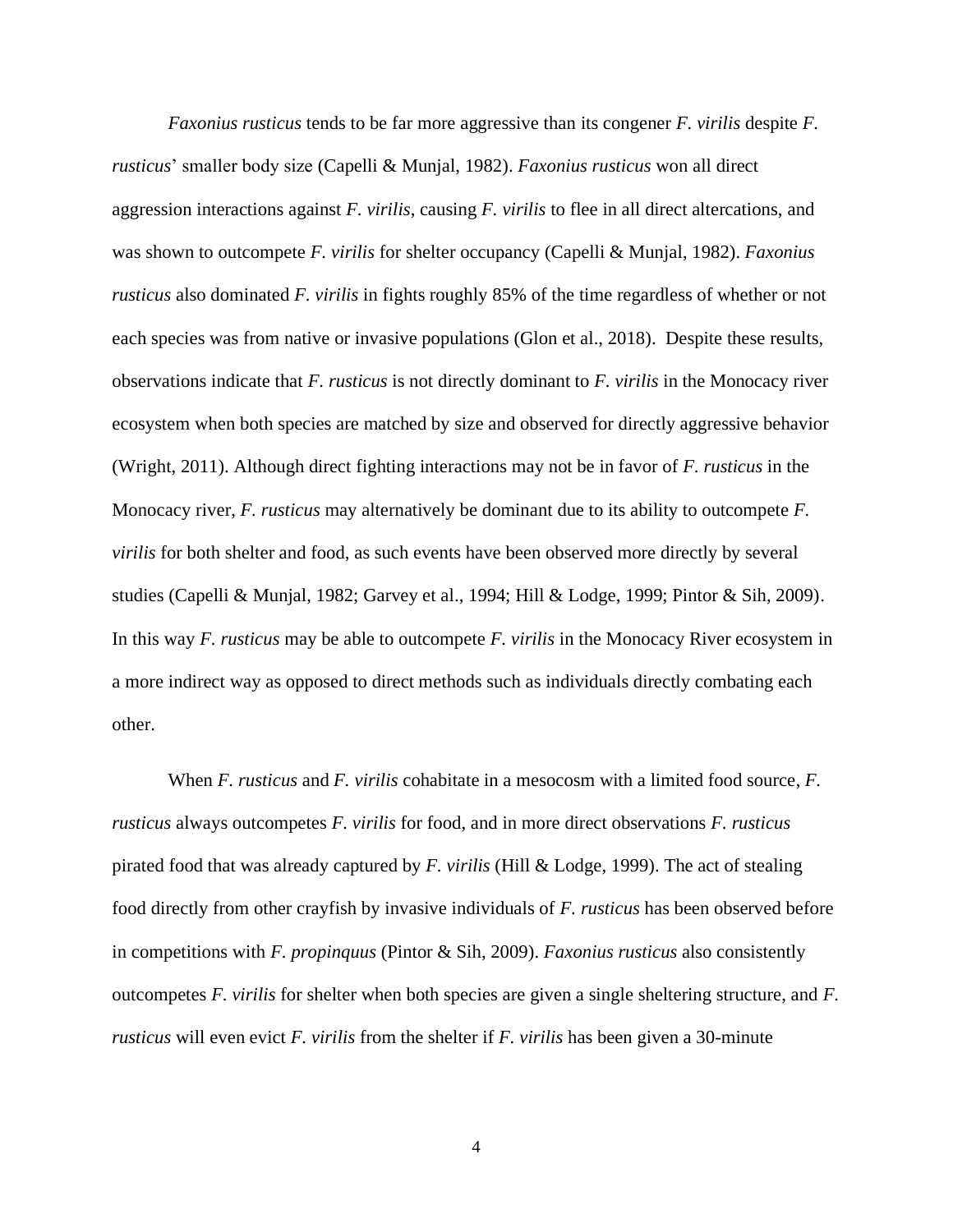acclimation period to settle into the shelter before *F. rusticus* is introduced(Capelli & Munjal, 1982).

The eviction of *F. virilis* from shelters by *F. rusticus* may combine with predation to reduce *F. virilis* populations in invaded waters (Garvey et al., 1994). In an environment with limited shelters and the presence of predatory largemouth bass (*Micropterus salmoides*), *F. rusticus* displaced *F. virilis* individuals from their shelters exposing *F. virilis* to this predator. In addition to this, the act of swimming away from competitors made *F. virilis* far more susceptible to predation by fish, leading to *F. virilis* being consumed at a far higher rate than *F. rusticus* in mesocosm experiments (Garvey et al., 1994).

In situations involving fish predation where *F. virilis* was consumed at a far higher rate than *F. rusticus*, the predators selected prey based on chela size, favoring prey with proportionally smaller chelae (Roth & Kitchell, 2005) . *Faxonius rusticus* has proportionally larger chelae than *F. virilis*, and chela length has a positive effect on aggression in both *F. rusticus* and *F. virilis* (Glon et al., 2018). The typically larger chela size in *F. rusticus* may determine the winner in competitions for limited shelters between *F. rusticus* and *F. virilis*, and also result in differential predation on each species by fish, with both of these factors interacting to produce a strong negative effect on *F. virilis* in *F. rusticus*-invaded waters (Garvey & Stein, 1993; Roth & Kitchell, 2005).

Denial of specific macrohabitats by *Faxonius rusticus* is a potential mechanism for outcompeting *Faxonius virilis* (Garvey et al., 2003). *F. virilis* was seen actively seeking cobblebased substrate for shelter. It was also noticed that *F. rusticus* numbers increased in a region only if the substrate was > 16% cobble, indicating that *F. rusticus* desired it for shelter as well, and *F. virilis* and *F. propinquus* was displaced from the cobble by *F. rusticus* (Garvey et al., 2003). In a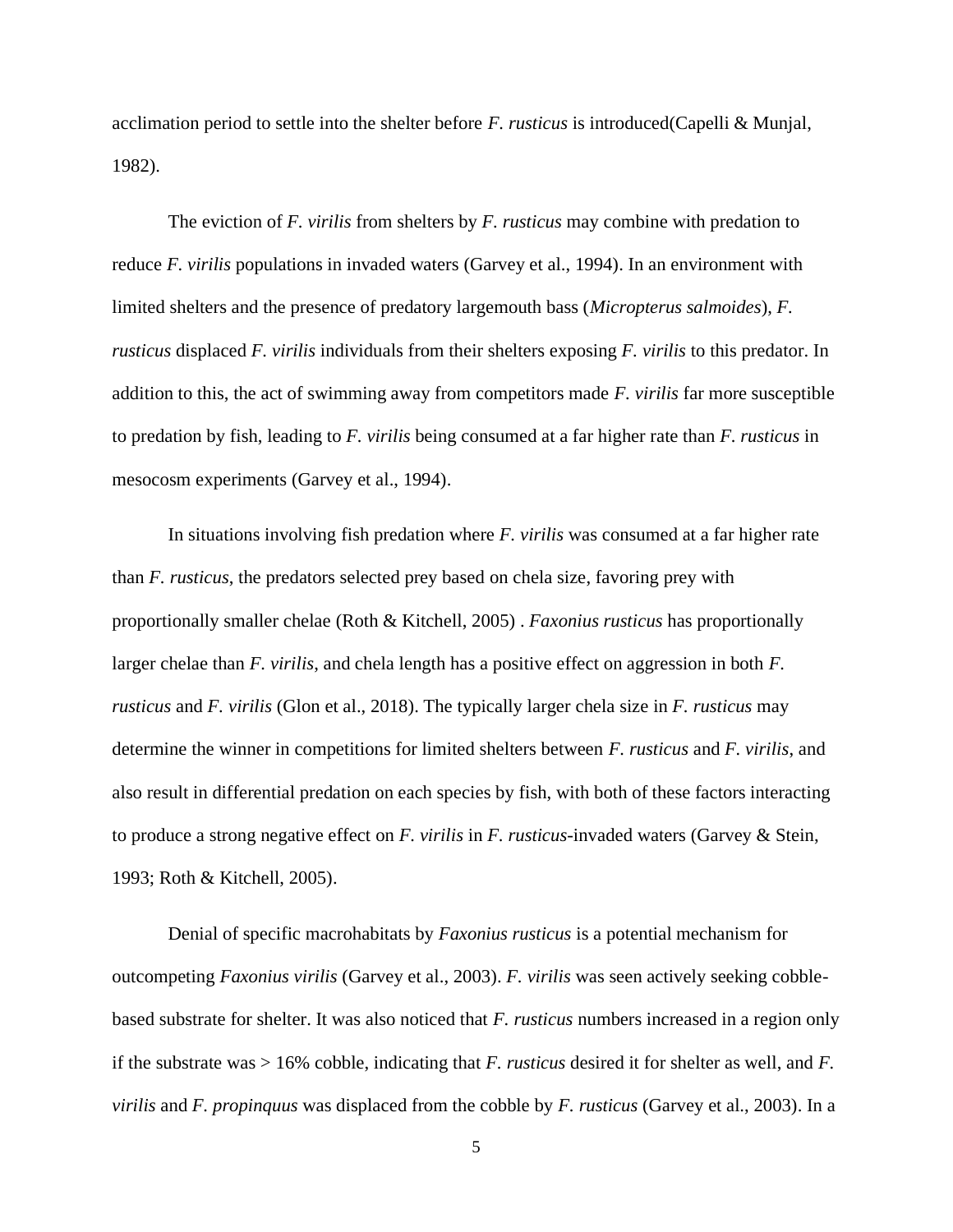separate study *F. virilis* was found in cobble in streams where the *F. rusticus* was absent, but in nearby streams where the *F. rusticus* was present, *F. virilis* was relegated to patches of macrophytes. *Faxonius rusticus* also destroys macrophytes, reducing the already small refuges that *F. virilis* could use in *F. rusticus*-infested waters (Smith et al., 2019).

Deep water is a potential macrohabitat that may provide *F. virilis* a spatial refuge from *F. rusticus* (Jansen et al., 2009). In Canadian lakes, although both species favor and compete for cobble-based substrate, *F. virilis* was found more often in areas greater than eight meters in depth (Jansen et al., 2009). *Faxonius rusticus* was not found below eight meters and would likely stay away from waters near or below the thermocline. This may be due to *F. rusticus* having a higher metabolic rate than *F. virilis*, indicating that it has a higher ideal temperature than *F. virilis* and would thus be averse to colder water (Mundahl & Benton, 1990). This higher metabolism has been theorized to assist in *F. rusticus*'s invasiveness allowing it to gather resources at a faster rate but may also provide *F. virilis* with a temperature refuge by preventing *F. rusticus* from tolerating colder water temperatures (Jansen et al., 2009).

Most of the reported observations in literature on *F. rusticus* invasion dynamics have been in lentic freshwater ecosystems such as Wisconsin lakes, and there is a paucity of research on *F. rusticus* invasions in river systems. One study examined Illinois waterways and found that *F. rusticus* tended to completely displace other crayfish species including *F. virilis* when invading streams, with *F. rusticus* eventually being the only crayfish species present at most of these river sites (Taylor & Redmer, 1996). The remainder of studies examining *F. rusticus* invasion dynamics in rivers and streams only monitored the rate of expansion, with average downstream speeds of 20 km yr<sup>-1</sup>, 13.5 km yr<sup>-1</sup>, and 3.7 km yr<sup>-1</sup> (Messager & Olden, 2018; Momot, 1996; Sorenson et al., 2012). With *F. rusticus* spreading into rivers and streams and very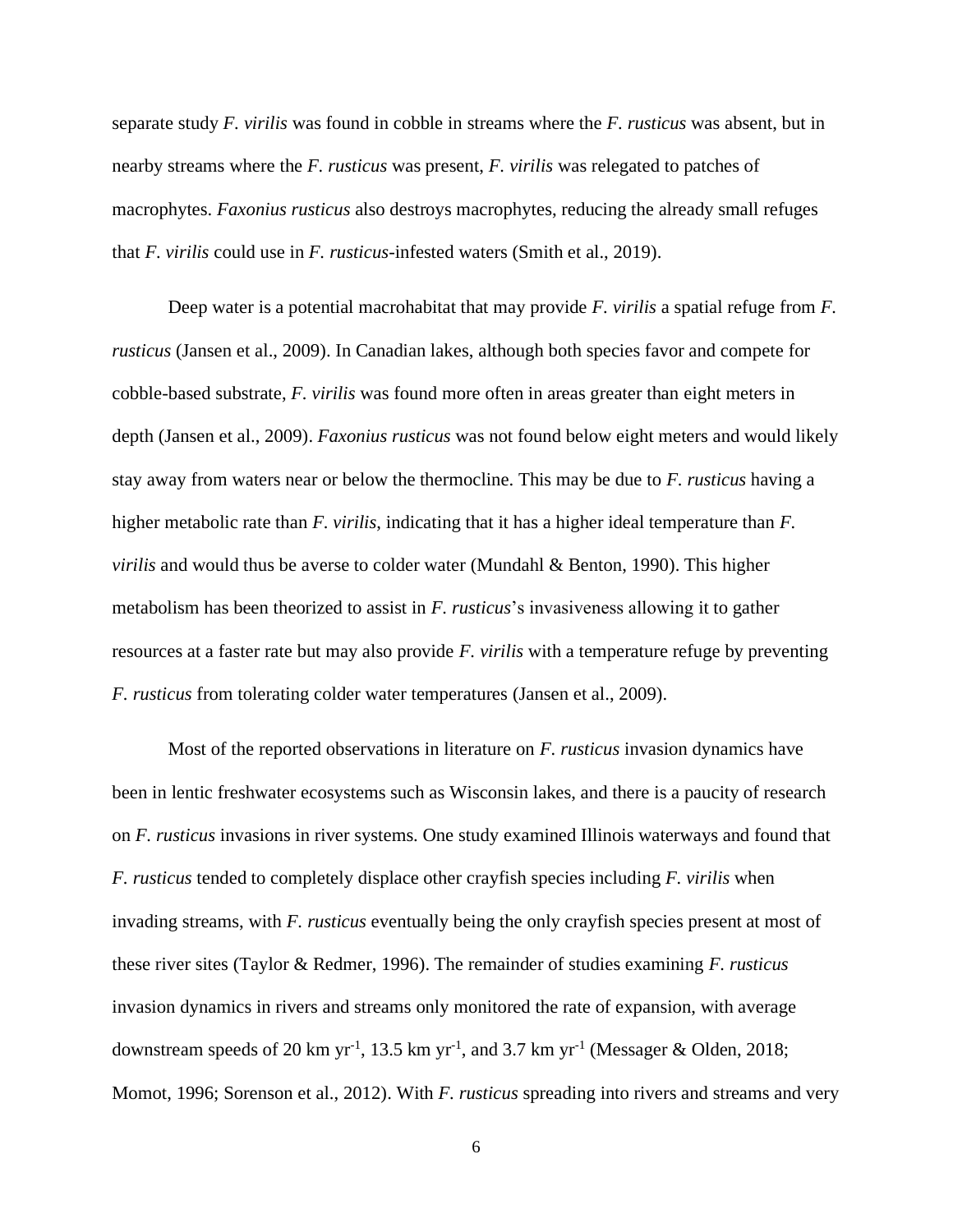few recorded observations of their impact on lotic ecosystems, further research, and observation of *F. rusticus* invasion dynamics in rivers would be valuable for managing and protecting these environments.

The Monocacy River is a sixth order tributary of the Potomac River, which empties into the Chesapeake Bay. The river begins in southern Pennsylvania and runs south through Maryland until meeting the Potomac at Maryland's border with Virginia. The Allegheny crayfish (*Faxonius obscurus*) and the spinycheek crayfish (*Faxonius limosus*) are native to the Monocacy River, being historically common throughout surrounding regions as well (Kilian et al., 2010). The virile crayfish (*Faxonius virilis*) is native to the Midwestern United States but has been present in Maryland rivers since the 1960's, and since its introduction to the Monocacy River, it has displaced *F. limosus* entirely and has almost completely displaced the native *F. obscurus* (Kilian et al., 2010). *Faxonius virilis* is now present in much of the Monocacy River and can be considered a resident species, being non-native but well established in the ecosystem.

Since the release of *F. rusticus* in the northern portion of the Monocacy River in southern Pennsylvania, the species has spread downstream into Maryland waters, and was first reported at the Sixes Bridge site in 2007 (Kilian et al., 2010, 2012) (Figure 1). Preliminary work by E. R. Annis (unpublished) suggested that *F. rusticus* may be displacing the resident *F. virilis* from its preferred macrohabitats in the Monocacy River as the invasion front spreads further downstream. In the Monocacy River *F. virilis* YOY had a higher mortality rate and lower growth rate in regions with *F. rusticus* than regions without *F. rusticus*, and *F. rusticus* YOY and juveniles had a higher growth rate in sites with *F. virilis* than in sites without *F. virilis*, indicating that *F. virilis* YOY are possibly consumed by *F. rusticus* (Selckmann, 2010).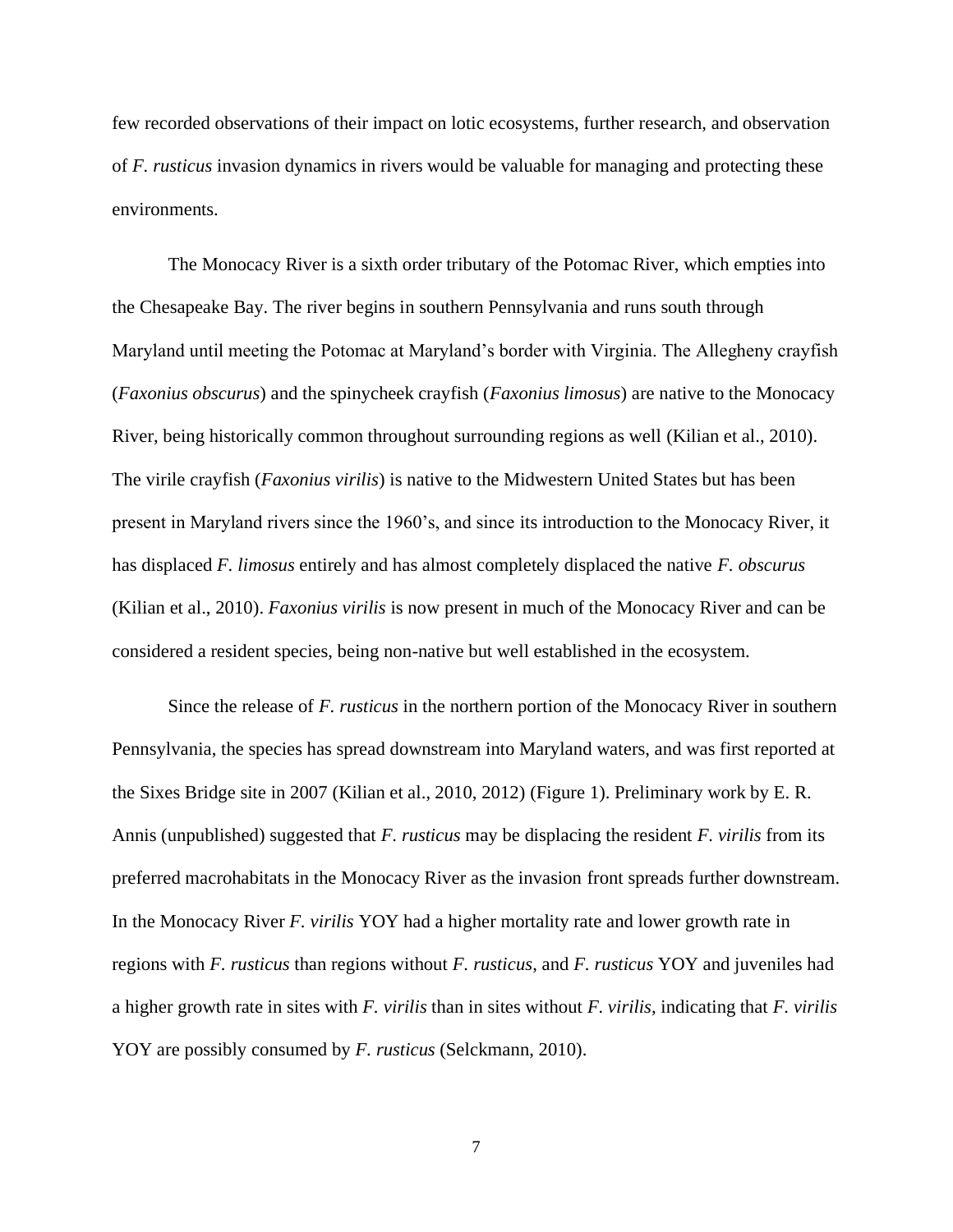Previous research in the Monocacy river has also shown that *F. virilis* is dominant to *F. rusticus* in size-matched trials, with *F. virilis* winning most aggression trials when matched with *F. rusticus* with a  $> 10\%$  difference in size, indicating that size-matched direct competition is likely not occurring in the Monocacy River, but it is possible that interactions between the two species in the Monocacy River are not size-matched, allowing larger *F. rusticus* to win against smaller *F. virilis* individuals (Wright, 2011). A size refuge may exist for *F. virilis* in the Monocacy River that could allow a population of large-bodied (> 28 mm CL) *F. virilis* to persist in *F. rusticus*-present sites. Even if *F. rusticus* is dominating smaller *F. virilis* in non-sizematched trials, a small number of *F. virilis* individuals attaining a body size great enough to remove them from competition with smaller sized *F. rusticus* (Annis unpublished).

We examined the relative abundance of *F. rusticus* and *F. virilis* at sites along the length of the Monocacy river in Maryland to determine changes in the range and spread of both *F. rusticus* and *F. virilis* from 2009 to 2021. Based on previous data, we expected that *F. rusticus* would remain at a high density at invaded sites, relegating *F. virilis* to a small percentage of the crayfish community composition. We also quantified the invasion rate of *Faxonius rusticus* in the Monocacy River by comparing the present location of the invasion front to the previous location. We also searched for evidence of a size refuge of *F. virilis* in areas where *F. rusticus* is present. The presence of large-bodied *F. virilis* at *F. rusticus*-present sites many years postinvasion would indicate a stable population that is still persisting as a result of size refugia. We also determined if displacement of *F. virilis* from favorable habitats by *F. rusticus* was occurring by comparing the relative abundance of each species in macrohabitats at each site. Differential abundance of *F. virilis* between different macrohabitats as well as between *F. rusticus*-present sites versus non-*F. rusticus*-present sites would indicate that *F. rusticus* is likely denying use of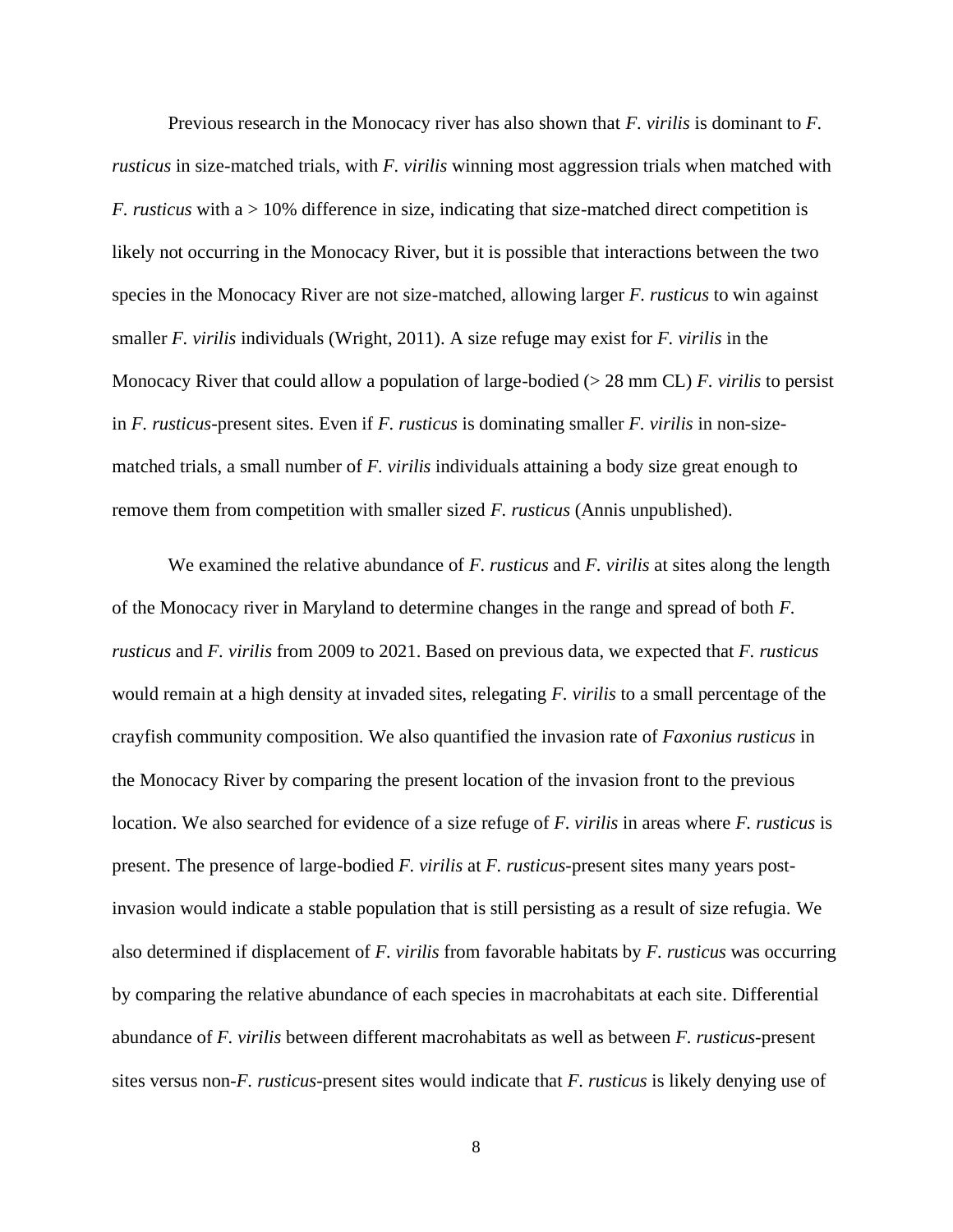specific macrohabitats to *F. virilis* at these sites. We predicted that *F. virilis* would likely prefer pools and vegetation patches based on previous observations (Annis unpublished).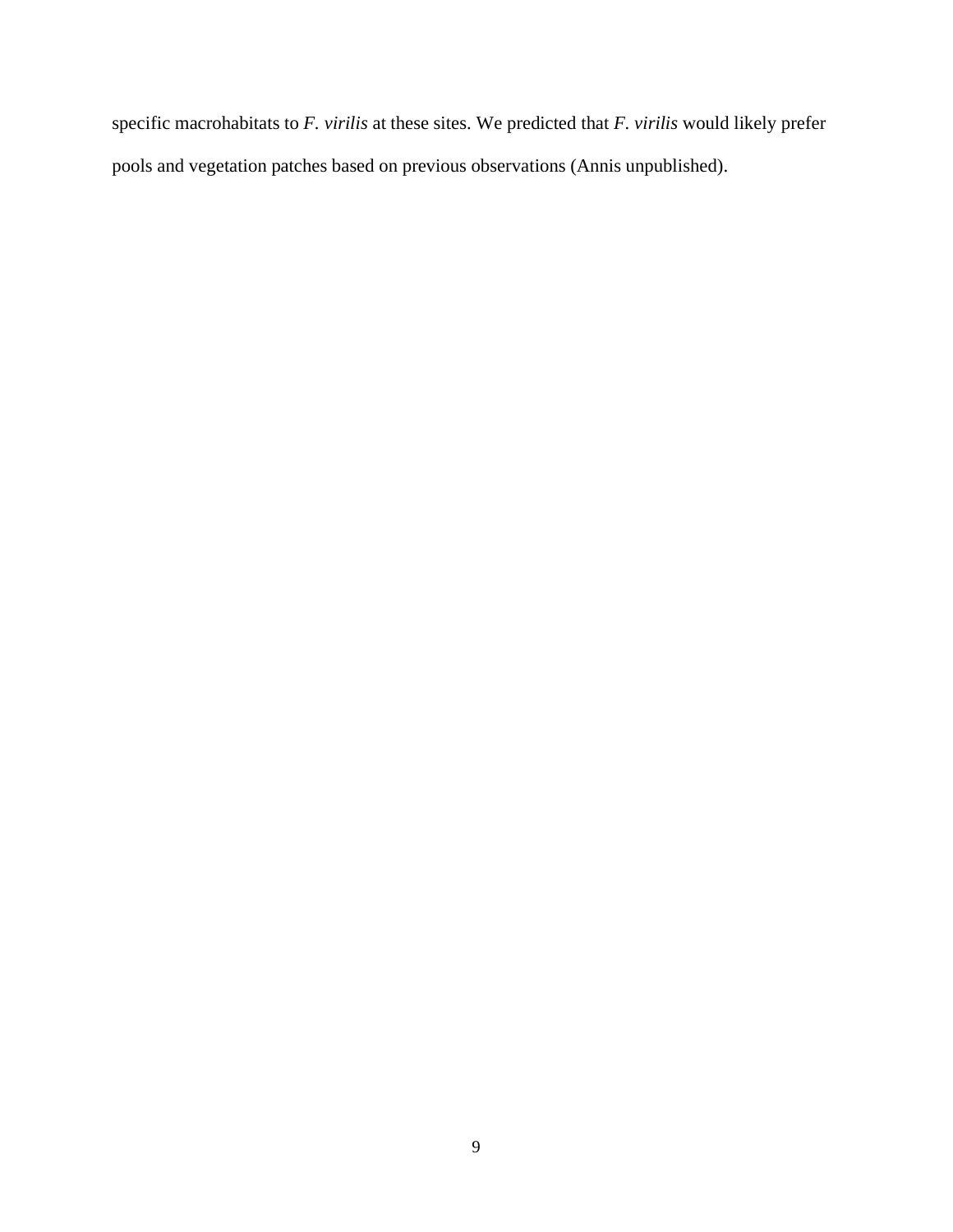#### **METHODS**

#### <span id="page-17-0"></span>*Study Sites*

We sampled at multiple sites along the length of the Monocacy River in MD between 2009 and 2021 to document the location of the invasion front, changes in species composition, population structure, and sex ratios. The study was completed over a period of several years with many student participants, and collections in 2009, 2010, 2011, 2016, and 2021 (See Figure 1, Table 1). The Department of Natural Resources sampled crossings from 2008 to 2013 to identify locations of the invasion front, and data from those samplings were used in this study. Sites were chosen along a 79-kilometer stretch of the Monocacy River and identified by the road name of the nearest bridge crossing extending from Route 140 (upstream) to Park Mills (downstream). Sites in the 2009-2011 years were selected to span the advancing invasion front to include a single site with an established population of *F. rusticus*, a site with only *F. virilis*, and a site where the invasion was in process. In subsequent years the initial sites were revisited, and new sites were selected further downstream to track the invasion front. In 2021, 10 sampling sites were selected with the intent to provide 5 sites with established populations of *F. rusticus* and 5 sites with only *F. virilis*.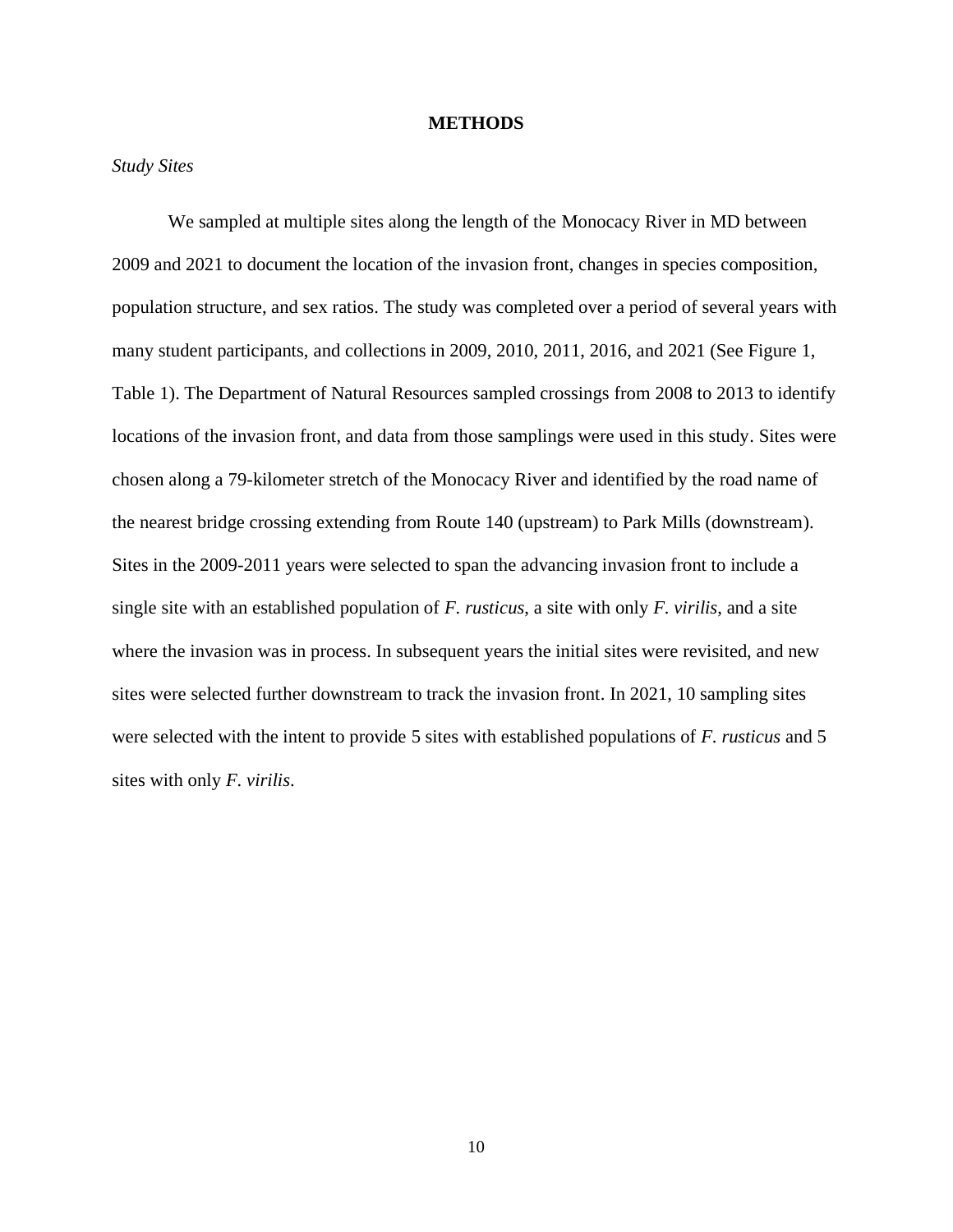

Figure 1: A map of the Monocacy River surrounding Frederick, MD with sampling sites denoted with circular markers with labels including the site name and cumulative river kilometers from the Maryland-Pennsylvania border. Sites where the invasion front was located are marked by the year.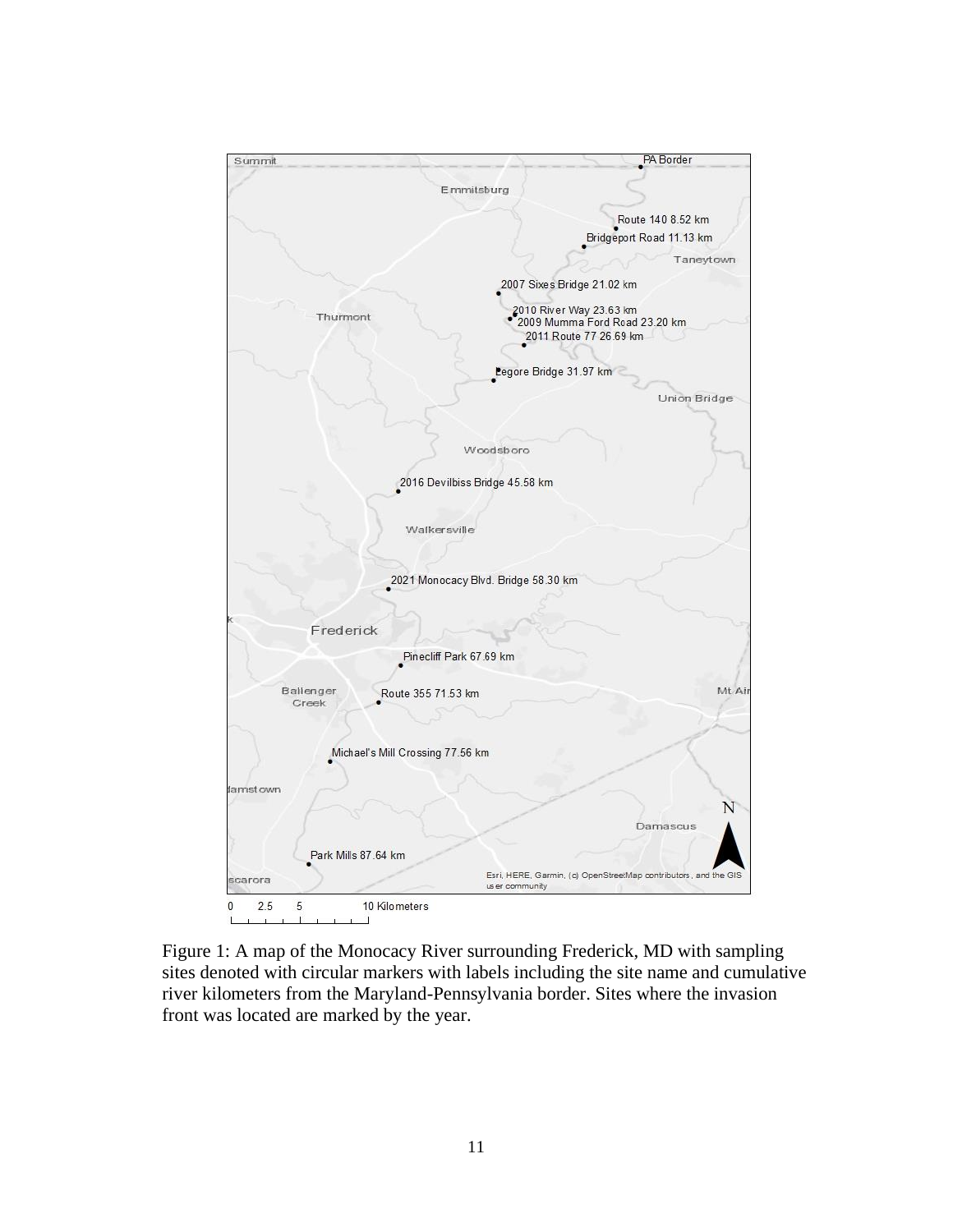|                         |                                                | 2009      |                 | 2010            |             | 2011           |                 | 2016         |             | 2021           |             |
|-------------------------|------------------------------------------------|-----------|-----------------|-----------------|-------------|----------------|-----------------|--------------|-------------|----------------|-------------|
| <b>Site</b>             | Coordinates (lat/long)                         | Dates     | $\mathbf n$     | Dates           | $\mathbf n$ | Dates          | $\mathbf n$     | Dates        | $\mathbf n$ | Dates          | $\mathbf n$ |
| Route 140               | 39°40.652'N 77°14.076'W                        | 6/3/2009  | 55              | 6/4/2010        | 25          | 8/2/2011       | 16              | 6/15/2016    | 12          | 8/16/2021      | 15          |
|                         |                                                | 6/8/2009  |                 | 6/7/2010        |             |                |                 |              |             |                |             |
|                         |                                                | 6/23/2009 |                 |                 |             |                |                 |              |             |                |             |
|                         |                                                | 6/25/2009 |                 |                 |             |                |                 |              |             |                |             |
| <b>Sixes Bridge</b>     | 39°38.219'N 77°17.905'W                        | 6/16/2009 | 60 <sup>1</sup> | 6/8/2010        | 25          | $6/15/2011$ 25 |                 |              |             |                |             |
|                         |                                                | 6/22/2009 |                 |                 |             |                |                 |              |             |                |             |
|                         |                                                | 6/24/2009 |                 |                 |             |                |                 |              |             |                |             |
|                         | <b>Mumma Ford Road</b> 39°37.391'N 77°17.964'W | 6/9/2009  |                 | 63 6/13/2010    | 25          | 8/1/2011       |                 | 15 6/13/2016 | 12          | 8/12/2021      | 15          |
|                         |                                                | 6/16/2009 |                 |                 |             |                |                 |              |             |                |             |
|                         |                                                | 6/17/2009 |                 |                 |             |                |                 |              |             |                |             |
|                         |                                                | 7/11/2009 |                 |                 |             |                |                 |              |             |                |             |
| Route 77                | 39°36.197'N 77°17.632'W                        |           |                 |                 |             | 8/4/2011       | 15 <sup>1</sup> | 6/15/2016    | 12          | $8/26/2021$ 15 |             |
| <b>LeGore Bridge</b>    | 39°34.860'N 77°18.802'W                        |           |                 |                 |             |                |                 | 6/20/2016    | 12          | $8/15/2021$ 15 |             |
| <b>Links Brige</b>      | 39°38.172'N 77°17.904'W                        |           |                 |                 |             |                |                 | 6/22/2016    | 12          |                |             |
| <b>Devilbiss Bridge</b> | 39°30.247'N 77°22.382'W                        |           |                 |                 |             |                |                 | 6/21/2016    | 12          | 8/11/2021 15   |             |
| <b>Biggs Ford</b>       | 39°28.824'N 77°23.288'W                        |           |                 |                 |             |                |                 | 6/22/2016    | 12          |                |             |
| <b>Monocacy Blvd.</b>   | 39°26.615'N 77°22.975'W                        |           |                 |                 |             |                |                 | 6/21/2016    | 12          | 7/20/2021      | 15          |
| <b>Pinecliff Park</b>   | 39°23.721'N 77°22.301'W                        |           |                 |                 |             |                |                 |              |             | 8/2/2021       | 15          |
| Route 355               | 39°22.126'N 77°23.468'W                        | 6/29/2009 | 15              |                 |             |                |                 |              |             | 8/3/2021       | 15          |
| <b>Michael's Mill</b>   | 39°19.823'N 77°25.129'W                        | 7/1/2009  |                 | 50 6/14/2010 25 |             | 6/9/2011       | 25              |              |             | 8/10/2021      | 15          |
|                         |                                                | 7/2/2009  |                 | 6/15/2010       |             |                |                 |              |             |                |             |
|                         |                                                | 7/6/2009  |                 | 6/16/2010       |             |                |                 |              |             |                |             |
|                         |                                                | 7/10/2009 |                 |                 |             |                |                 |              |             |                |             |
|                         |                                                | 7/13/2009 |                 |                 |             |                |                 |              |             |                |             |
| <b>Park Mills</b>       | 39°15.783'N 77°26.135'W                        |           |                 |                 |             |                |                 |              |             | $8/25/2021$ 15 |             |

Table 1: The coordinates, date of collection, and sample sizes (in quadrats) for each sampling period from 2009 to 2021 in the Monocacy River.

Sampling locations were selected to incorporate the five macrohabitat types (riffles, glides, runs, pools, and stands of vegetation) and an equal number of quadrat samples were taken in each of the macrohabitats. Macrohabitats were identified qualitatively based on characteristics described by Dodds (2002). At the site of each quadrat sample, we recorded the flow rate and depth (both using an average of 5 measurements), conductivity, and temperature using a flowmeter (Swoffer 3000 or OTT MF pro), a meterstick, and a YSI Pro2030 probe.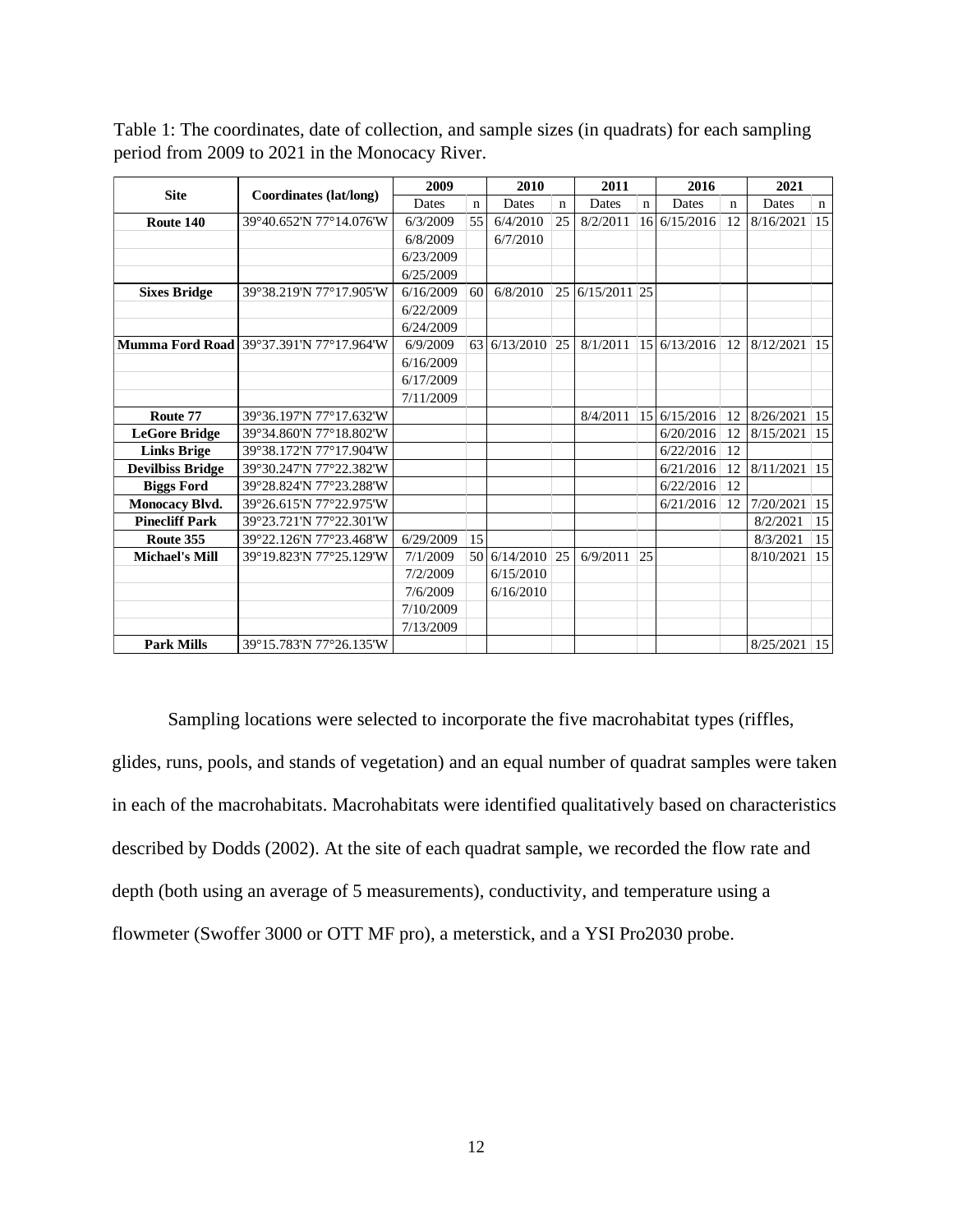### *Sample Collection and processing*

Each sample was collected using a quadrat sampling device consisting of a 1 m x 1m square wooden frame with 0.5m legs, with netting on all sides weighed down with chains and a downstream codend made of netting to collect the crayfish (Figure 2). We selected sample collection locations by identifying spots in each macrohabitat with the most suitable substrate for crayfish, generally consisting of rocks approximately between 10 and 50 cm (coarse cobble to fine boulders according to the Udden-Wentworth grain-size scale) to ensure substrate type consistency, outside of pools and vegetation patches which had varying substrates and were more defined by flow rate and vegetation respectively. Sample collection was performed by placing the quadrat sampler in a suitable region of substrate and lowering the weighed netting down to the riverbed, with the codend facing downstream. We agitated and raked the substrate for 30 seconds and manually removed larger rocks to expose crayfish before using paddles to sweep the water downstream to drive any remaining crayfish into the codend. After the codend was removed from the water we removed all crayfish including adults and YOY (young-of-year) and sealed them in plastic bags and kept on ice until processing. Crayfish were identified to species and sex, carapace length (CL) was measured, and they were examined for notable damage or injury such as regenerating chelae and damaged rostrums. Specimens were frozen for potential future study.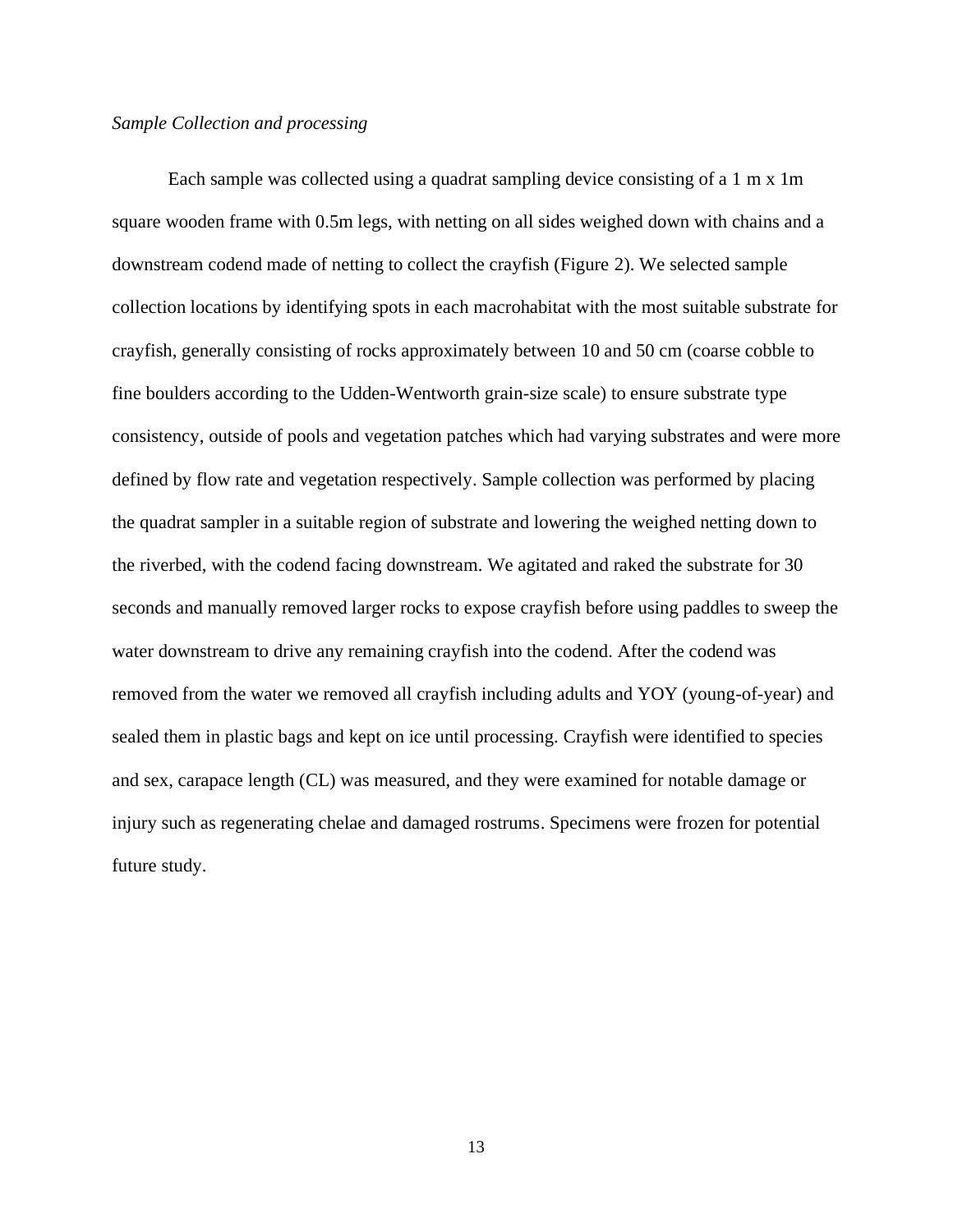### *Data Analysis*

The invasion front was defined as the furthest downstream site with a confirmed presence of *F. rusticus* and the average speed of the front's advancement in km yr<sup>-1</sup> was determined by dividing the distance between two invasion fronts with the elapsed time and taking the average of these multiple front speeds. The density of each species at each site was calculated for both 2021 and all previous collection years (2009, 2010, 2011, and 2016), and compared to illustrate changes in species composition and density at each site over time. For density calculations, the



Figure 2: Students paddling water into the codend (left), manual removal of crayfish from the codend (right), and a diagram of the quadrat sampling device (bottom) (Students pictured: Meghan Coulbourne, Katie Geiger, Kierstyn Higgins, and Alex Marinelli, Sampler diagram from R. J. DiStefano et al., 2003).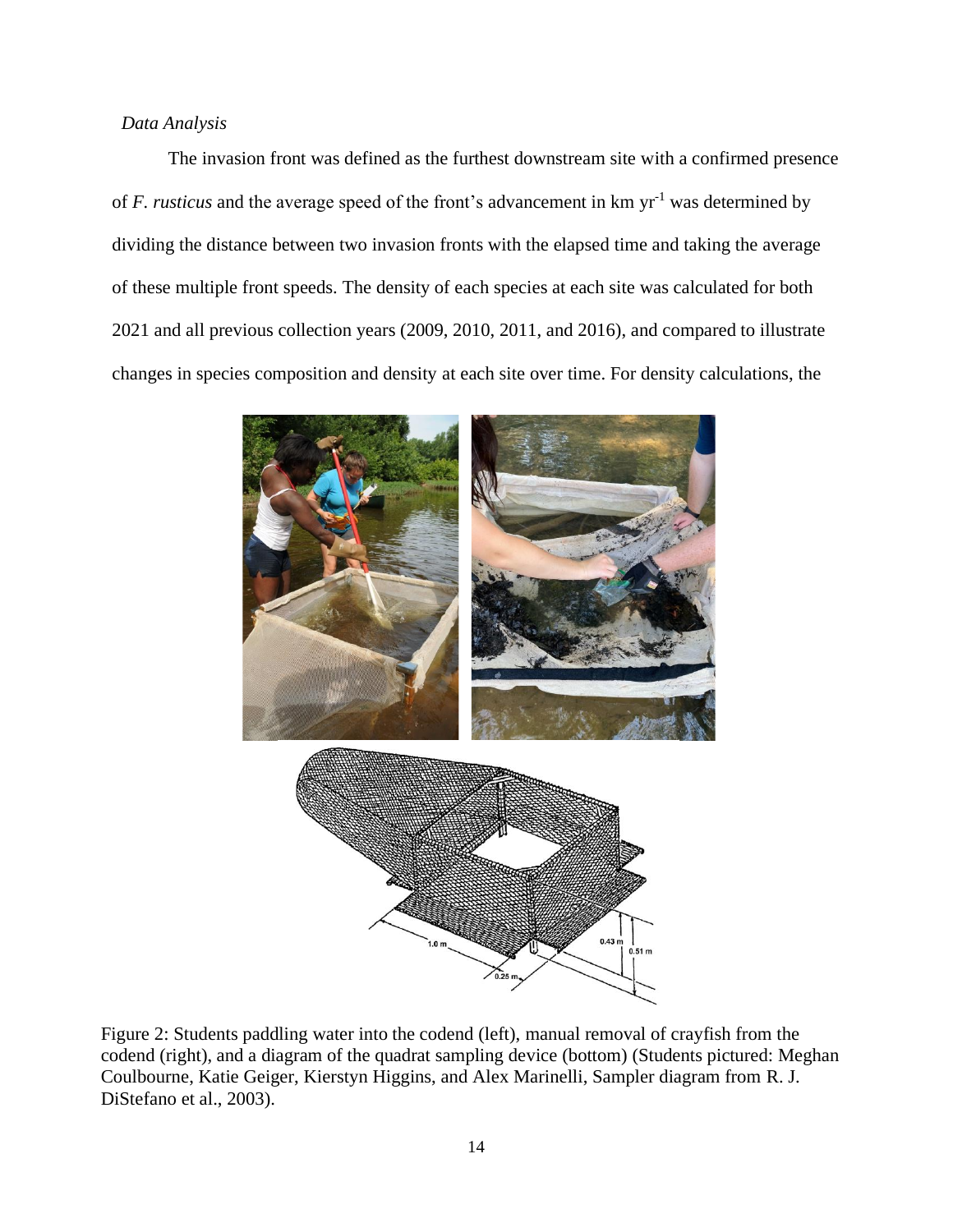YOY were removed from each sample to account for size differences due to sampling at different times throughout the season using carapace lengths described by Selckmann (2010).

To determine macrohabitat usage of both *F. rusticus* and *F. virilis*, we divided the 10 sites in 2021 into 6 sites with *F. rusticus* and 4 sites without *F. rusticus*. Kruskal Wallis tests were conducted using SPSS software to determine the effect of site and macrohabitat type on density of *F. virilis* in both *F. rusticus*-present sites and *F. rusticus*-absent sites, as well as *F. rusticus*, and *F. obscurus*. We performed a series of pairwise comparisons between macrohabitat types to identify statistically significant differences.

The carapace lengths of both *F. virilis* and *F. rusticus* individuals collected at *F. rusticus*present sites were arranged in a histogram with 1 mm size bins to determine the size classes of persisting *F. virilis* in order to find evidence of a size refuge. We used length frequencies of persisting *F. virilis* to determine if they reached a size refuge above the maximum size of *F. rusticus*.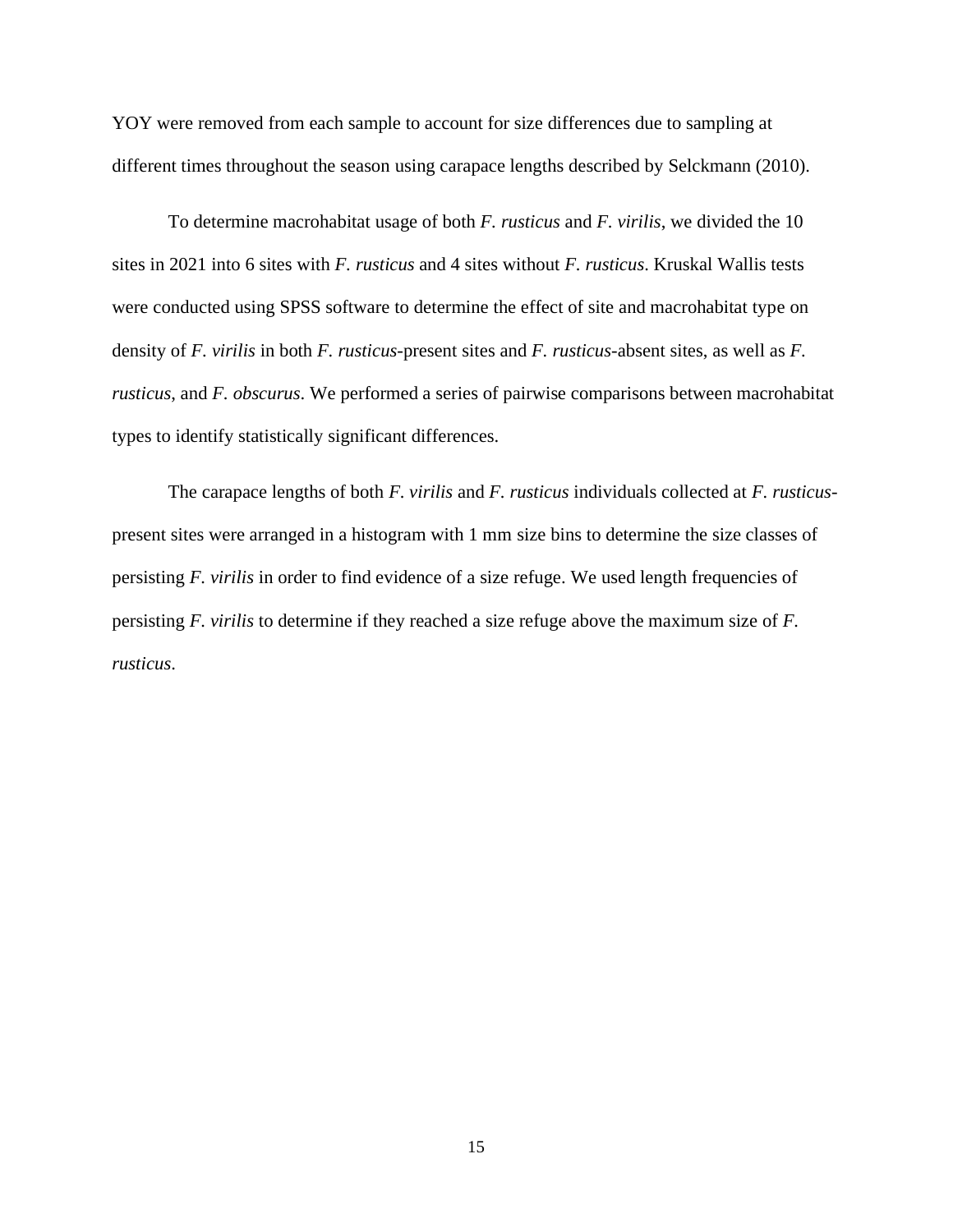#### **RESULTS**

#### <span id="page-23-0"></span>*Downstream Advancement*

In 2021, *Faxonius rusticus* was observed as far downstream as Monocacy Boulevard and made up nearly 40% of the total crayfish population at that site (Table 2, Figure 3). The invasion front had expanded downstream since their last observation in Devilbiss in 2016. *Faxonius rusticus* moved downstream from the first observed site near Sixes Bridge Road in 2007 to Monocacy Blvd in summer 2021; a distance of 37.29 km in 14 years and a rate of downstream expansion of 2.66 km  $yr^{-1}$  (SD = 1.12)(Figure 1).

#### *Species Composition and Abundance*

The species composition of the crayfish assemblage in *Faxonius rusticus*-invaded waters was characterized by an increase followed by a decrease in *F. rusticus* density. At Route 140, *F. rusticus* made up nearly 95% of the crayfish assemblage before decreasing to 60% 5 years later (Figure 4). Similar decreases in *F. rusticus* numbers after initial invasion were observed at Mumma Ford Road, Route 77, and LeGore Bridge, indicating an initial spike in *F. rusticus* individuals followed by a reduction. The percentage of *F. rusticus* in 2021 at Devilbiss Bridge and Monocacy Blvd. was higher than it was in 2016.

The Route 355 site showed a reduction in *F. obscurus* abundance and an increase in *F. virilis* abundance since 2009 (Figure 4). In 2021, species composition in sites without *F. rusticus* showed *F. virilis* being high in concentration at Pinecliff Park, but further downstream the composition shifted to a higher concentration of *F. obscurus* than *F. virilis*, indicating a possible invasion front of *F. virilis* (Table 2).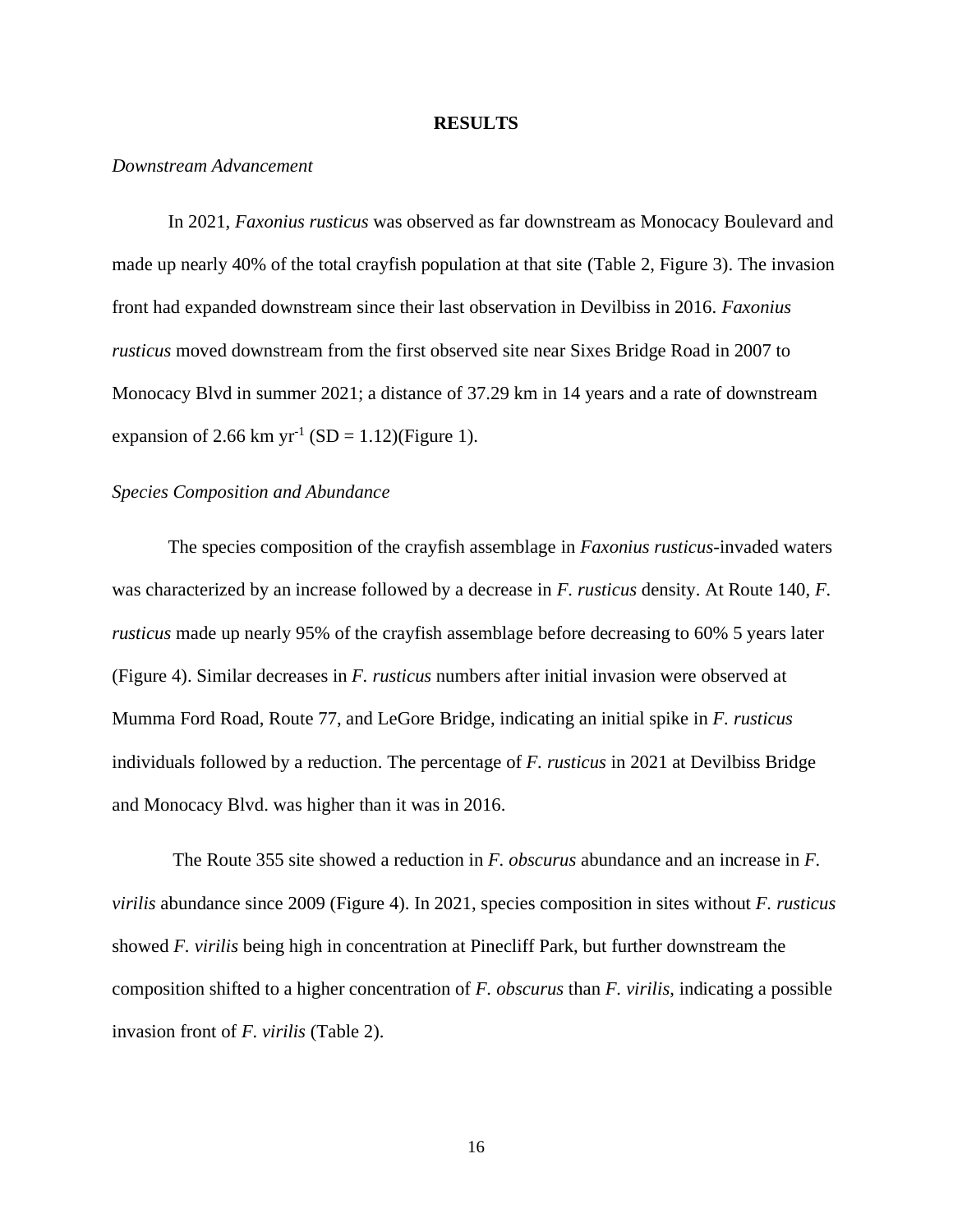

Figure 3: The average density of crayfish species *Faxonius rusticus* (square dotted line), *Faxonius virilis* (dashed line), *Faxonius obscurus* (solid line), and *Cambarus bartonii* (dot and dashed line) as well as the total crayfish density (round dotted line) at distances downstream from the Pennsylvania border in cumulative river kilometers in the Monocacy River in 2021. Error bars denote standard deviations, and the downstream distances have been offset for clarity.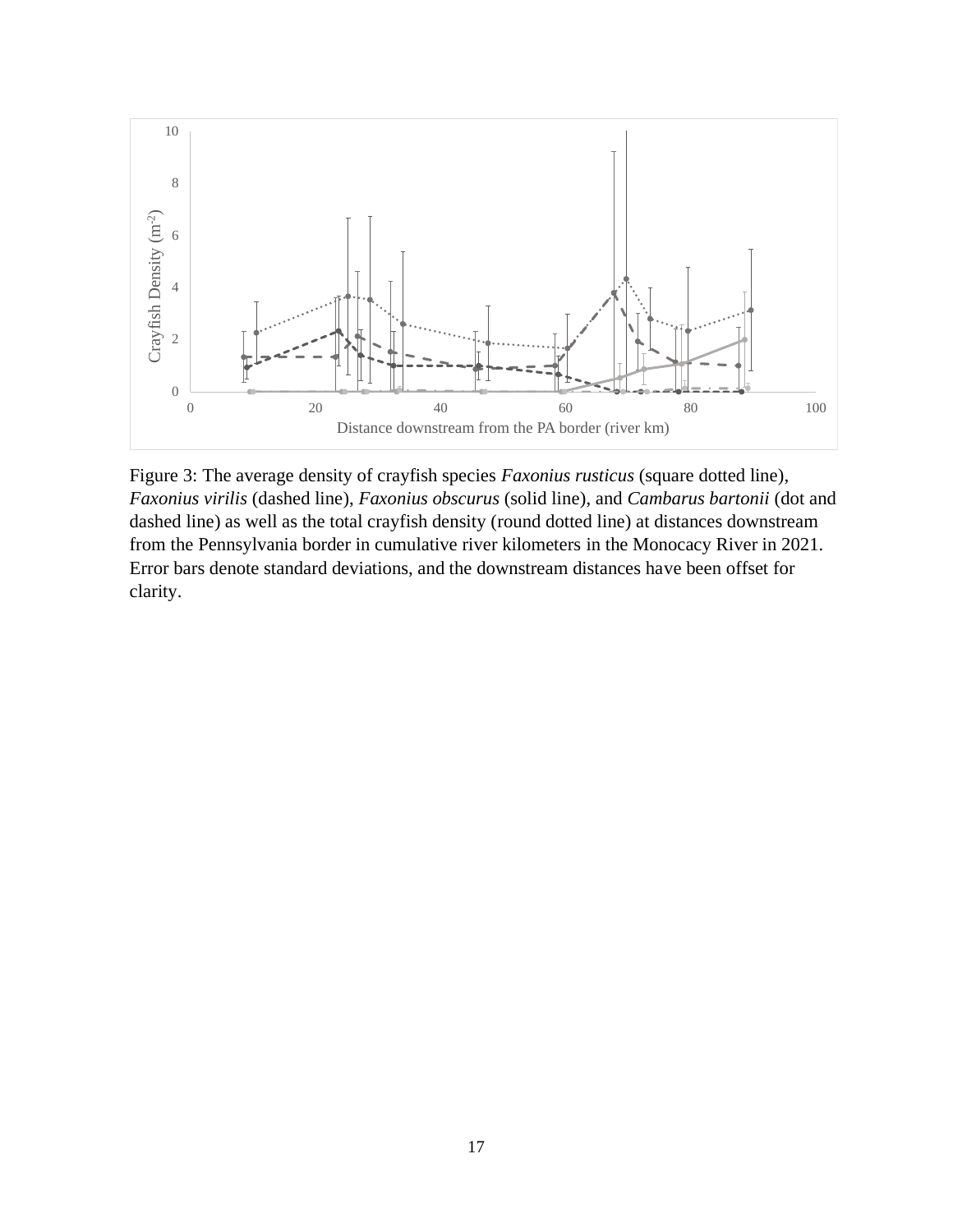

Figure 4: Species composition (%) of crayfish between *Faxonius rusticus* (red), *Faxonius virilis* (yellow), and *Faxonius obscurus* (blue) in the Monocacy River from 2009 to 2021.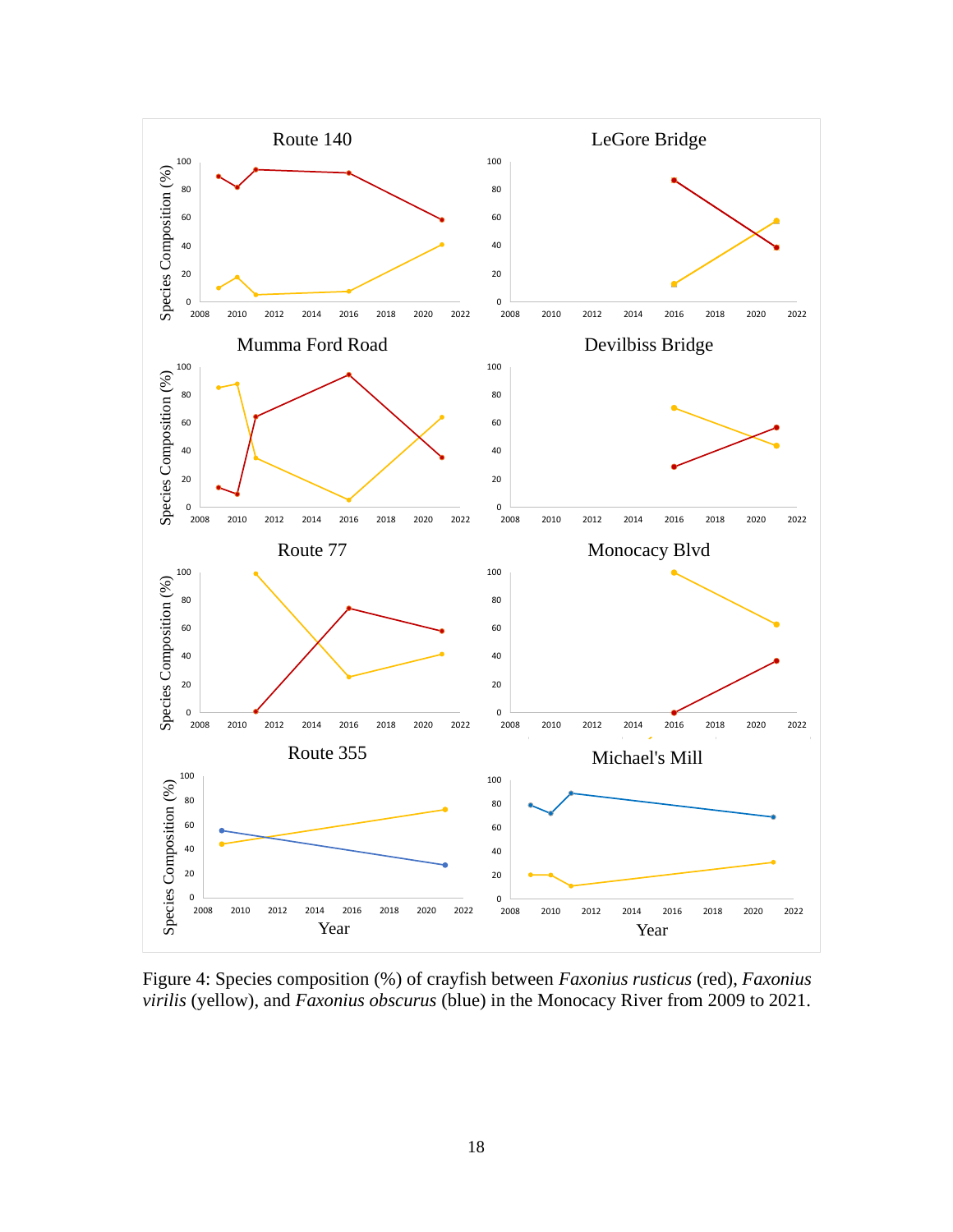| <b>Site</b>           | Year |                |                  |                  |                  | <i>F. virilis F. rusticus F. obscurus</i> Other Total density (Crayfish/m <sup>2</sup> ) |
|-----------------------|------|----------------|------------------|------------------|------------------|------------------------------------------------------------------------------------------|
| Route 140             | 2009 | 1.11           | 9.85             | $\overline{0}$   | $\boldsymbol{0}$ | 10.96                                                                                    |
|                       | 2010 | 2.32           | 10.64            | $\overline{0}$   | $\mathbf{0}$     | 12.96                                                                                    |
|                       | 2011 | 1.06           | 19               | $\boldsymbol{0}$ | $\overline{0}$   | 20.06                                                                                    |
|                       | 2016 | 0.92           | 11               | $\overline{0}$   | $\overline{0}$   | 11.92                                                                                    |
|                       | 2021 | 1.33           | 0.93             | $\overline{0}$   | $\boldsymbol{0}$ | 2.26                                                                                     |
| <b>Sixes Bridge</b>   | 2009 | 2.24           | 4.6              | 0.96             | $\overline{0}$   | 7.80                                                                                     |
|                       | 2011 | 0.36           | 8.24             | $\boldsymbol{0}$ | $\overline{0}$   | 8.60                                                                                     |
| <b>Mumma Ford</b>     | 2009 | 5.88           | 0.98             | $\overline{0}$   | 0.02             | 6.88                                                                                     |
|                       | 2010 | 10.4           | 1.12             | $\overline{0}$   | 0.28             | 11.80                                                                                    |
|                       | 2011 | $\overline{2}$ | 3.67             | $\overline{0}$   | $\mathbf{0}$     | 5.67                                                                                     |
|                       | 2016 | 0.75           | 13.33            | $\overline{0}$   | $\overline{0}$   | 14.08                                                                                    |
|                       | 2021 | 1.33           | 2.4              | $\boldsymbol{0}$ | $\overline{0}$   | 3.73                                                                                     |
| Route 77              | 2011 | 7.93           | 0.07             | $\mathbf{0}$     | $\overline{0}$   | 8.00                                                                                     |
|                       | 2016 | 2.17           | 6.33             | $\overline{0}$   | $\boldsymbol{0}$ | 8.50                                                                                     |
|                       | 2021 | 2.13           | 1.53             | $\mathbf{0}$     | $\overline{0}$   | 3.66                                                                                     |
| <b>Legore Bridge</b>  | 2016 | 0.25           | 1.67             | $\overline{0}$   | $\overline{0}$   | 1.92                                                                                     |
|                       | 2021 | 1.67           | 1.13             | $\boldsymbol{0}$ | 0.07             | 2.87                                                                                     |
| <b>Links Bridge</b>   | 2016 | 2.33           | $\overline{0}$   | $\overline{0}$   | $\boldsymbol{0}$ | 2.33                                                                                     |
| <b>Devilbiss Rd</b>   | 2016 | 0.42           | 0.17             | $\mathbf{0}$     | $\overline{0}$   | 0.58                                                                                     |
|                       | 2021 | 0.87           | 1.13             | $\boldsymbol{0}$ | $\boldsymbol{0}$ | 2.00                                                                                     |
| <b>Biggs Ford</b>     | 2016 | 1.83           | $\overline{0}$   | $\overline{0}$   | $\overline{0}$   | 1.83                                                                                     |
| <b>Monocacy Blvd</b>  | 2016 | 2.83           | $\overline{0}$   | $\overline{0}$   | $\overline{0}$   | 2.83                                                                                     |
|                       | 2021 | 1.47           | 0.87             | $\overline{0}$   | $\boldsymbol{0}$ | 2.34                                                                                     |
| <b>Pinecliff Park</b> | 2021 | 3.8            | $\boldsymbol{0}$ | 0.8              | $\overline{0}$   | 4.60                                                                                     |
| Route 355             | 2009 | 1.07           | $\overline{0}$   | 1.33             | $\overline{0}$   | 2.40                                                                                     |
|                       | 2021 | 2.33           | $\boldsymbol{0}$ | 0.87             | $\overline{0}$   | 3.20                                                                                     |
| <b>Michael's Mill</b> | 2009 | 2.46           | $\overline{0}$   | 6.54             | 1.06             | 10.06                                                                                    |
|                       | 2010 | 2.6            | 0.92             | 8                | 3.32             | 14.84                                                                                    |
|                       | 2011 | 0.44           | $\boldsymbol{0}$ | $\overline{0}$   | 3.68             | 4.12                                                                                     |
|                       | 2021 | 1.2            | $\boldsymbol{0}$ | 1.33             | 0.13             | 2.66                                                                                     |
| <b>Park Mills</b>     | 2021 | 1              | $\overline{0}$   | 2.07             | 0.13             | 3.20                                                                                     |

Table 2: The average densities (in crayfish per square meter) of crayfish species *Faxonius virilis*, *Faxonius rusticus*, and *Faxonius obscurus* across all recorded sites in the Monocacy River from 2009 to 2021.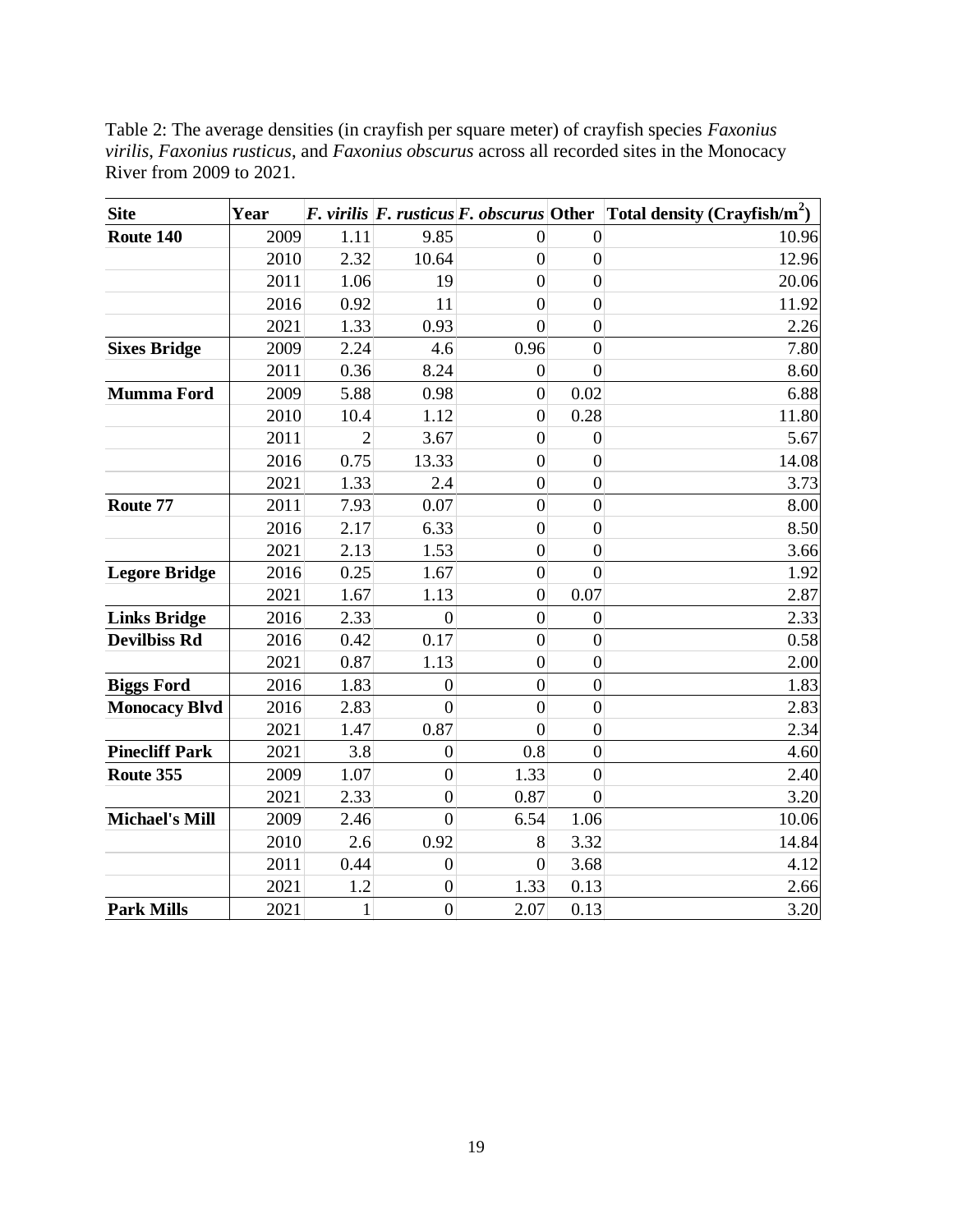#### *Size Distribution*

In 2009 both Route 140 and Sixes Bridge, two sites that had a high level of *Faxonius rusticus* presence, had a length-frequency distribution consisting of a large amount of young of the year (YOY) of *F. virilis*, a notable gap of individuals within the 16-30 mm carapace length range, and a small number of individuals with carapace lengths greater than 30 mm (large class individuals) (Figure 5). In these same sites, the most common *F. rusticus* size class was in the 16-30 mm range. In 2021, Mumma Ford, Route 77, LeGore Bridge, and Devilbiss Bridge had some large class *F. virilis* present (Figure 6). Of these sites only LeGore had any *F. rusticus* above 30 mm, and it was still smaller than all of the large class *F. virilis*. Both the earliest impacted site (Route 140) and the most recently impacted site (Monocacy Blvd.) had no large class *F. virilis*. Almost no large class *F. virilis* were present at sites downstream of the *F. rusticus* invasion front. Only three percent of collected crayfish had any noticeable damage, and no pattern was found in terms of differences in damage by species, site, or macrohabitat.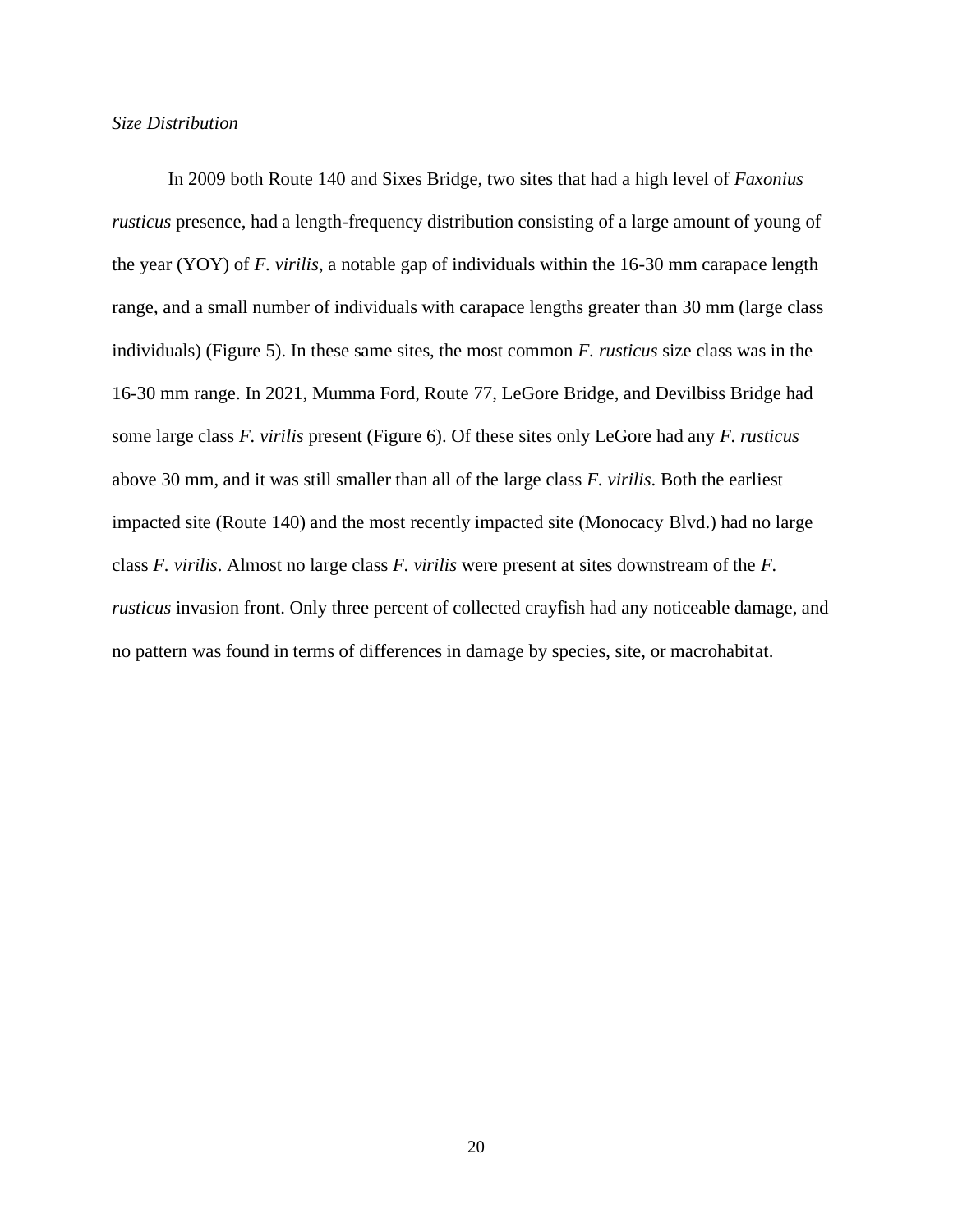

Figure 5: Size-frequency plots of the carapace length (in mm) of both *Faxonius rusticus* (red) and *Faxonius virilis* (yellow) at the route 140 crossing, Sixes Bridge, and Mumma Ford Road in the Monocacy River in 2009.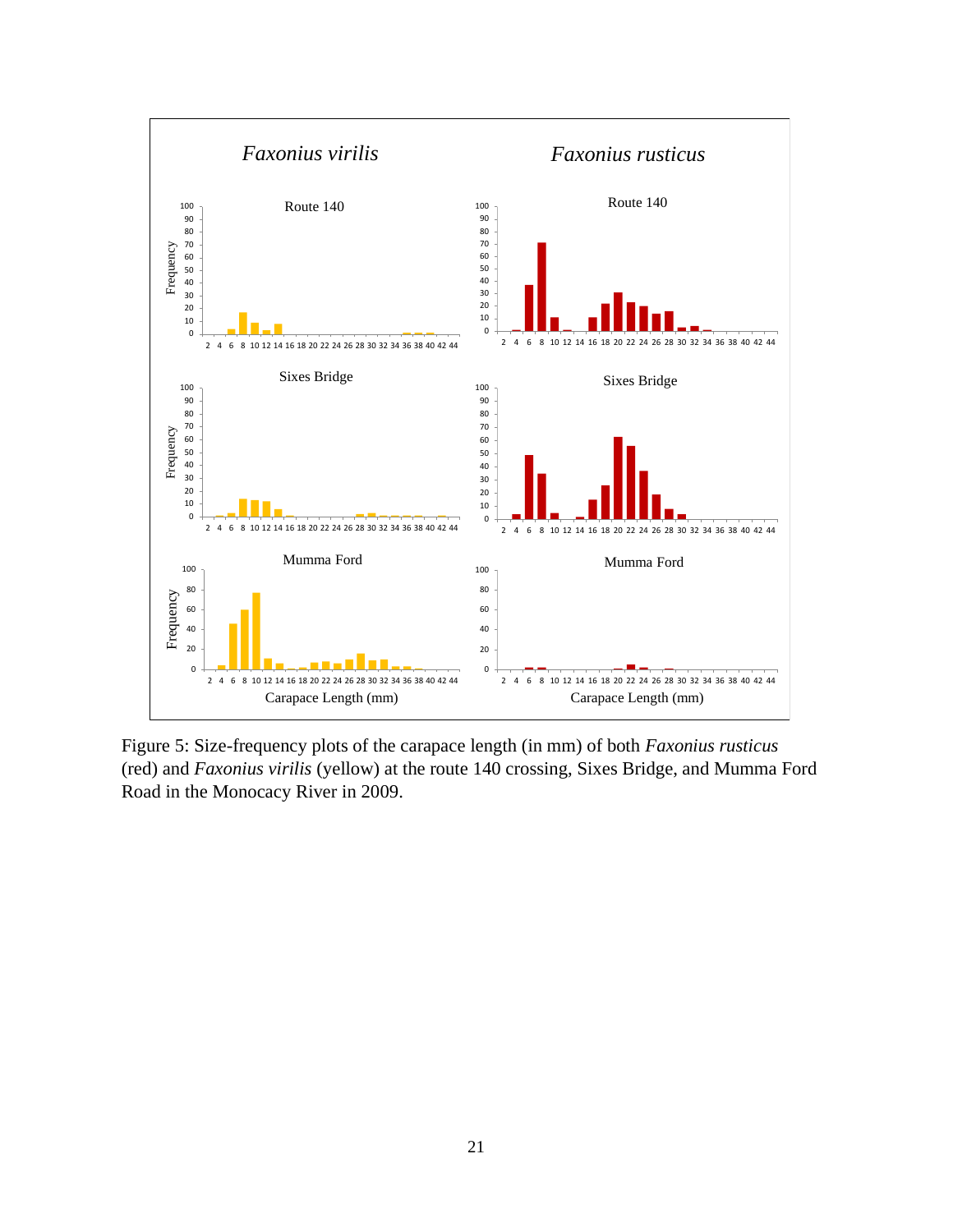

Figure 6: Size-frequency plots of the carapace length (in mm) of both *Faxonius rusticus* Figure 6: Size-frequency plots of the carapace length (in mm) of both *Faxonius rusticus* (red) and *Faxonius virilis* (yellow) at *F*. *Faxonius virilis* (yellow) at *F. rusticus*-present sites in the Monocacy River in 2021. -present sites in the Monocacy River in 2021.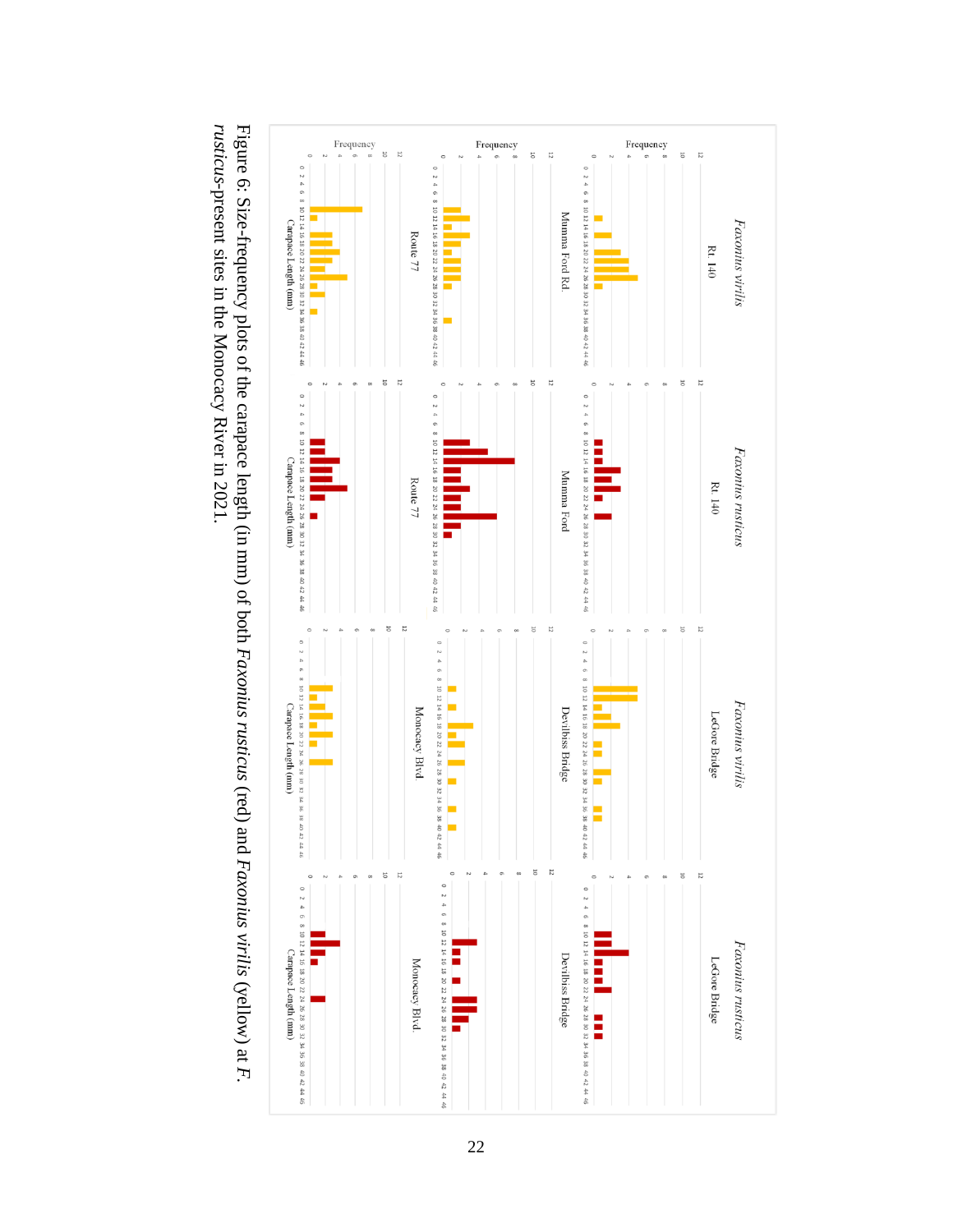#### *Habitat Distribution*

There were no significant differences in *F. rusticus* density between sites or macrohabitats. For *F. obscurus*, there was no significant difference in density between sites, but the density in riffles and runs were significantly lower than in vegetation, pools, or glides ( $p <$ 0.05) (Table 3, Figure 7). *F. virilis* showed no significant differences in density among sites, but there were significant differences in macrohabitat use. In sites without *F. rusticus*, *F. virilis* had a significantly higher density in vegetation and pools than anywhere else (p < 0.01). In *F. rusticus*present sites,  $F$ . *virilis* had a significantly higher density in vegetation than all others ( $p < 0.01$ ), as well as a significantly higher density in pools than in runs ( $p < 0.05$ ).



Figure 7: The average density of *Faxonius rusticus*, *Faxonius virilis*, and *Faxonius obscurus* in five different macrohabitats at sites where *F. rusticus* were present and not present in the Monocacy River in 2021. Error bars denote standard deviations, asterisks denote statistically significant differences, and letters denote statistically different groups.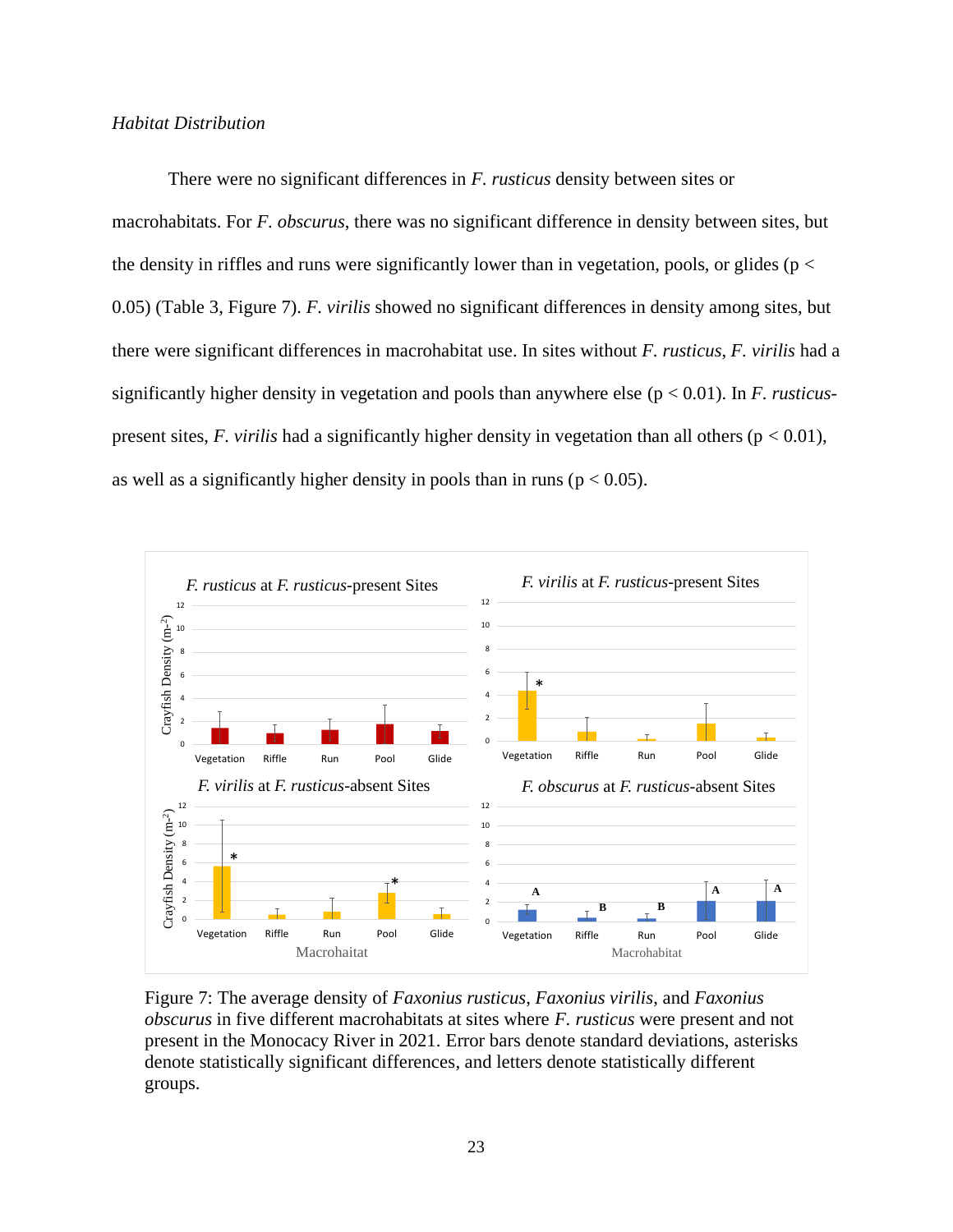## *Sex ratios*

For *F. virilis* the sex ratios remained slightly female-dominant regardless of site (Table

4). For *F. obscurus* however, the sex ratio was highly skewed towards females, with the

population at Park Mills consisting of 98% females. For *F. rusticus* the ratios were similar to *F.* 

*virilis*, except for Monocacy Blvd. where females made up over 90% of the total.

Table 3: Results from Kruskal-Wallis tests of the effects of site on density and macrohabitat density on *F. rusticus*, *F. obscurus*, and *F. virilis* in the Monocacy River in 2021. Included are the results of pairwise comparisons between macrohabitats on *F. virilis* in sites where *F. rusticus* is present and sites where *F. rusticus* is not present. Bold values indicate statistically significant results.

|                                                       | <b>Species</b>                                     | <b>Independent Variable</b> |              |         | Sig.    |         |  |  |
|-------------------------------------------------------|----------------------------------------------------|-----------------------------|--------------|---------|---------|---------|--|--|
|                                                       | F. rusticus                                        | Macrohabitat                |              |         | 0.977   |         |  |  |
|                                                       |                                                    | Site                        |              |         | 0.141   |         |  |  |
|                                                       | F. obscurus Macrohabitat                           |                             |              |         | 0.01    |         |  |  |
|                                                       |                                                    | Site                        |              |         | 0.323   |         |  |  |
|                                                       | F.virilis                                          |                             | Macrohabitat |         | $0.001$ |         |  |  |
|                                                       |                                                    | Site                        |              |         | 0.349   |         |  |  |
|                                                       | <i>F. virilis</i> in sites with <i>F. rusticus</i> |                             |              |         |         |         |  |  |
|                                                       | Vegetation                                         |                             | Riffle       | Run     | Pool    | Glide   |  |  |
| Vegetation                                            |                                                    |                             | $-.001$      | $-.001$ | 0.001   | $-.001$ |  |  |
| Riffle                                                | $-.001$                                            |                             |              | 0.274   | 0.203   | 0.598   |  |  |
| Run                                                   | $-.001$                                            |                             | 0.274        |         | 0.018   | 0.572   |  |  |
| Pool                                                  | 0.001                                              |                             | 0.203        | 0.018   |         | 0.072   |  |  |
| Glide                                                 | $-.001$<br>0.598                                   |                             | 0.572        | 0.072   |         |         |  |  |
| <i>F. virilis</i> in sites without <i>F. rusticus</i> |                                                    |                             |              |         |         |         |  |  |
|                                                       | Vegetation                                         |                             | Riffle       | Run     | Pool    | Glide   |  |  |
| Vegetation                                            |                                                    |                             | $-.001$      | 0.001   | 0.61    | $-.001$ |  |  |
| Riffle                                                | $-.001$                                            |                             |              | 0.855   | 0.003   | 0.91    |  |  |
| Run                                                   | 0.001                                              |                             | 0.855        |         | 0.006   | 0.767   |  |  |
| Pool                                                  | 0.61                                               |                             | 0.003        | 0.006   |         | 0.002   |  |  |
| Glide                                                 | $-.001$                                            |                             | 0.91         | 0.767   | 0.002   |         |  |  |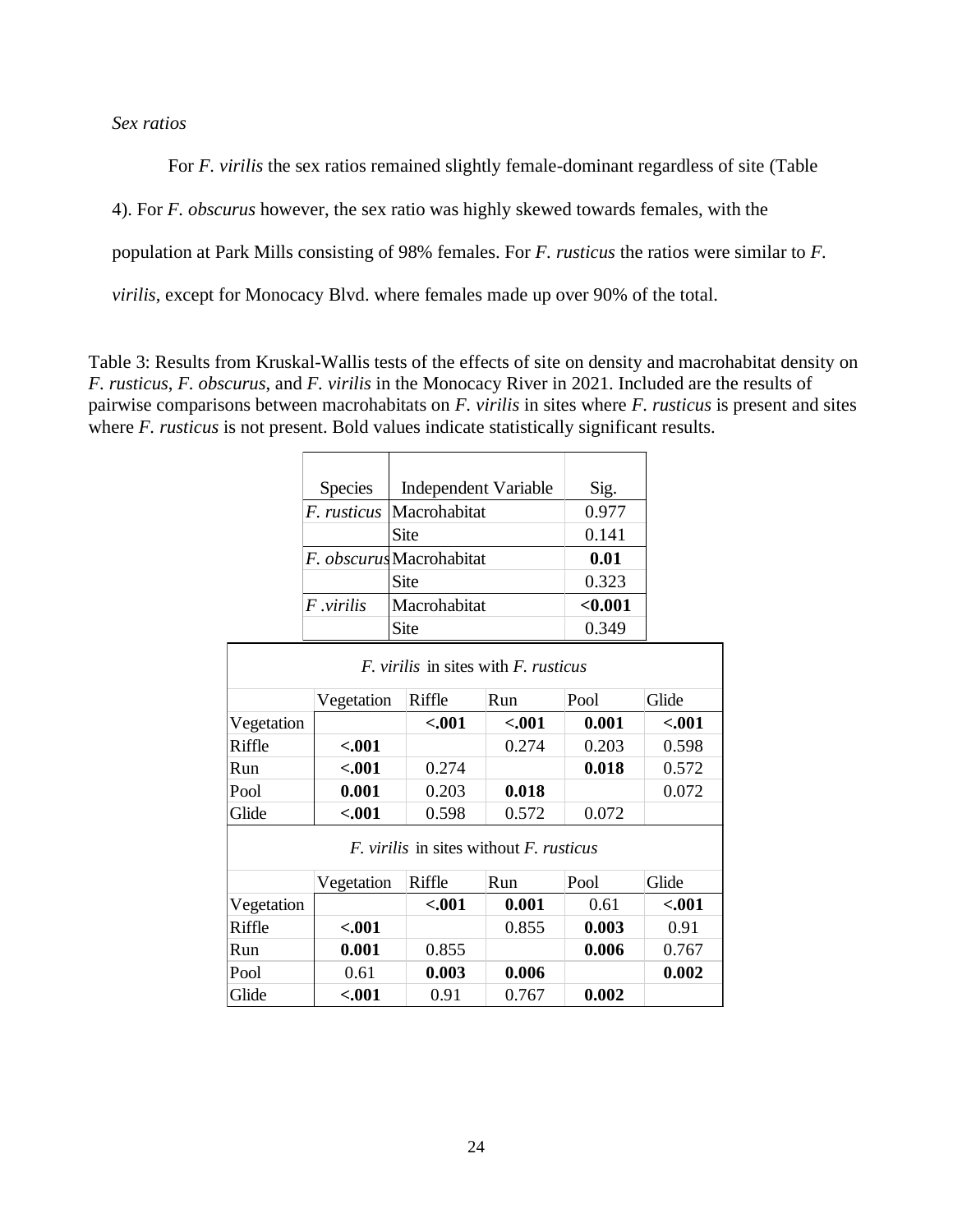| Site                  | F. virilis |    | F. rusticus F. obscurus |
|-----------------------|------------|----|-------------------------|
| Route 140             | 18         | 27 |                         |
| Mumma Ford            | 48         | 44 |                         |
| Route 77              | 23         | 21 |                         |
| LeGore Bridge         | 47         | 31 |                         |
| Devilbiss Bridge      | 53         | 36 |                         |
| Monocacy Blvd.        | 42         | 6  |                         |
| <b>Pinecliff Park</b> | 36         |    | 4                       |
| Route 355             | 16         |    | 13                      |
| Michael's Mill        | 33         |    | 3                       |
| Park Mills            | 30         |    | 2                       |

Table 4: The male percentage of the population of each species of crayfish at each site in the Monocacy River in 2021.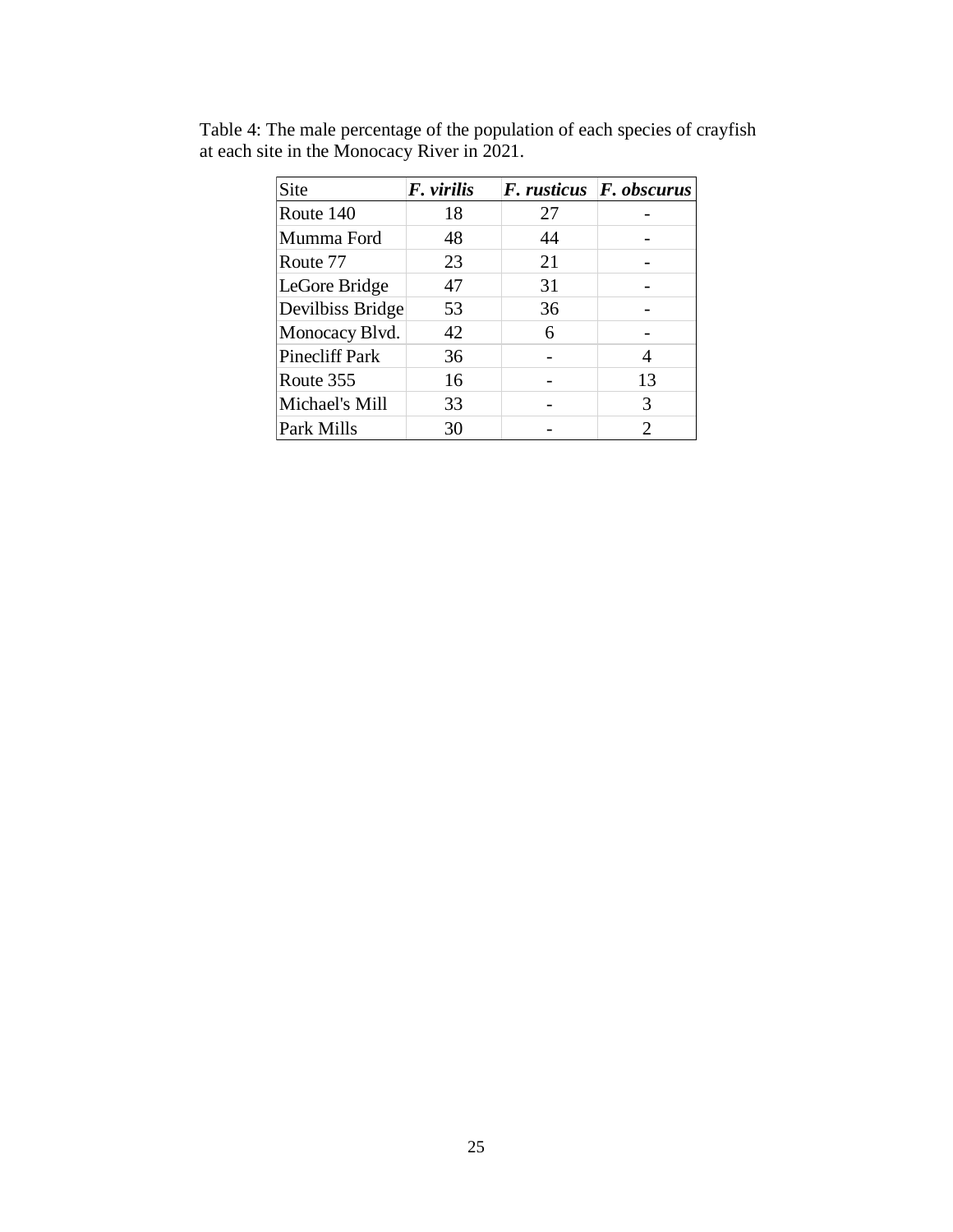#### **DISCUSSION**

<span id="page-33-0"></span>*Faxonius rusticus* has advanced downstream in the fourteen years since its first detection in 2007 near the Maryland-Pennsylvania border. Their invasion of the Monocacy River was characterized by a sudden rapid increase in abundance followed by a decline. During this period of high abundance, they made up nearly 95% of the local crayfish assemblage, and they outcompeted other established species such as *Faxonius virilis*, which was reduced to the remaining 5% in invaded sites. The mechanism behind the reduction in *F. rusticus* density postinvasion is not yet understood*. Faxonius rusticus* has generalist macrohabitat preferences unlike *F. virilis* which prefers vegetation patches, and this generalist behavior may have allowed *F. rusticus* to establish itself in macrohabitats with low *F. virilis* density. During this initial spike of *F. rusticus* numbers, *F. virilis* likely persisted in low density due to a size refuge. *F. virilis* also appeared to be displacing the native *F. obscurus* further downstream although there was no evidence of the initial spike and reduction in numbers as seen in *F. rusticus*.

### *Downstream Advancement*

The invasion front of *F. rusticus* advanced 37 km downstream since 2007 at a rate of 2.66 km yr-1 . This rate was low but within the range of most reported rates of *F. rusticus* expansions in lotic ecosystems. There is a paucity of research on invasion speed in streams and rivers and the published invasion speeds of *F. rusticus* are somewhat inconsistent. Observations in a Washington state river show *F. rusticus* having a downstream spread rate of 20 km yr<sup>-1</sup> (Messager & Olden, 2018), and a rate of 13.5 km  $yr^{-1}$  was reported in the John Day river in Oregon, but a rate of only 3.7 km yr<sup>-1</sup> was reported in Ontario streams (Momot, 1996; Sorenson et al., 2012).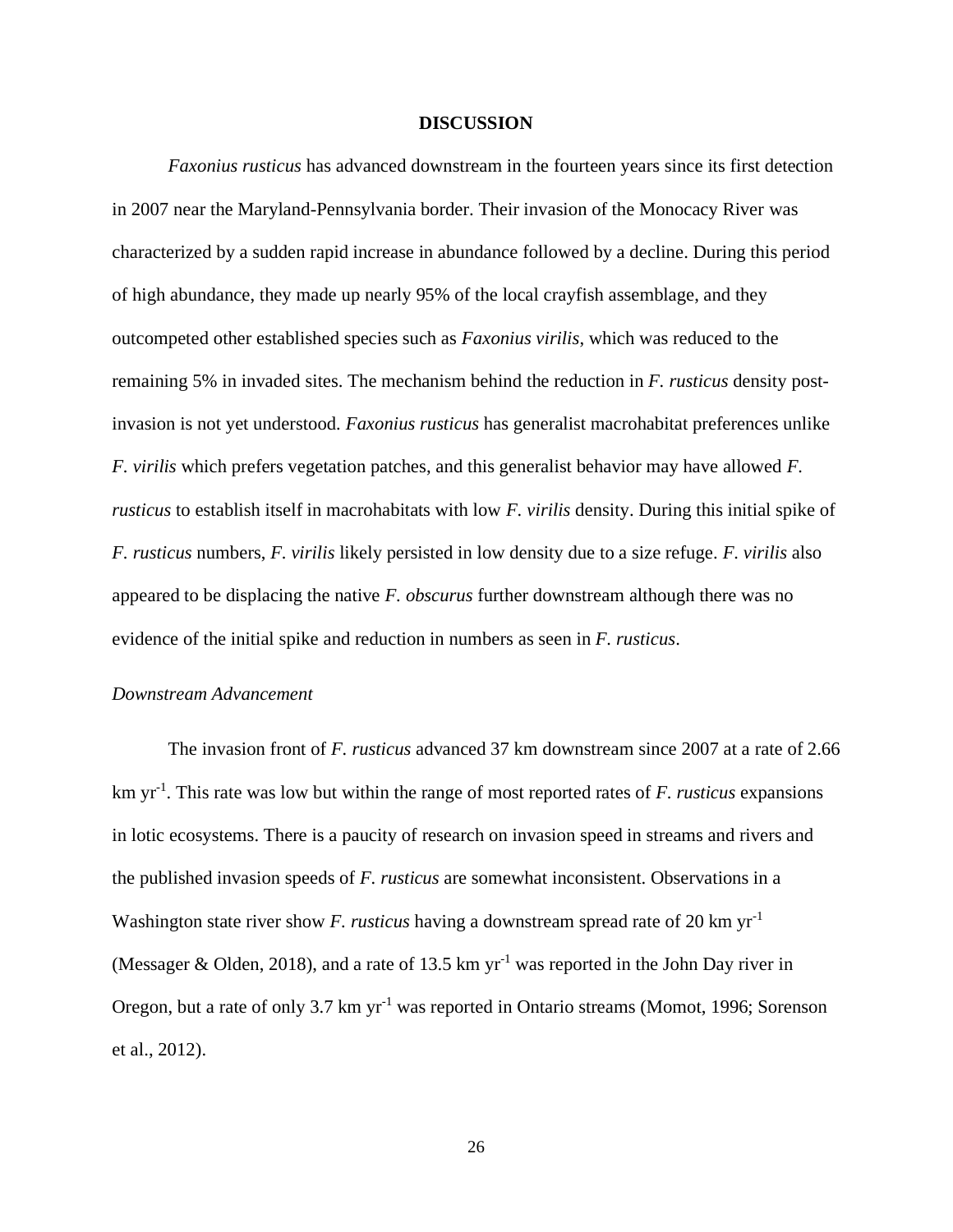Multiple limnological factors such as flow rate, morphometry, the presence of artificial barriers, and stream gradient may impact the speed of the downstream spread of *F. rusticus*, resulting in the wide range of observed invasion speeds. In Croatia, the invasive crayfish *P. leniusculus* had an 8-fold difference in downstream dispersal rate between 2 different streams due to differences in both streams shapes and discharge rates (Hudina et al., 2017). *Faxonius rusticus* dispersed on shores of a Wisconsin lake at a rate of 0.68 km year (Wilson et al., 2004), and at a rate of 2.1 km  $yr^{-1}$  in Lake of the Woods in Canada (Jansen et al., 2009), although these rates were in lentic systems with different abiotic factors than that of streams and rivers such as topography, substrate composition, and particularly flow rate which could facilitate easier downstream movement of invasive crayfish. The downstream invasion rate of *F. rusticus* seen in the Monocacy river was more comparable to that of populations in lentic systems, but despite being relatively low, a rate of 2.66 km yr-1 was within observed invasion rates of *F. rusticus,*  although not in observed lotic invasion rates.

#### *Changes in species composition*

Invasive *F. rusticus* displaced resident crayfish species and maintained dominance postinvasion in freshwater environments according to previous observations and this was hypothesized to be the case in the Monocacy River (Kuhlmann, 2021; Olden et al., 2011; Wilson et al., 2004). Contrary to expectations there was an initial spike in *Faxonius rusticus*, followed five years post-invasion by a population decrease to 40-60 % of the total crayfish population. This fluctuation in population composition has not been previously reported in a lotic freshwater environment. Reductions of *F. rusticus* proportions have been observed post-invasion in freshwater lakes in Wisconsin (Tamisiea, 2021). Four of twenty-one lakes invaded by *F. rusticus* in Michigan showed sharp declines in *F. rusticus* density over a decade post-invasion, but the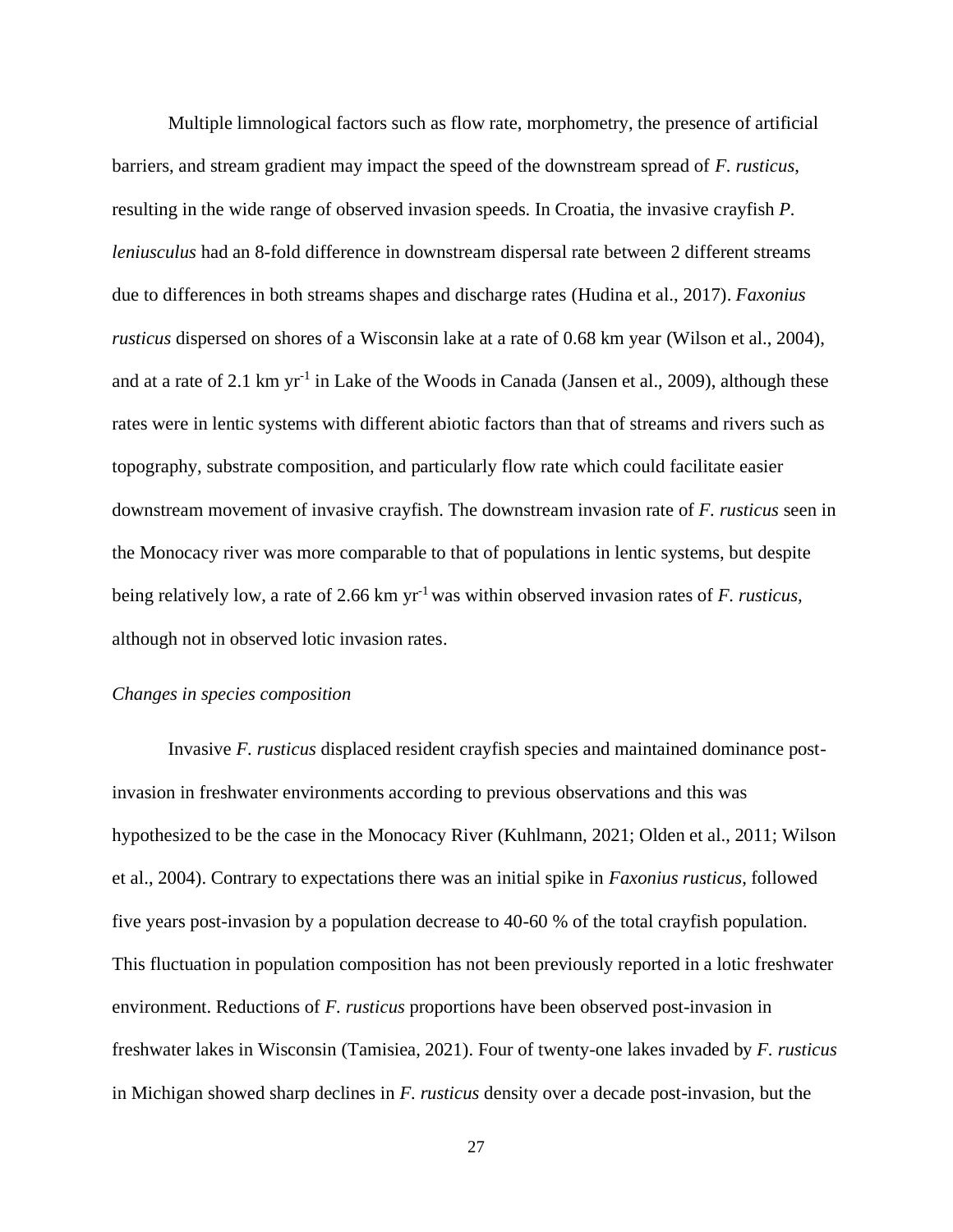remaining lakes maintained high *F. rusticus* density throughout the study, up to over 30 years post-invasion (Kreps, 2009). Oscillations of invasive populations of crayfish resembling a "boom and bust" cycle have also been observed in lakes in Sweden with the signal crayfish *Pacifastacus leniusculus*, with 41% of the invaded lakes having a reduction in *P. leniusculus* numbers 10-15 years post invasion (Sandström et al., 2014). These results are rare in the literature however, with most observations indicating *F. rusticus* populations maintaining a high abundance many years post-invasion (Kreps, 2009, p. 20; Olden et al., 2006; Wilson et al., 2004).

In a New York stream system, invasive *F. rusticus* increased in abundance over the course of 9 years with no signs of population reduction (Kuhlmann, 2021). Another study however found a decrease in the abundance of the invasive *P. leniusculus* in a California river system that coincided with a period of prolonged wet-seasons and a high discharge rate (Light, 2003). While much research has been done on invasion dynamics of *F. rusticus* in lakes, there are not many reported observations of *F. rusticus* in lotic environments, where abiotic factors may alter the abundance, competition dynamics, and invasion speed of *F. rusticus*. More observations are needed to determine long-term changes in the abundance of invasive *F. rusticus* populations in lotic ecosystems.

Possible mechanisms for this population decline of *F. rusticus* include habitat alteration, disease, and parasitism. One hypothesis is that an increase in the amount of *F. rusticus* results in increased destruction of macrophytes, leading to a loss of potential shelter (Larson et al., 2019). This in turn resulted in increased predation of *F. rusticus* driving their numbers back down in a form of self-sabotage. In the course of our study, we did not quantify macrophyte abundance, but we did not perceive any qualitative changes in the vegetation cover in invaded sites over time,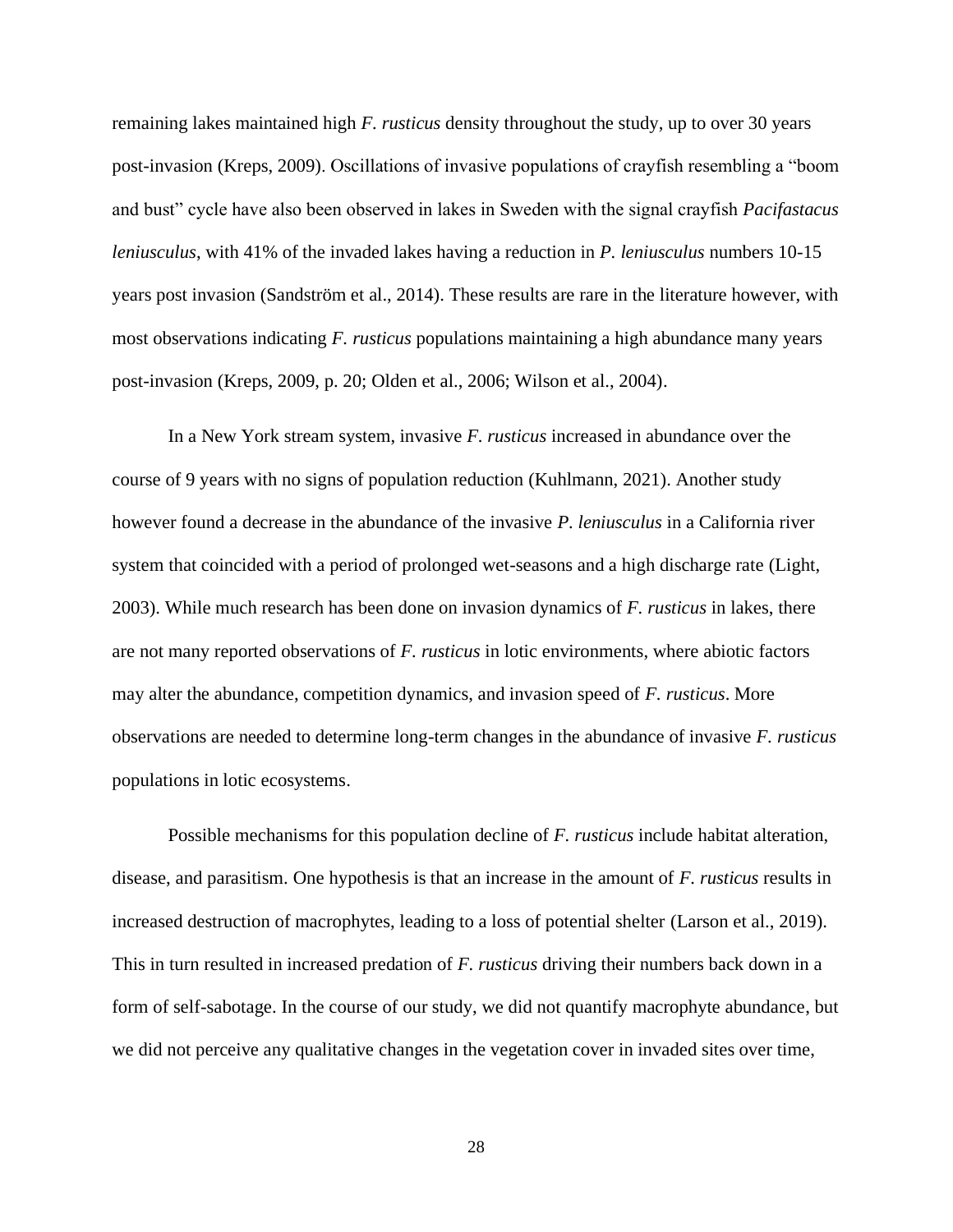and there is little evidence to support this mechanism driving changes in crayfish species composition in the Monocacy River.

Parasitism has been found to decrease crayfish densities in temperate lakes. The trematode *Microphallus ssp.* has a multi-stage life cycle that uses crayfish as a vector before moving on to vertebrate hosts, and infected crayfish exhibit increased boldness around predators to facilitate transmission via consumption (Reisinger et al., 2015). *Faxonius rusticus* is susceptible to *Microphallus* infection, and exhibits less predator-avoidance and decreased growth rate as a result of hosting *Microphallus*, spending up to 20% more time outside of shelters (Reisinger & Lodge, 2016). The initial increase in *F. rusticus* population during the initial invasion may have facilitated the spread of this parasitic trematode due to the high crayfish density, resulting in a loss of fitness and subsequent reduction in the population of *F. rusticus*. There are no records in the literature of *Microphallus*-infected crayfish in the Monocacy river, but the genus of trematode is ubiquitous and has been found in crayfish in the Midwest and southeastern United States (Overstreet et al., 1992; Sargent et al., 2014).

The water mold pathogen *Aphanomyces astaci*, often called the crayfish plague, is found in *F. rusticus* populations all across the United States (Panteleit et al., 2019). Although it commonly only causes high mortality in European crayfish species, there are instances of strains of *A. astaci* reinfecting previously immune North American crayfish species such as *Pacifastacus leniusculus* (Aydin et al., 2014). In addition to this, the pathogen may increase stress and decrease fitness, resulting in increased vulnerability to predation or other pathogens in *F. rusticus* (Panteleit et al., 2019).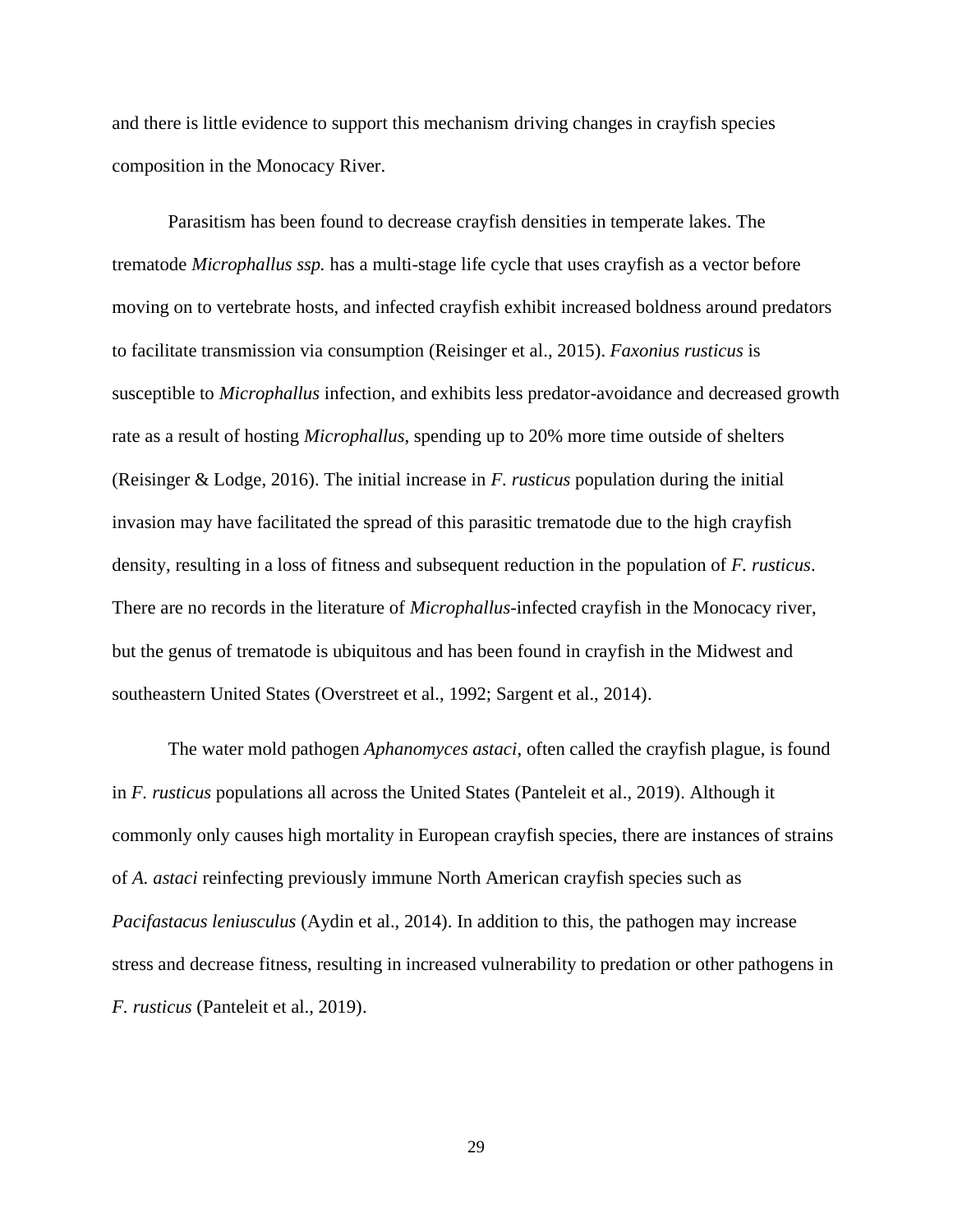#### *Size Refuge*

In 2009 at the invaded sites, the size distribution of *F. virilis* and *F. rusticus* were consistent with those that would be present in a size refuge, with the *F. virilis* distribution containing few, very large individuals in addition to the YOY. During this period *F. virilis* individuals with carapace lengths between 16-28 mm were almost entirely absent. *F. virilis* mortality can be caused by predation by crayfish congeners or by fish, which can be influenced by a presence or lack of shelter for *F. virilis* (Garvey et al., 1994). Due to the lack of *F. virilis* individuals smaller than 30 mm CL, the YOY that were present at these sites may have been produced by the *F. virilis* that had < 30 mm CL. The presence of YOY and lack of immediately larger sizes of *F. virilis* may be a result of competition or predation by *F. rusticus* individuals of a larger size class, as *F. virilis* YOY in sites where *F. rusticus* is present have a far higher mortality rate than in sites where *F. rusticus* is absent, with a 23% difference in mortality between sites (Selckmann, 2010).

The invasion of *F. rusticus* may have resulted in selective pressure favoring larger carapace lengths in *F. virilis*. In 2021 Mumma Ford, LeGore, Route 77, and Devilbiss still had some large-sized individuals of *F. virilis*, after the initial maximum density of *F. rusticus* decreased (See Appendix Figure 12). The larger *F. virilis* individuals at these sites were all larger than the largest *F. rusticus* individuals, a phenomenon also observed in 2009. These may be the vestiges of the previous size refuges, which are no longer as apparent as in 2009, as the size distribution for *F. virilis* likely returned to a more normal distribution as the medium-sized *F. virilis* increased in density when the proportion of *F. rusticus* decreased. No large *F. virilis* were present at Route 140 or Monocacy Blvd., likely because the initial spike was a decade ago and most changes in size distribution have reverted back to normal at Route 140, and the *F. rusticus*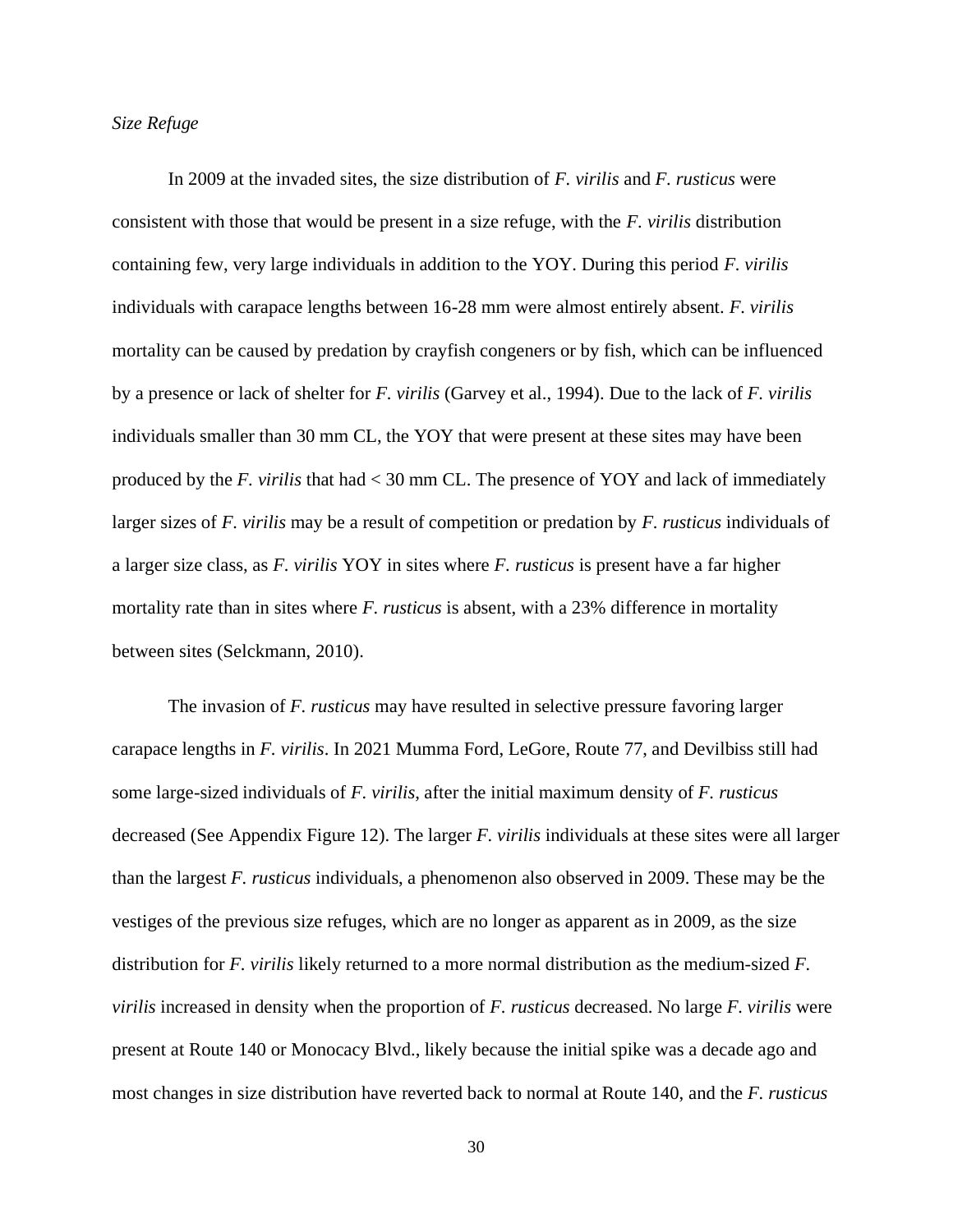have not reached a high enough density to cause differential mortality in *F. virilis* forming the positively skewed size distribution at Monocacy Blvd.

Body size plays an important role in agonistic interactions by crayfish with individuals of larger body size winning in both intraspecific and interspecific aggressive interactions (Bovbjerg, 1956; Pavey & Fielder, 1996). A 10% difference in carapace length is enough to determine the dominant competitor in an interaction between crayfish, with competition outcomes being mostly random between individuals with less than a 10% size difference (Daws et al., 2002). Chelae size is also an important factor in aggressive competitions, and *F. rusticus* has larger proportional chelae than *F. virilis*, putting them at a competitive advantage even with a slightly smaller body size (Garvey & Stein, 1993). According to most literature *F. rusticus* tends to outcompete similar sized *F. virilis*, but in the Monocacy River *F. virilis* is dominant when competing against sizematched *F. rusticus* (Wright, 2011). *Faxonius rusticus* must be 10% larger than *F. virilis* in order to dominate in an agonistic interaction in the Monocacy River, so interactions that are not sizematched may occur with larger *F. rusticus* outcompeting or consuming smaller *F. virilis* individuals (Selckmann, 2010; Wright, 2011).

Differences in growth rate between *F. rusticus and F. virilis* may have facilitated the initial displacement of *F. virilis* in the Monocacy River by altering predation and competition dynamics between the two species. *Faxonius rusticus* is known to have a high degree of morphological and behavioral plasticity, particularly in differences between invasive and native populations. Individuals in invasive ranges exhibit a higher growth rate as a result of more time spent foraging, and this may provide *F. rusticus* an advantage in competitive interactions due to individuals achieving a larger body size in a shorter amount of time (Reisinger et al., 2017). The higher growth rate of *F. rusticus* compared to *F. virilis* was also observed in the Monocacy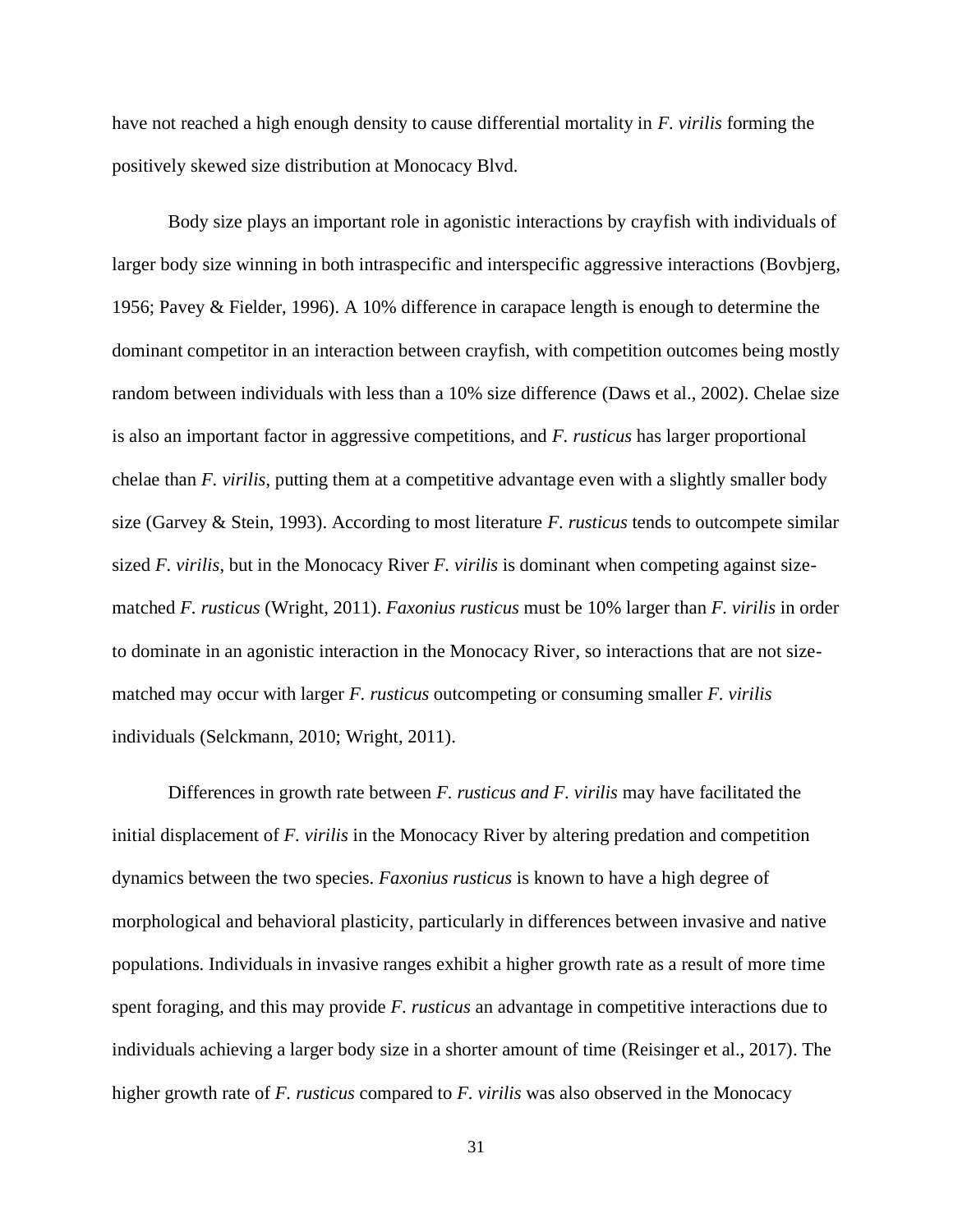River, with *F. rusticus* YOY having a higher growth rate than *F. virilis* in sites where both species are present and *F. virilis* YOY having a decreased growth rate when in the presence of *F. rusticus* (Selckmann, 2010). The increased mortality of *F. virilis* YOY when in the presence of *F. rusticus* and the greater growth rate of *F. rusticus* compared to *F. virilis* may indicate that *F. virilis* YOY are consumed and outcompeted by larger size class *F. rusticus* (Selckmann, 2010). The predation and competition of *F. virilis* YOY by larger *F. rusticus* may result in the lack of medium sized *F. virilis* during the initial peak of *F*. *rusticus* density, even with an initially high density of *F. virilis* YOY in sites with *F. rusticus* during the initial invasion peak.

The importance of body size in competitive interactions means that *F. virilis* would likely gather fewer resources and be evicted from shelters as a result of losing competitions with *F. rusticus* individuals of larger size classes (Garvey et al., 1994; Wright, 2011). This in turn may increase their susceptibility to predation by fish, and drive the mortality seen in *F. virilis* individuals between 16 and 28 mm CL. The pressures of predation select for larger size in crayfish, as larger crayfish are more difficult to consume by fish (Stein, 1977). With predation and loss of competitions driving mortality in *F. virilis* individuals, the few individuals that were able to grow larger than 30 mm CL were able to gather food without competing with *F. rusticus* and could utilize shelters to prevent mortality from predation.

#### *Habitat Distribution*

*Faxonius virilis* utilized patches of vegetation significantly more than other types of macrohabitats ( $p < 0.05$ ). On the contrary, *F. rusticus* did not have any specific macrohabitat preference, being found in similar abundance in all 5 macrohabitats. In lakes invaded by *F. rusticus*, *F. virilis* was often relegated to persisting in macrophyte beds, but was also found to coexist with invading *F. rusticus* longer than other species of crayfish such as *F. propinquus*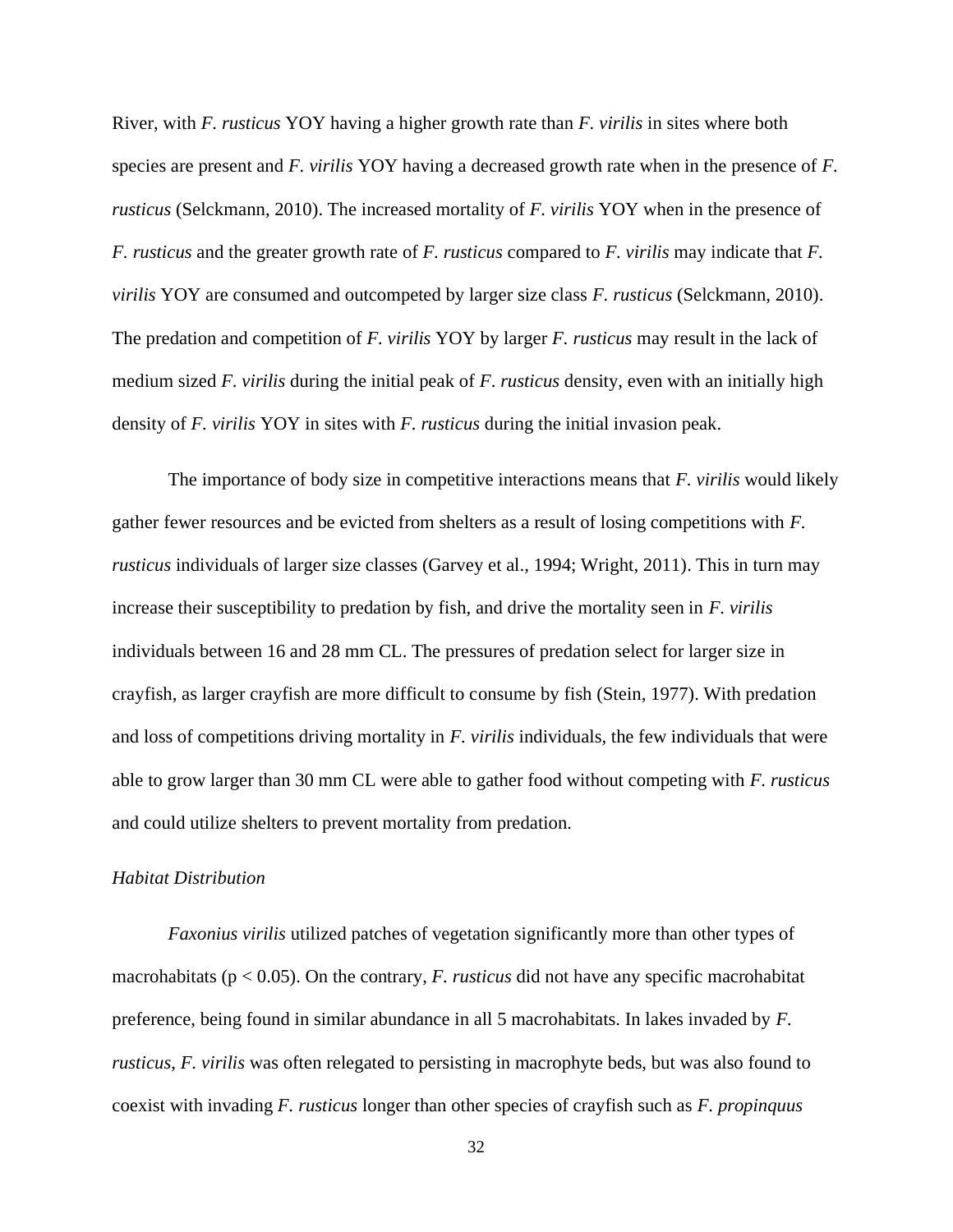(Kreps, 2009). In macrophyte beds *F. virilis* was consumed less often by predators than its congeners, making such habitats a refuge for *F. virilis* during invasions (Garvey et al., 2003).

Most research on habitat preferences between crayfish species has been performed in lakes, where flow rates do not impact crayfish as much as in lotic environments, and therefore habitats in these studies tend to be characterized by substrate type rather than flow rate or combinations of these attributes. In lentic ecosystems population and invasion dynamics are likely based more on biotic factors such as competition and predation (Perry et al., 2001). In contrast, streams provide far more abiotic factors that may influence invasion dynamics such as flow rate and habitat shape.

In lotic ecosystems crayfish prefer areas with low flow rates and high structural complexity and this is likely the case for *F. virilis* and *F. obscurus* in the Monocacy River as well. Out of 4 crayfish species examined in streams in Arkansas, 3 had a strong correlation between abundance and macrohabitat type, significantly preferring vegetation and pools, and avoiding riffles and runs (Flinders & Magoulick, 2007). Only one species, *Cambarus hubbsi*, preferred high flow and low flow habitats equally. These macrohabitat preferences are similar to those of the established species in the Monocacy River, with *F. virilis* and *F. obscurus* found at very low densities in runs and riffles, and *F. rusticus* having no significant preference between macrohabitat.

*Faxonius rusticus* is known to be a generalist with respect to substrate type and flow rate, showing no behavioral changes in flow velocities of up to 40 cm  $s^{-1}$ , and being able to persist in flow rates as high as 50 cm s<sup>-1</sup>. By contrast *F. virilis* could only persist at flow rates < 30 cm s<sup>-1</sup> (Maude & Williams, 1983; Messager & Olden, 2019; Perry et al., 2013). Crayfish can be dislodged from the riverbed or shelters if the current velocity is too high, and high flow rates can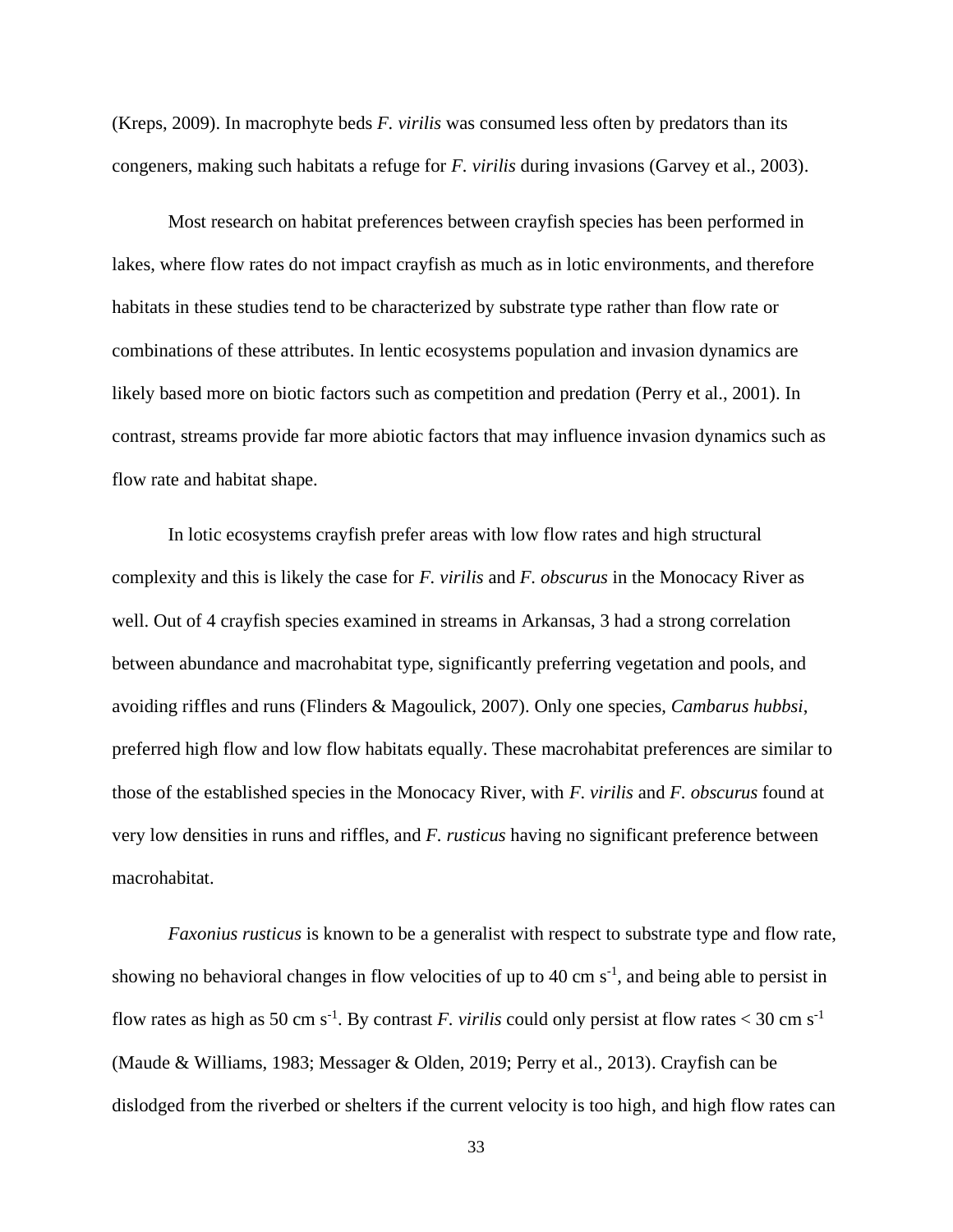result in reduced foraging in crayfish even if it is below a given species' slip-speed (Hart, 1992). The low slip-speed of *F. virilis* likely prevents individuals from foraging in high flow macrohabitats and staying in vegetation patches and pools, and this preference may leave the riffles, runs, and glides vacant for occupation by *F. rusticus*. In contrast, the ability of *F. rusticus* to tolerate high flow rates results in them having more generalist macrohabitat preferences, providing an avenue for colonization. *Faxonius rusticus* may become established in riffles runs and glides where it doesn't need to compete with *F. virilis* and can subsequently reproduce and compete with *F. virilis* in the slower water macrohabitats. This may provide an example of generalist habitat requirements allowing an invasive species to compete against a more specialist native species and may be responsible for *F. rusticus* being such a prevalent invasive species in streams in addition to lentic environments.

#### *Sex Ratios*

Sex ratios in *F. virilis* were typically non-skewed regardless of site, while *F. rusticus* and *F. obscurus* both had female-heavy sex ratios at Monocacy Blvd and every site downstream, with some populations being over 95% female (Table 4). *F. virilis* had a slightly higher proportion of males which may be due to differences in behavior because male *F. virilis* are more active than females leading to increased predation and mortality (Hazlett & Rubenstein, 1974).

It is possible that the extreme asymmetry of sexes downstream of Devilbiss Bridge may have been due to changes in water quality. Endocrine disrupting chemicals such as atrazine in freshwater ecosystems can impact crayfish (Yurdakok-Dikmen et al., 2020). Atrazine is used as an herbicide and alters the sex ratio of crayfish, resulting in a significantly higher proportion of females in *Cherax quadricarinatus* (Mac Loughlin et al., 2016). We did not collect data on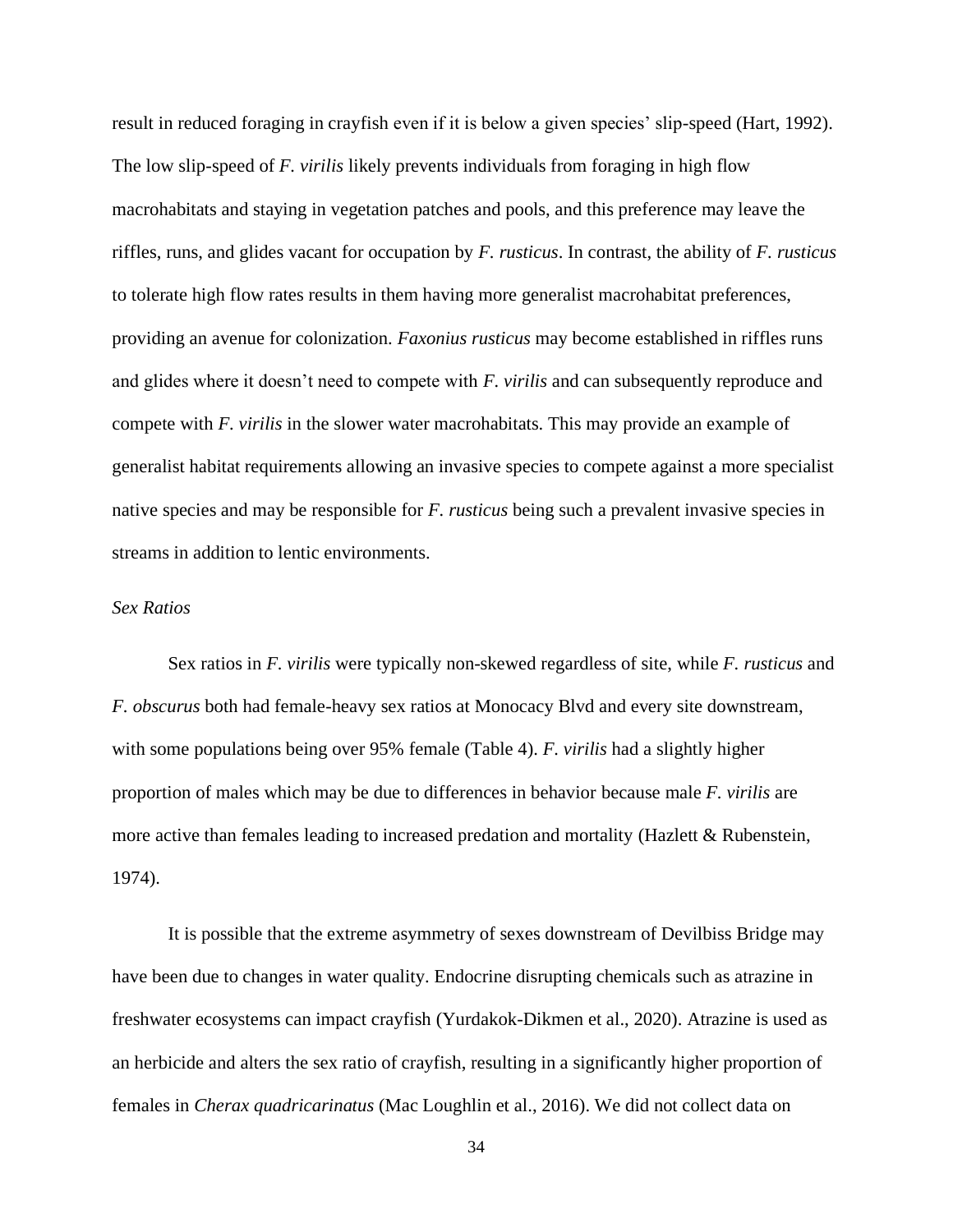atrazine levels in the Monocacy River during this study and if endocrine disrupting chemicals are causing the shift in sex ratio, *F. virilis* remains unaffected by it.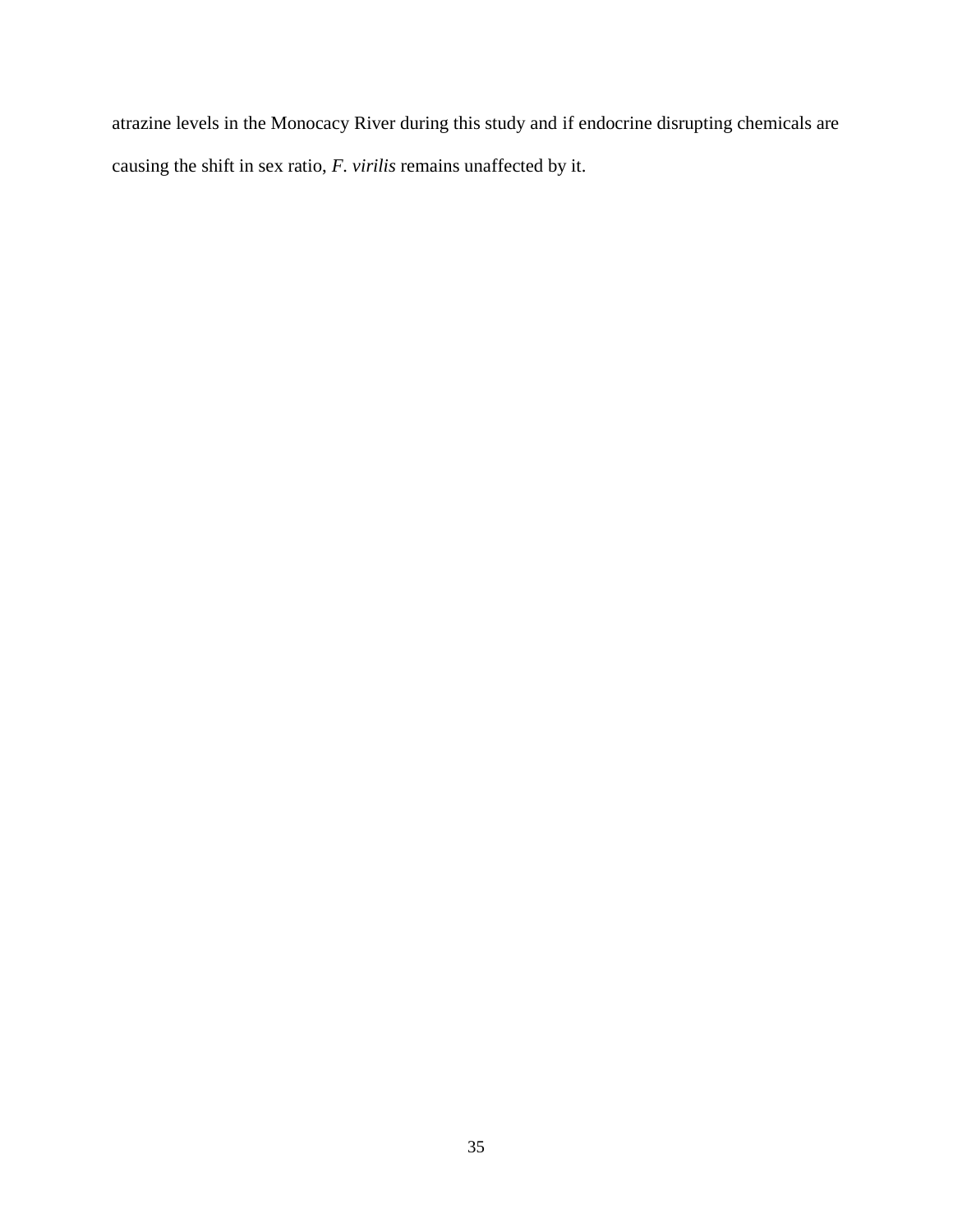#### **CONCLUSION**

<span id="page-43-0"></span>Understanding the invasion patterns of invasive species is critical to predicting their impacts on ecosystems as well as developing management plans for stopping their spread or mitigating damage to the environment. This is the first long-term study examining the invasion dynamics of the rusty crayfish in a river system and has revealed previously unreported dynamics in *F. rusticus* invasions. In lentic environments most observations indicate that *F. rusticus* tends to increase in abundance until it outcompetes its native congeners, but in the Monocacy River the abundance of *F. rusticus* decreased after an initial peak, with *F. virilis* avoiding extirpation following the initial invasion. The mechanism behind the decline of *F. rusticus* is unknown, although density-dependent factors such as pathogens or resource exhaustion could be partially responsible due to the high initial density. Further studies should address the possible causes of the reduction in *F. rusticus* numbers seen in the Monocacy River, such as examining the population for parasites or pathogens, or determining changes in habitat that could alter the species composition. More long-term observations could be done to determine further changes in the crayfish assemblage decades after the initial invasion, including the dynamics between *F. virilis* and the native *F. obscurus* further downstream. The observations of the invasion dynamics from this study may be useful for management of this invasive species in river ecosystems, as the rate of spread can be more accurately predicted in rivers and information on the long-term fate of congeners such as *F. virilis* may enable prioritization for more at-risk native crayfish species.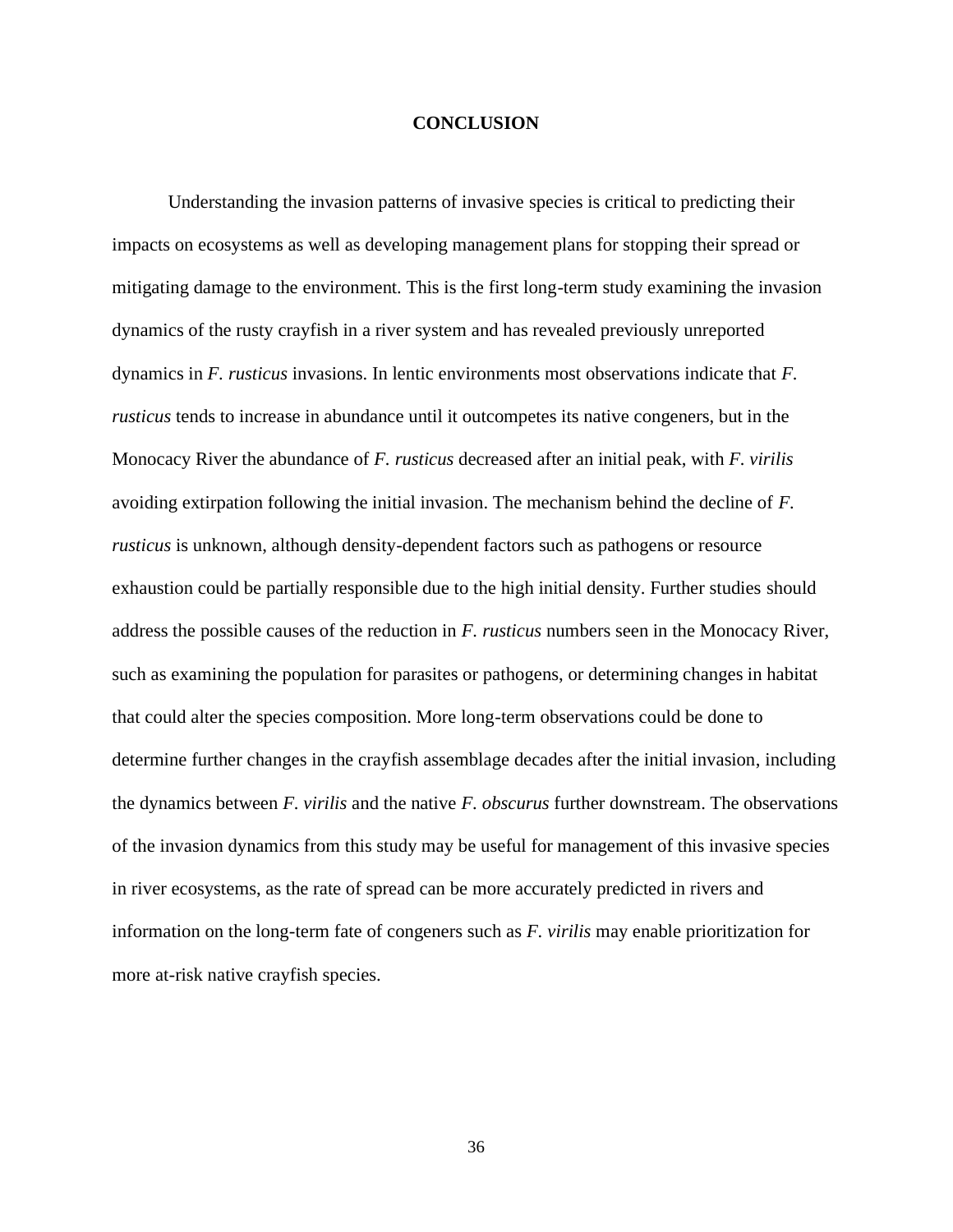## **APPENDIX**

<span id="page-44-0"></span>

Figure A-1: Size-frequency plots of the carapace length (in mm) of both *Faxonius virilis* (yellow) and *Faxonius obscurus* (blue) at non-*F. rusticus*-present sites in the Monocacy River in 2021.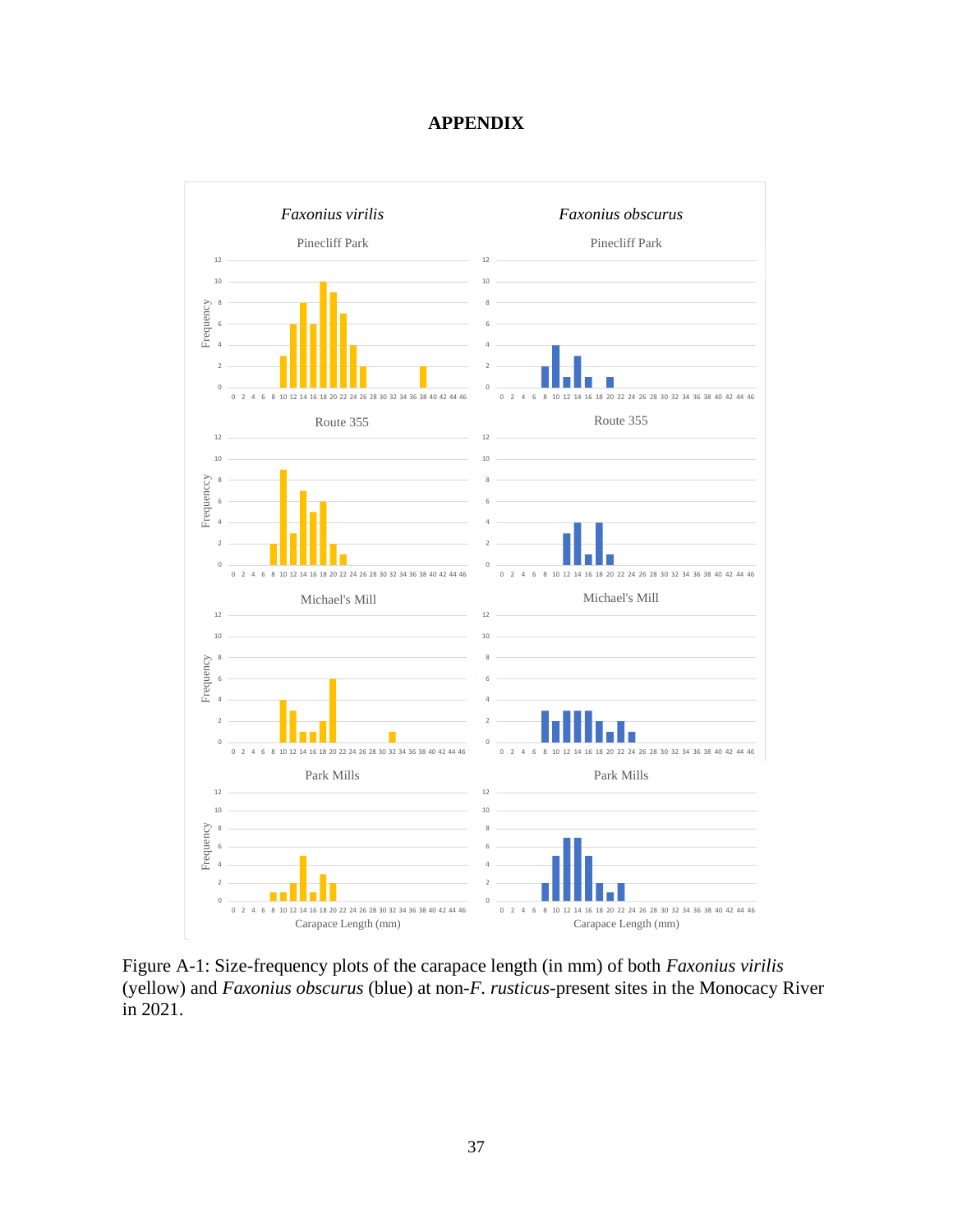#### **REFERENCES CITED**

- <span id="page-45-0"></span>Albertson, L. K., & Daniels, M. D. (2016). Effects of invasive crayfish on fine sediment accumulation, gravel movement, and macroinvertebrate communities. *Freshwater Science*, *35*(2), 644–653. https://doi.org/10.1086/685860
- Aydin, H., Kokko, H., Makkonen, J., Kortet, R., Kukkonen, H., & Jussila, J. (2014). The signal crayfish is vulnerable to both the As and the PsI-isolates of the crayfish plague. *Knowledge and Management of Aquatic Ecosystems*, *413*, 03. https://doi.org/10.1051/kmae/2014004
- Baillie, C. J., & Grabowski, J. H. (2018). Competitive and agonistic interactions between the invasive Asian shore crab and juvenile American lobster. *Ecology*, *99*(9), 2067–2079. https://doi.org/10.1002/ecy.2432
- Bovbjerg, R. V. (1956). Some Factors Affecting Aggressive Behavior in Crayfish. *Physiological Zoology*, *29*(2), 127–136. https://doi.org/10.1086/physzool.29.2.30152201
- Capelli, G. M., & Munjal, B. L. (1982). Aggressive Interactions and Resource Competition in Relation to Species Displacement Among Crayfish of the Genus Orconectes. *Journal of Crustacean Biology*, *2*(4), 486–492. https://doi.org/10.2307/1548090
- Charlebois, P. M., & Lamberti, G. A. (1996). Invading Crayfish in a Michigan Stream: Direct and Indirect Effects on Periphyton and Macroinvertebrates. *Journal of the North American Benthological Society*, *15*(4), 551–563. https://doi.org/10.2307/1467806
- Daws, A. G., Grills, J., Konzen, K., & Moore, P. A. (2002). Previous Experiences Alter the Outcome of Aggressive Interactions Between Males in the Crayfish, Procambarus Clarkii. *Marine and Freshwater Behaviour and Physiology*, *35*(3), 139–148. https://doi.org/10.1080/1023624021000014725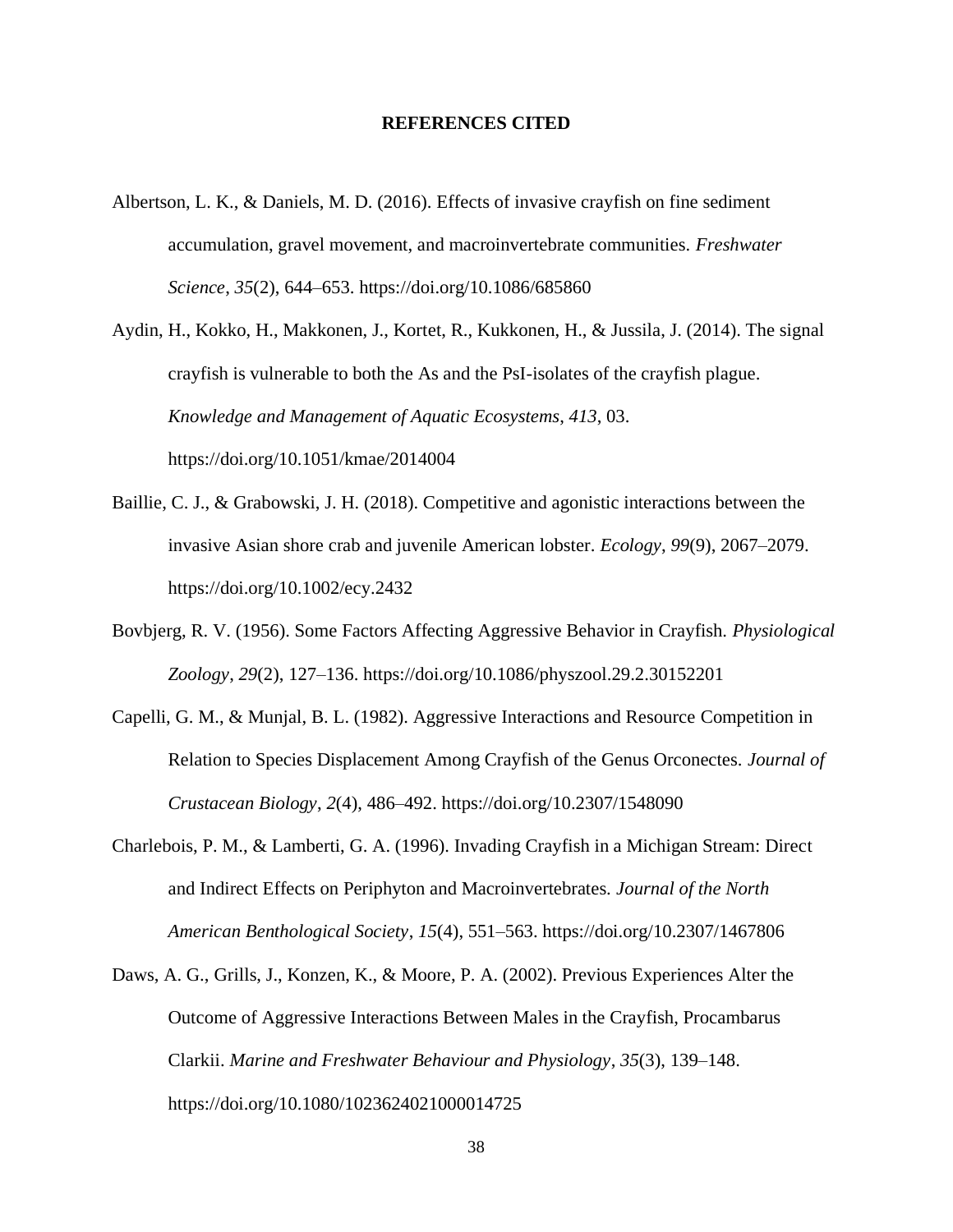- Doherty, T. S., Glen, A. S., Nimmo, D. G., Ritchie, E. G., & Dickman, C. R. (2016). Invasive predators and global biodiversity loss. *Proceedings of the National Academy of Sciences*, *113*(40), 11261–11265. https://doi.org/10.1073/pnas.1602480113
- Dunn, J. C., McClymont, H. E., Christmas, M., & Dunn, A. M. (2009). Competition and parasitism in the native White Clawed Crayfish Austropotamobius pallipes and the invasive Signal Crayfish Pacifastacus leniusculus in the UK. *Biological Invasions*, *11*(2), 315–324. https://doi.org/10.1007/s10530-008-9249-7
- Flinders, C. A., & Magoulick, D. D. (2007). Habitat Use and Selection within Ozark Lotic Crayfish Assemblages: Spatial and Temporal Variation. *Journal of Crustacean Biology*, *27*(2), 242–254. https://doi.org/10.1651/S-2721.1
- Garvey, J. E., Rettig, J. E., Stein, R. A., Lodge, D. M., & Klosiewski, S. P. (2003). Scale-Dependent Associations Among Fish Predation, Littoral Habitat, and Distributions of Crayfish Species. *Ecology*, *84*(12), 3339–3348. https://doi.org/10.1890/02-0444
- Garvey, J. E., & Stein, R. A. (1993). Evaluating How Chela Size Influences the Invasion Potential of an Introduced Crayfish (Orconectes rusticus). *The American Midland Naturalist*, *129*(1), 172–181. https://doi.org/10.2307/2426446
- Garvey, J. E., Stein, R. A., & Thomas, H. M. (1994). Assessing How Fish Predation and Interspecific Prey Competition Influence a Crayfish Assemblage. *Ecology*, *75*(2), 532– 547. https://doi.org/10.2307/1939556
- Glon, M. G., Reisinger, L. S., & Pintor, L. M. (2018). Biogeographic differences between native and non-native populations of crayfish alter species coexistence and trophic interactions in mesocosms. *Biological Invasions*, *20*(12), 3475–3490. https://doi.org/10.1007/s10530- 018-1788-y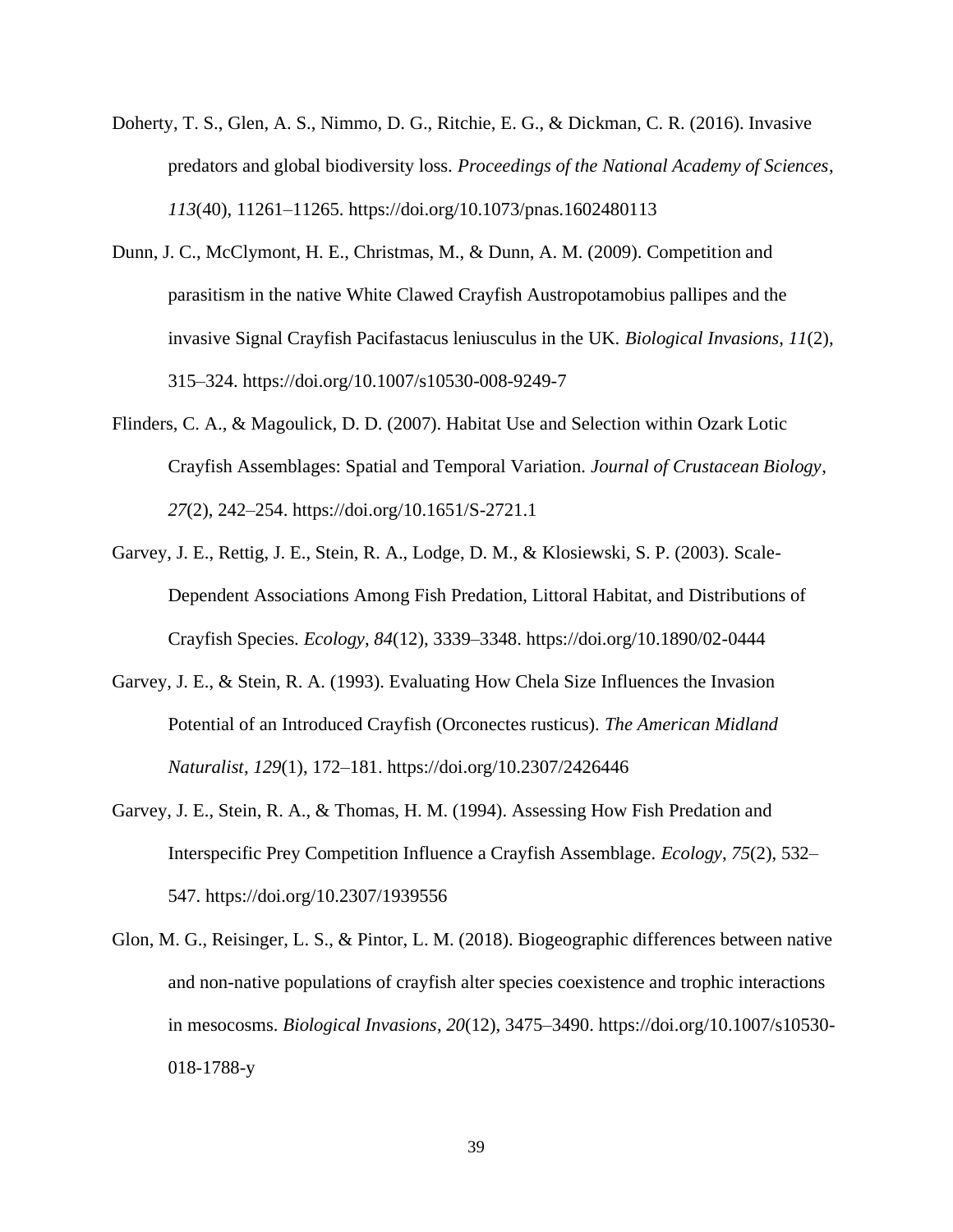- Guiaşu, R. C., & Labib, M. (2021). The unreliable concept of native range as applied to the distribution of the rusty crayfish (Faxonius rusticus) in North America. *Hydrobiologia*, *848*(6), 1177–1205. https://doi.org/10.1007/s10750-021-04523-y
- Hänfling, B., Edwards, F., & Gherardi, F. (2011). Invasive alien Crustacea: Dispersal, establishment, impact and control. *BioControl*, *56*(4), 573–595. https://doi.org/10.1007/s10526-011-9380-8
- Hanson, J. M., Chambers, P. A., & Prepas, E. E. (1990). Selective foraging by the crayfish Orconectes virilis and its impact on macroinvertebrates. *Freshwater Biology*, *24*(1), 69– 80. https://doi.org/10.1111/j.1365-2427.1990.tb00308.x
- Hart, D. D. (1992). Community organization in streams: The importance of species interactions, physical factors, and chance. *Oecologia*, *91*(2), 220–228. https://doi.org/10.1007/BF00317787
- Hazlett, B. A., & Rubenstein, D. I. (1974). Examination of the Agonistic Behaviour of the Crayfish Orconectes Virilis By Character Analysis. *Behaviour*, *50*(3–4), 193–215. https://doi.org/10.1163/156853974X00453
- Hill, A. M., & Lodge, D. M. (1999). Replacement of Resident Crayfishes by an Exotic Crayfish: The Roles of Competition and Predation. *Ecological Applications*, *9*(2), 678–690. https://doi.org/10.1890/1051-0761(1999)009[0678:RORCBA]2.0.CO;2
- Hobbs, H. H., Jass, J. P., & Huner, J. V. (1989). A Review of Global Crayfish Introductions with Particular Emphasis on Two North American Species (Decapoda, Cambaridae). *Crustaceana*, *56*(3), 299–316.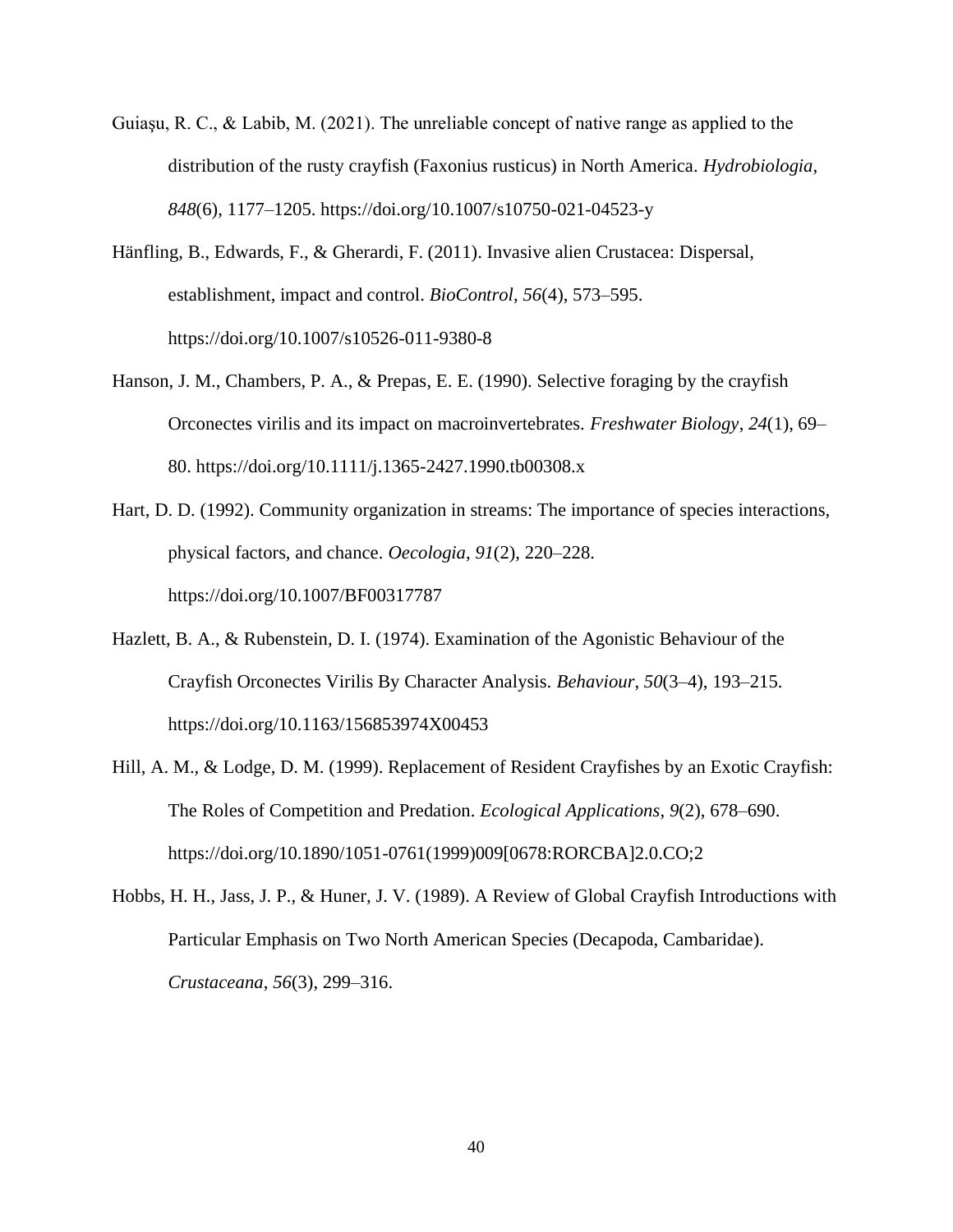- Hudina, S., Kutleša, P., Trgovčić, K., & Duplić, A. (2017). Dynamics of range expansion of the signal crayfish (Pacifastacus leniusculus) in a recently invaded region in Croatia. *Aquatic Invasions*, *12*(1), 67–75. https://doi.org/10.3391/ai.2017.12.1.07
- Jansen, W., Geard, N., Mosindy, T., Olson, G., & Turner, M. (2009). Relative abundance and habitat association of three crayfish (Orconectes virilis, O. rusticus, and O. immunis) near an invasion front of O. rusticus, and long-term changes in their distribution in Lake of the Woods, Canada. *Aquatic Invasions*, *4*, 627–649. https://doi.org/10.3391/ai.2009.4.4.9
- Kilian, J., Becker, A., Stranko, S., Ashton, M., Klauda, R., Gerber, J., & Hurd, M. (2010). The Status and Distribution of Maryland Crayfishes. *Southeastern Naturalist*, *9*, 11–32. https://doi.org/10.1656/058.009.s302
- Kilian, J., Klauda, R., Widman, S., Kashiwagi, M., Bourquin, R., Weglein, S., & Schuster, J. (2012). An assessment of a bait industry and angler behavior as a vector of invasive species. *Biological Invasions*, *14*. https://doi.org/10.1007/s10530-012-0173-5
- Kreps, T. A. (2009). *Scaling Up: Long-Term, Large-Scale Impacts of the Invasion of Lakes by the Invasive Rusty Crayfish (Orconectes rusticus)* [University Of Notre Dame]. https://curate.nd.edu/show/41687h1673b
- Kreps, T. A., Larson, E. R., & Lodge, D. M. (2016). Do invasive rusty crayfish (Orconectes rusticus) decouple littoral and pelagic energy flows in lake food webs? *Freshwater Science*, *35*(1), 103–113. https://doi.org/10.1086/683358
- Kuhlmann, M. L. (2021). The dynamics of the invasion of the rusty crayfish, Faxonius rusticus (Girard, 1852) (Decapoda: Astacidea), in two New York state, USA stream systems. *Journal of Crustacean Biology*, *41*(2), ruab014. https://doi.org/10.1093/jcbiol/ruab014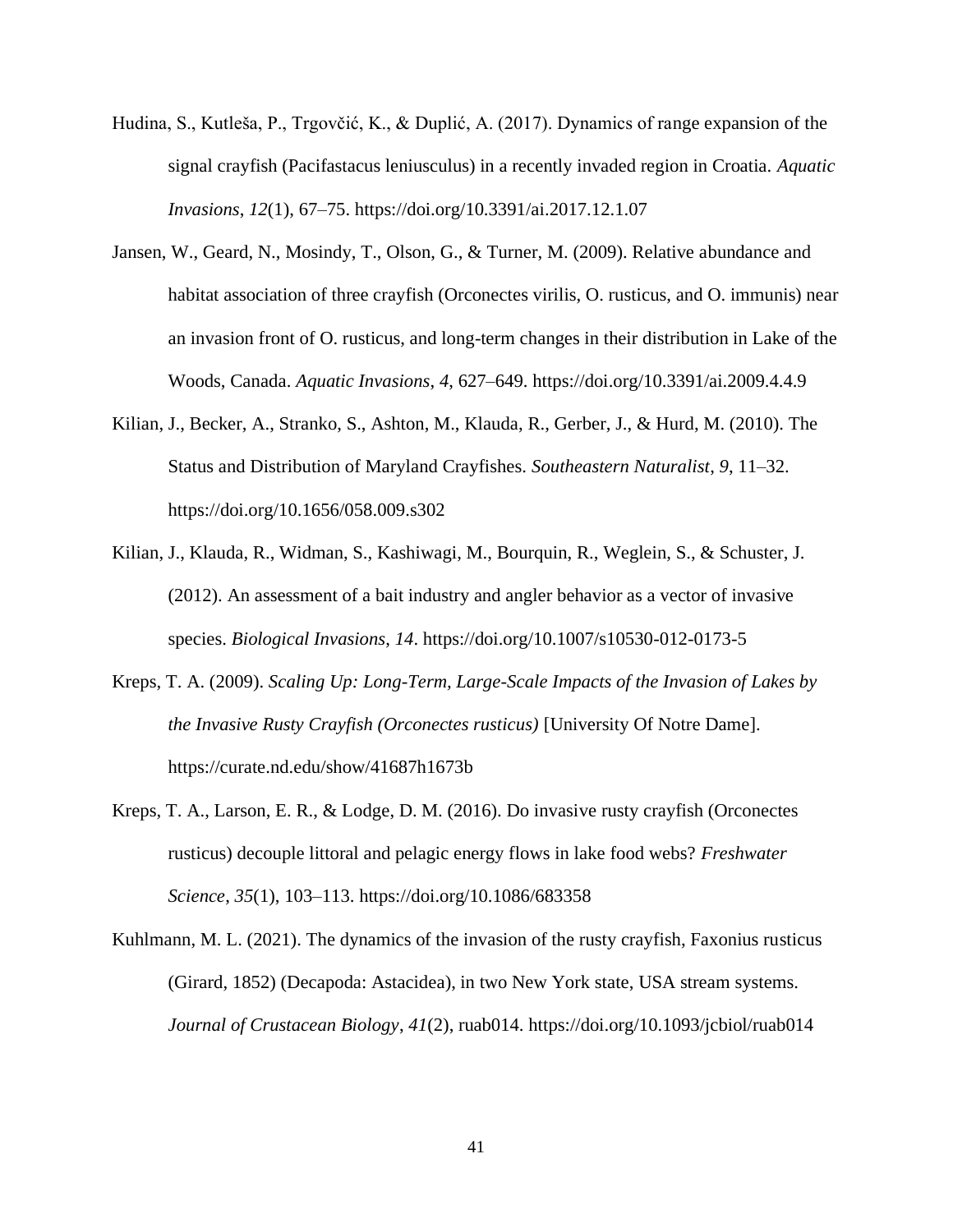- Larson, E. R., Kreps, T. A., Peters, B., Peters, J. A., & Lodge, D. M. (2019). Habitat explains patterns of population decline for an invasive crayfish. *Ecology*, *100*(5), e02659. https://doi.org/10.1002/ecy.2659
- Light, T. (2003). Success and failure in a lotic crayfish invasion: The roles of hydrologic variability and habitat alteration. *Freshwater Biology*, *48*(10), 1886–1897. https://doi.org/10.1046/j.1365-2427.2003.01122.x
- Lodge, D. M., Kratz, T. K., & Capelli, G. M. (1986). Long-Term Dynamics of Three Crayfish Species in Trout Lake, Wisconsin. *Canadian Journal of Fisheries and Aquatic Sciences*. https://doi.org/10.1139/f86-122
- Lodge, D. M., & Lorman, J. G. (2011). Reductions in Submersed Macrophyte Biomass and Species Richness by the Crayfish Orconectes rusticus. *Canadian Journal of Fisheries and Aquatic Sciences*. https://doi.org/10.1139/f87-072
- Lorman, J. G., & Magnuson, J. J. (1978). The Role of Crayfishes in Aquatic Ecosystems. *Fisheries*, *3*(6), 1–58. https://doi.org/10.1577/1548-8446-3-6
- Lorman Jg. (1982). *Ecology of the Crayfish Orconectes Rusticus in Northern Wisconsin.* https://www.elibrary.ru/item.asp?id=7321898
- Mac Loughlin, C., Canosa, Ivana. S., Silveyra, G. R., López Greco, L. S., & Rodríguez, E. M. (2016). Effects of atrazine on growth and sex differentiation, in juveniles of the freshwater crayfish Cherax quadricarinatus. *Ecotoxicology and Environmental Safety*, *131*, 96–103. https://doi.org/10.1016/j.ecoenv.2016.05.009
- Maude, S. H., & Williams, D. D. (1983). Behavior of Crayfish in Water Currents: Hydrodynamics of Eight Species with Reference to Their Distribution Patterns in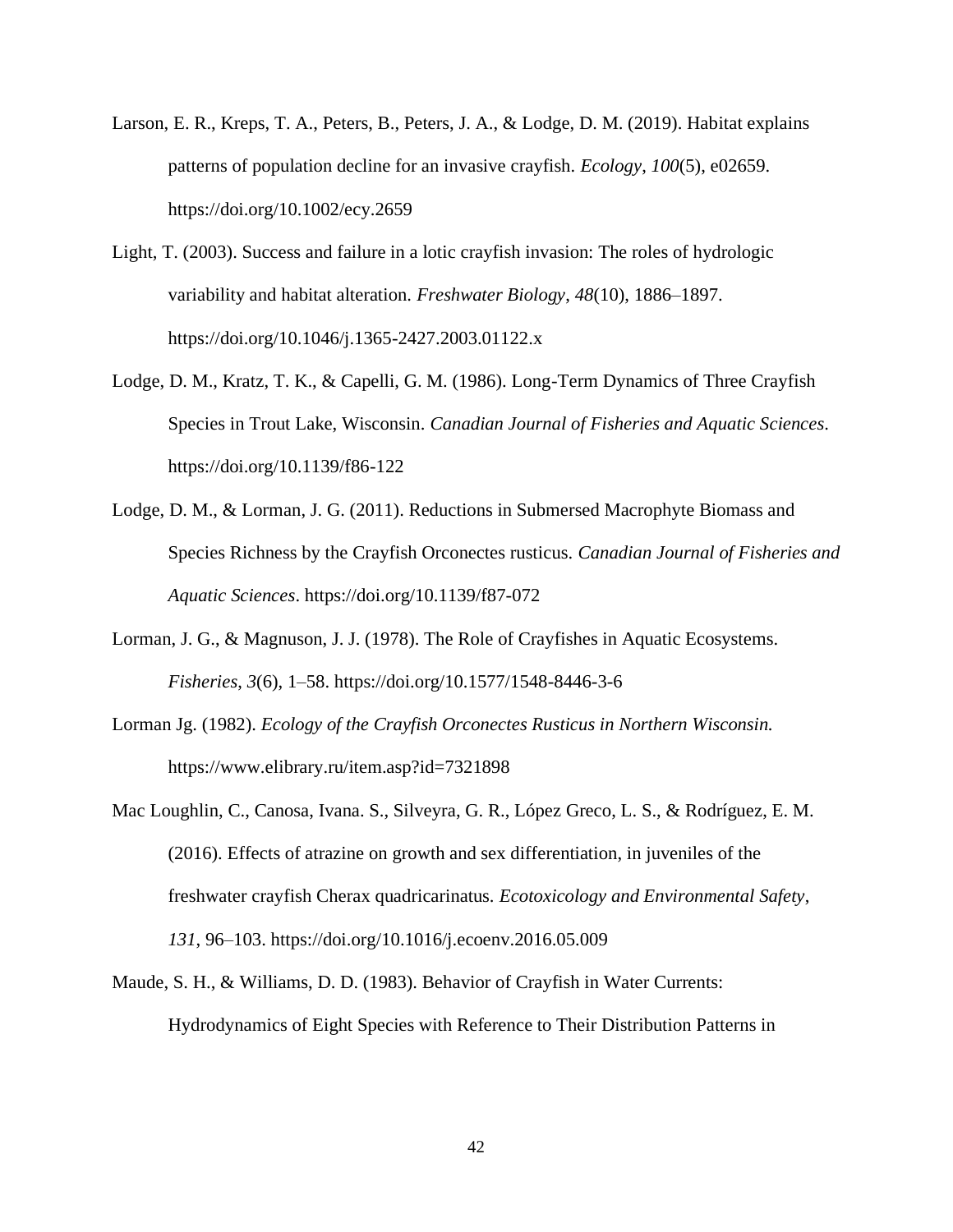Southern Ontario. *Canadian Journal of Fisheries and Aquatic Sciences*, *40*(1), 68–77. https://doi.org/10.1139/f83-010

- Mccarthy, J. M., Hein, C. L., Olden, J. D., & Jake Vander Zanden, M. (2006). Coupling longterm studies with meta-analysis to investigate impacts of non-native crayfish on zoobenthic communities. *Freshwater Biology*, *51*(2), 224–235. https://doi.org/10.1111/j.1365-2427.2005.01485.x
- Messager, M. L., & Olden, J. D. (2018). Individual-based models forecast the spread and inform the management of an emerging riverine invader. *Diversity and Distributions*, *24*(12), 1816–1829. https://doi.org/10.1111/ddi.12829
- Messager, M. L., & Olden, J. D. (2019). Phenotypic variability of rusty crayfish (Faxonius rusticus) at the leading edge of its riverine invasion. *Freshwater Biology*, *64*(6), 1196– 1209. https://doi.org/10.1111/fwb.13295
- Momot, W. T. (1992). Further range extensions of the crayfish Orconectes rusticus in the Lake Superior Basin of northwestern Ontario. *Canadian Field-Naturalist*, *106*(3), 397–399.
- Momot, W. T. (1996). History of the range extension of Orconectes rusticus into northwestern Ontario and Lake Superior. *Freshwater Crayfish*, *11*(1), 61–72.
- Morse, J. W., Elgin, A., & Reisinger, L. (2013). Invasive crayfish Orconectes Rusticus (Decapoda, Cambaridae) is a more effective predator of substrate nesting fish eggs than native crayfish (O. VIRILIS). *Crustaceana*, *86*, 387–402. https://doi.org/10.1163/15685403-00003187
- Mundahl, N. D., & Benton, M. J. (1990). Aspects of the thermal ecology of the rusty crayfish Orconectes rusticus (Girard). *Oecologia*, *82*(2), 210–216. https://doi.org/10.1007/BF00323537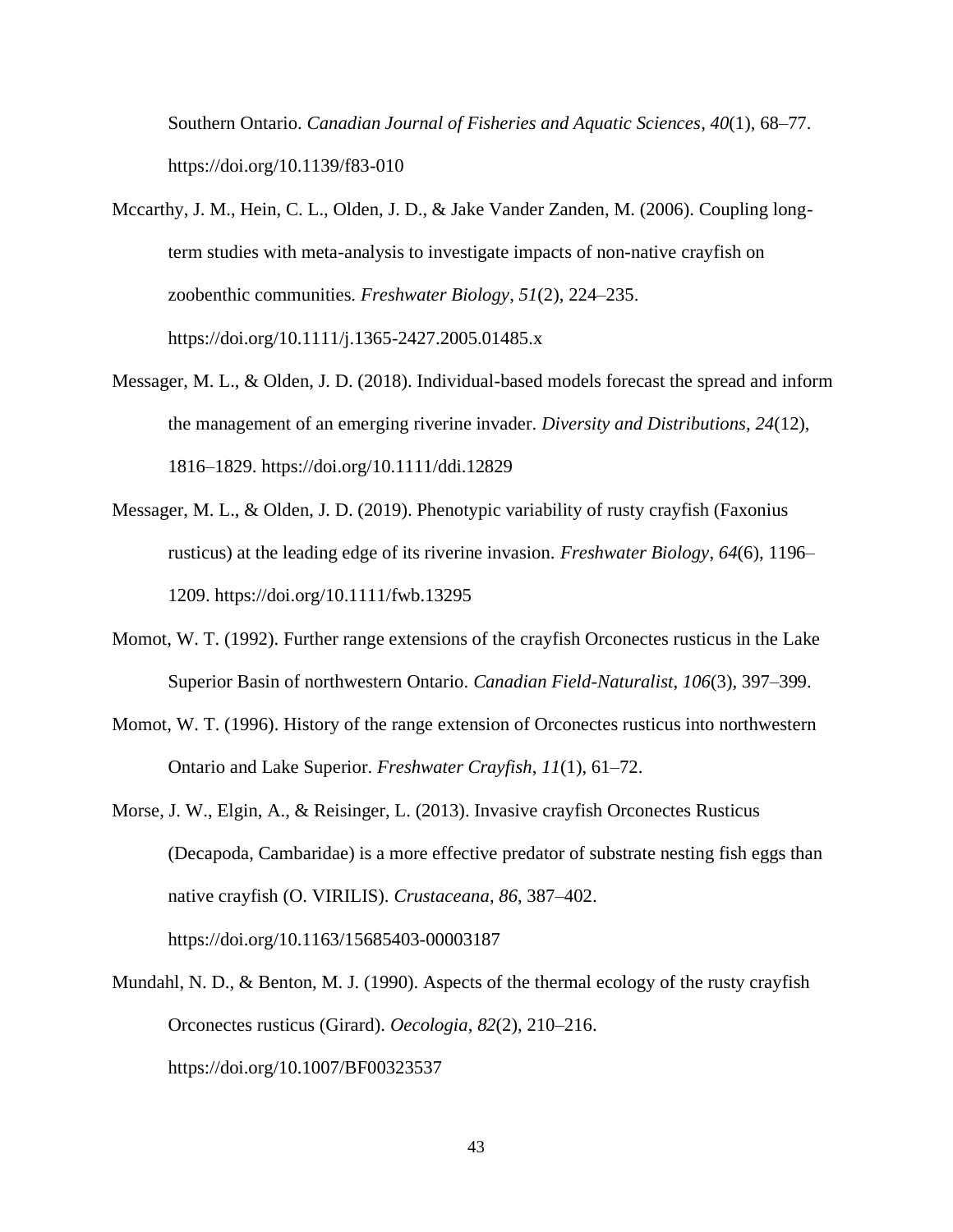- Nilsson, E., Solomon, C. T., Wilson, K. A., Willis, T. V., Larget, B., & Vander Zanden, M. J. (2012). Effects of an invasive crayfish on trophic relationships in north-temperate lake food webs: Effects of an invasive crayfish. *Freshwater Biology*, *57*(1), 10–23. https://doi.org/10.1111/j.1365-2427.2011.02688.x
- Olden, J. D., McCarthy, J. M., Maxted, J. T., Fetzer, W. W., & Vander Zanden, M. J. (2006). The rapid spread of rusty crayfish (Orconectes rusticus) with observations on native crayfish declines in Wisconsin (U.S.A.) over the past 130 years. *Biological Invasions*, *8*(8), 1621–1628. https://doi.org/10.1007/s10530-005-7854-2
- Olden, J. D., Zanden, M. J. V., & Johnson, P. T. J. (2011). Assessing ecosystem vulnerability to invasive rusty crayfish (Orconectes rusticus). *Ecological Applications*, *21*(7), 2587–2599. https://doi.org/10.1890/10-2051.1
- Olsen, T. M., Lodge, D. M., Capelli, G. M., & Houlihan, R. J. (1991). Mechanisms of Impact of an introduced Crayfish (Orconectes rusticus) on Littoral Congeners, Snails, and Macrophytes. *Canadian Journal of Fisheries and Aquatic Sciences*. https://doi.org/10.1139/f91-219
- Overstreet, R. M., Heard, R. W., & Lotz, J. M. (1992). Microphallus fonti sp. n. (Digenea: Microphaliidae) from the red swamp crawfish in southern United States. *Memórias Do Instituto Oswaldo Cruz*, *87*, 175–178. https://doi.org/10.1590/S0074- 02761992000500034
- Panteleit, J., Horvath, T., Jussila, J., Makkonen, J., Perry, W., Schulz, R., Theissinger, K., & Schrimpf, A. (2019). Invasive rusty crayfish (Faxonius rusticus) populations in North America are infected with the crayfish plague disease agent (Aphanomyces astaci). *Freshwater Science*, *38*(2), 425–433. https://doi.org/10.1086/703417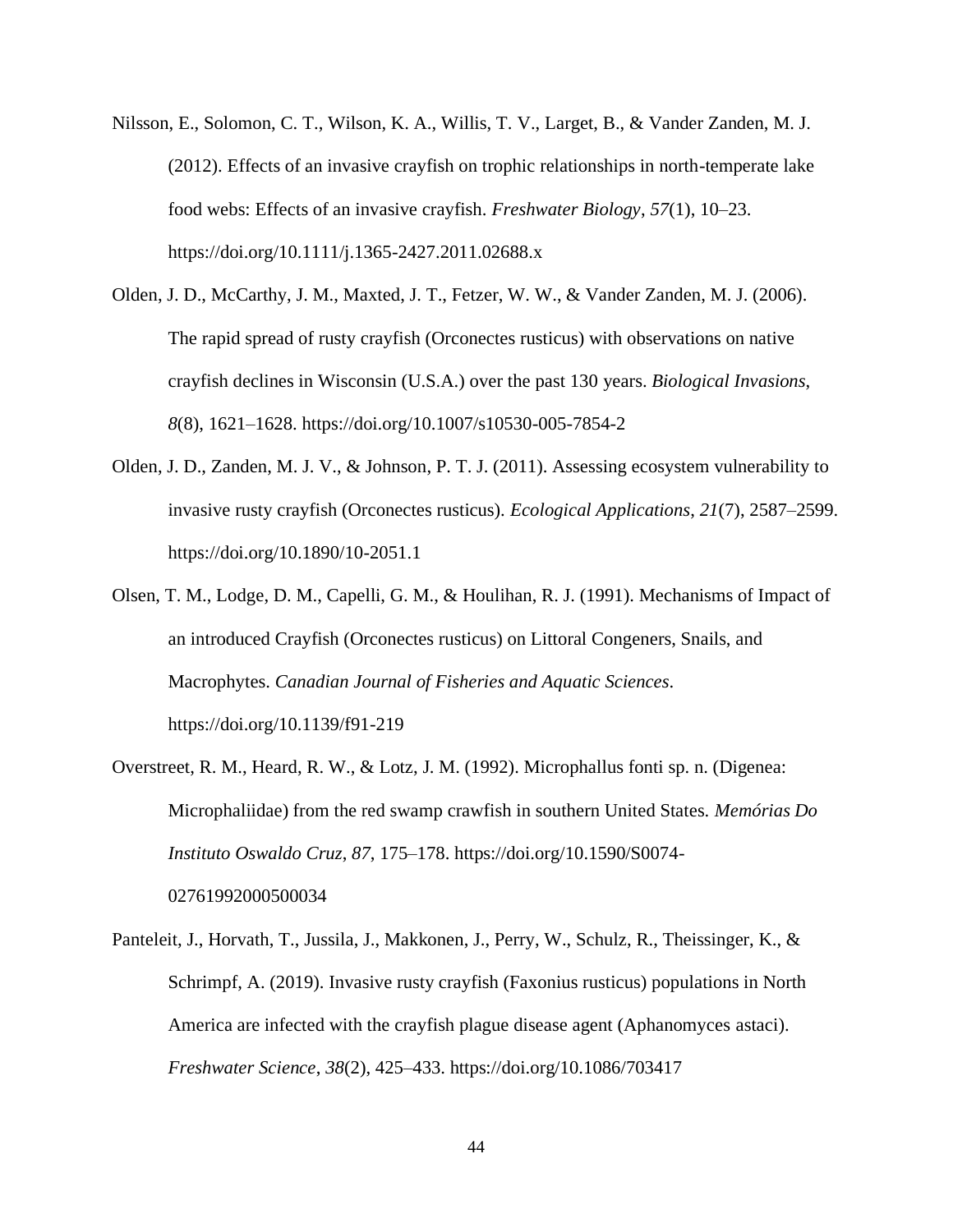- Pavey, C. R., & Fielder, D. R. (1996). The influence of size differntial on agonistic behaviour in the freshwater crayfish, Cherax cuspidatus (Decapoda: Parastacidae). *Journal of Zoology*, *238*(3), 445–457. https://doi.org/10.1111/j.1469-7998.1996.tb05405.x
- Pejchar, L., & Mooney, H. A. (2009). Invasive species, ecosystem services and human wellbeing. *Trends in Ecology & Evolution*, *24*(9), 497–504. https://doi.org/10.1016/j.tree.2009.03.016
- Perry, W. L., Feder, J. L., Dwyer, G., & Lodge, D. M. (2001). Hybrid Zone Dynamics and Species Replacement Between Orconectes Crayfishes in a Northern Wisconsin Lake. *Evolution*, *55*(6), 1153–1166. https://doi.org/10.1111/j.0014-3820.2001.tb00635.x
- Perry, W. L., Jacks, A. M., Fiorenza, D., Young, M., Kuhnke, R., & Jacquemin, S. J. (2013). Effects of water velocity on the size and shape of rusty crayfish, Orconectes rusticus. *Freshwater Science*, *32*(4), 1398–1409. https://doi.org/10.1899/12-166.2
- Peters, J. A., Kreps, T., & Lodge, D. M. (2008). Assessing the Impacts of Rusty Crayfish (Orconectes rusticus) on Submergent Macrophytes in a North-Temperate U.S. Lake Using Electric Fences. *The American Midland Naturalist*, *159*(2), 287–297. https://doi.org/10.1674/0003-0031(2008)159[287:ATIORC]2.0.CO;2
- Pintor, L. M., & Sih, A. (2009). Differences in growth and foraging behavior of native and introduced populations of an invasive crayfish. *Biological Invasions*, *11*(8), 1895–1902. https://doi.org/10.1007/s10530-008-9367-2
- Reisinger, L. S., Elgin, A. K., Towle, K. M., Chan, D. J., & Lodge, D. M. (2017). The influence of evolution and plasticity on the behavior of an invasive crayfish. *Biological Invasions*, *19*(3), 815–830. https://doi.org/10.1007/s10530-016-1346-4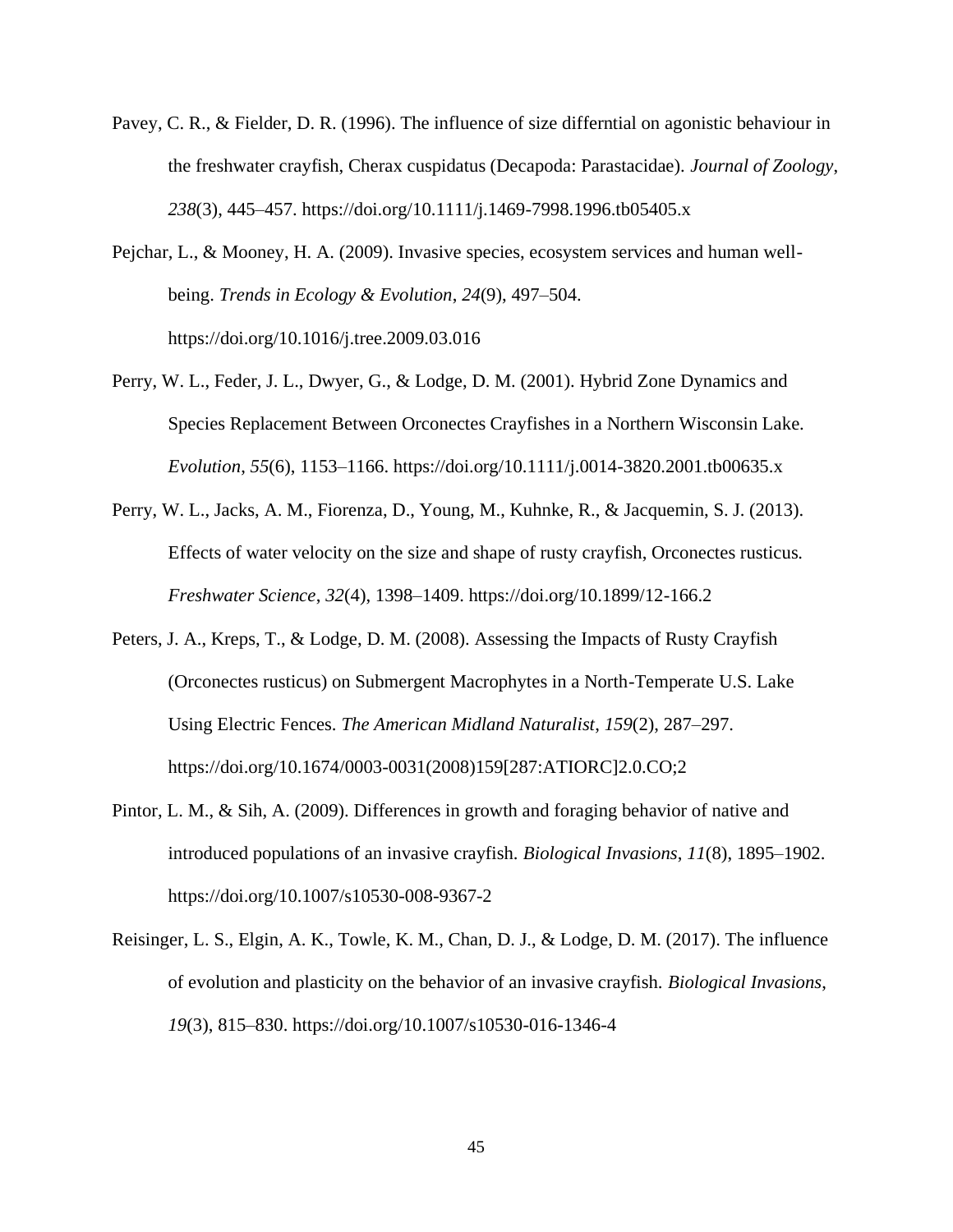- Reisinger, L. S., & Lodge, D. M. (2016). Parasites alter freshwater communities in mesocosms by modifying invasive crayfish behavior. *Ecology*, *97*(6), 1497–1506. https://doi.org/10.1890/15-1634.1
- Reisinger, L. S., Petersen, I., Hing, J. S., Davila, R. L., & Lodge, D. M. (2015). Infection with a trematode parasite differentially alters competitive interactions and antipredator behaviour in native and invasive crayfish. *Freshwater Biology*, *60*(8), 1581–1595. https://doi.org/10.1111/fwb.12590
- Roth, B. M., & Kitchell, J. F. (2005). The Role of Size-Selective Predation in the Displacement of Orconectes Crayfishes following Rusty Crayfish Invasion. *Crustaceana*, *78*(3), 297– 310.
- Sandström, A., Andersson, M., Asp, A., Bohman, P., Edsman, L., Engdahl, F., Nyström, P., Stenberg, M., Hertonsson, P., Vrålstad, T., & Granèli, W. (2014). Population collapses in introduced non-indigenous crayfish. *Biological Invasions*, *16*(9), 1961–1977. https://doi.org/10.1007/s10530-014-0641-1
- Sargent, L. W., Baldridge, A. K., Vega-Ross, M., Towle, K. M., & Lodge, D. M. (2014). A trematode parasite alters growth, feeding behavior, and demographic success of invasive rusty crayfish (Orconectes rusticus). *Oecologia*, *175*(3), 947–958. https://doi.org/10.1007/s00442-014-2939-1
- Selckmann, G. (2010). *The Potential Roles of Fecundity, Young of the Year Growth, and Young of the Year Mortality on the Displacement of Orconectes virilis by Orconectes rusticus in the Monocacy River, Maryland.* Hood College.
- Smith, K. R., Roth, B. M., Jones, M. L., Hayes, D. B., Herbst, S. J., & Popoff, N. (2019). Changes in the distribution of Michigan crayfishes and the influence of invasive rusty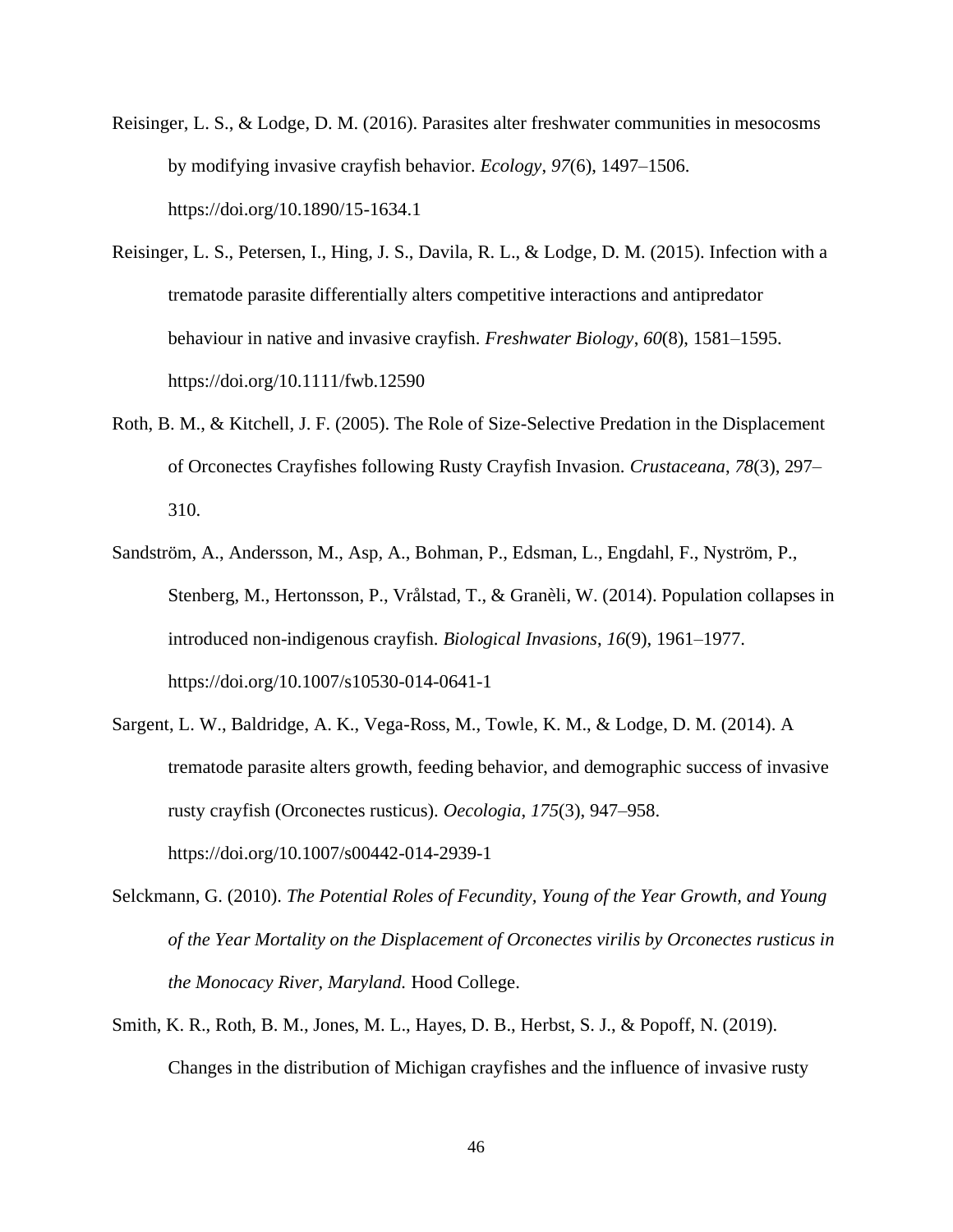crayfish (Faxonius rusticus) on native crayfish substrate associations. *Biological Invasions*, *21*(2), 637–656. https://doi.org/10.1007/s10530-018-1852-7

- Sorenson, K., Bollens, S., & Counihan, T. (2012). Rapid range expansion of rusty crayfish Orconectes rusticus (Girard, 1852) in the John Day River, Oregon, USA. *Aquatic Invasions*, *7*(2), 291–294. https://doi.org/10.3391/ai.2012.7.2.017
- Stein, R. A. (1977). Selective Predation, Optimal Foraging, and the Predator-Prey Interaction Between Fish and Crayfish. *Ecology*, *58*(6), 1237–1253. https://doi.org/10.2307/1935078
- Tamisiea, J. (2021, September 27). *Invasive crayfish are dying in the Midwest. Could a fungus be the cause?* Animals. https://www.nationalgeographic.com/animals/article/whyinvasive-crayfish-are-dying-off-in-the-midwest
- Taylor, C. A., & Redmer, M. (1996). Dispersal of the Crayfish Orconectes rusticus in Illinois, with Notes on Species Displacement and Habitat Preference. *Journal of Crustacean Biology*, *16*(3), 547–551. https://doi.org/10.2307/1548745
- Tran, M. V., & Manning, A. (2019). *Seasonal Diet Shifts in the Rusty Crayfish, Faxonius rusticus (Girard)*. 5.
- U. S. Geological Survey. (2021). *Nonindigenous Aquatic Species Map*. https://nas.er.usgs.gov/viewer/omap.aspx?SpeciesID=214
- Walsh, J. R., Carpenter, S. R., & Vander Zanden, M. J. (2016). Invasive species triggers a massive loss of ecosystem services through a trophic cascade. *Proceedings of the National Academy of Sciences*, *113*(15), 4081–4085.

https://doi.org/10.1073/pnas.1600366113

Williams, P. J., MacSween, C., & Rossong, M. (2009). Competition between invasive green crab (Carcinus maenas) and American lobster (Homarus americanus). *New Zealand Journal of*